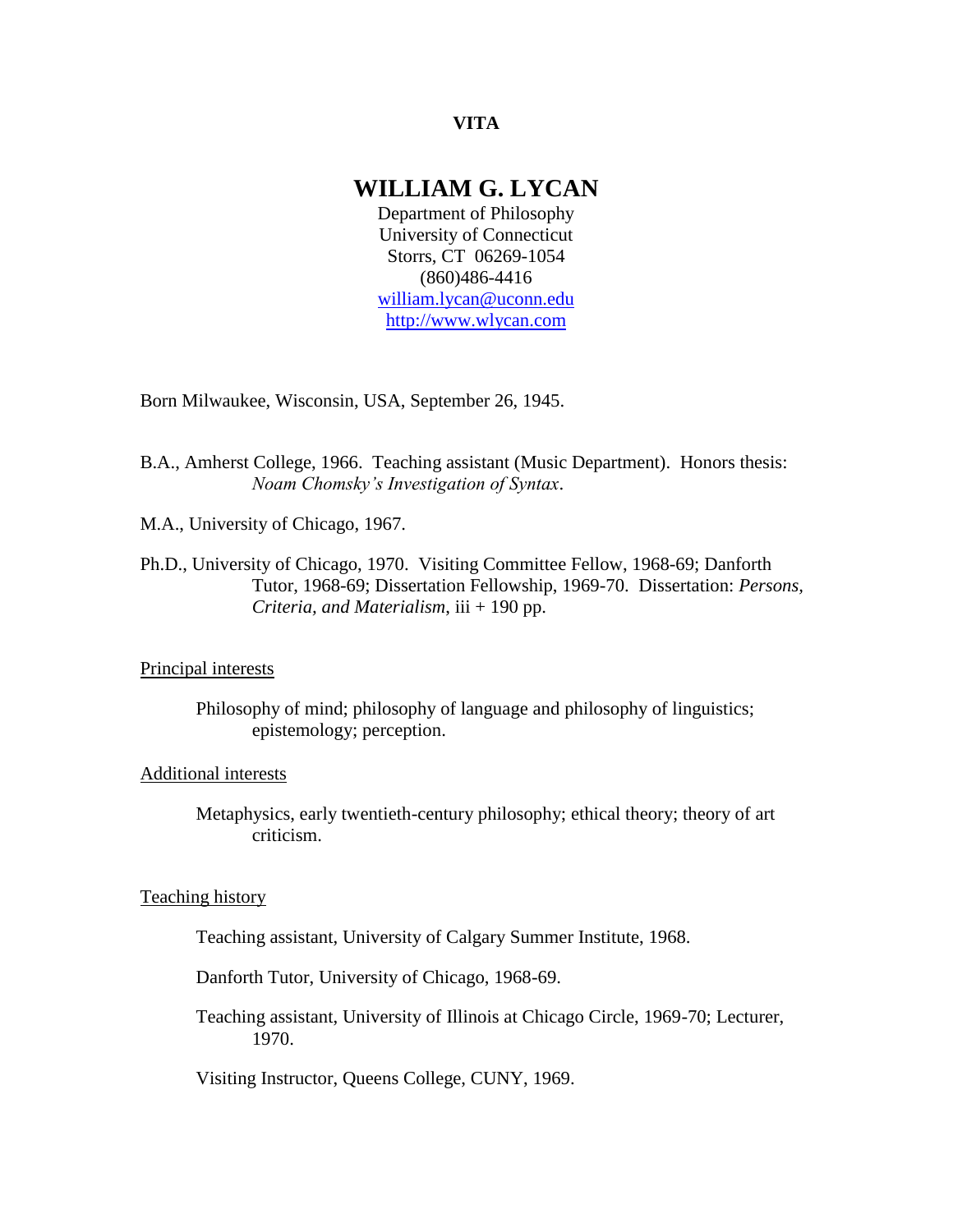Assistant Professor, Ohio State University, 1970-73; Associate Professor, 1973- 77; Professor, 1977-82.

Visiting Associate Professor, Tufts University, 1974.

- Visiting Lecturer, University of Sydney (Traditional and Modern Philosophy), 1978.
- Visiting Adjunct Professor, University of Massachusetts, 1979-80.
- Visiting Professor, University of Michigan, 1981.
- Professor, University of North Carolina, 1982-90. William Rand Kenan, Jr., Professor, 1990-2016. Emeritus, 2016- .

Director of Graduate Studies, 1989-95.

- Member, Linguistics Curriculum, 1982-93; Adjunct Professor of Linguistics, 1994-2016.
- Visiting Lecturer, University of Sydney (Traditional and Modern Philosophy), 1983.
- Elderhostel, University of North Carolina, 1984, 1987, 1988, 1991.

Visiting Lecturer, Victoria University of Wellington, 1986.

Visiting Lecturer, Victoria University of Wellington, 1993.

Clark Way Harrison Visitor, Washington University in St. Louis, 2000.

Erskine Visiting Lecturer, University of Canterbury, 2002.

Whichard Distinguished Visiting Professor (jointly with D.M. Armstrong), East Carolina University, 2004.

Visiting Professor, Victoria University of Wellington, 2007.

Visiting Research Fellow, Australian National University, 2007.

William Evans Distinguished Visitor, University of Otago, 2010.

Visiting Professor, Victoria University of Wellington, 2012.

Distinguished Visiting Professor, University of Connecticut, 2012- .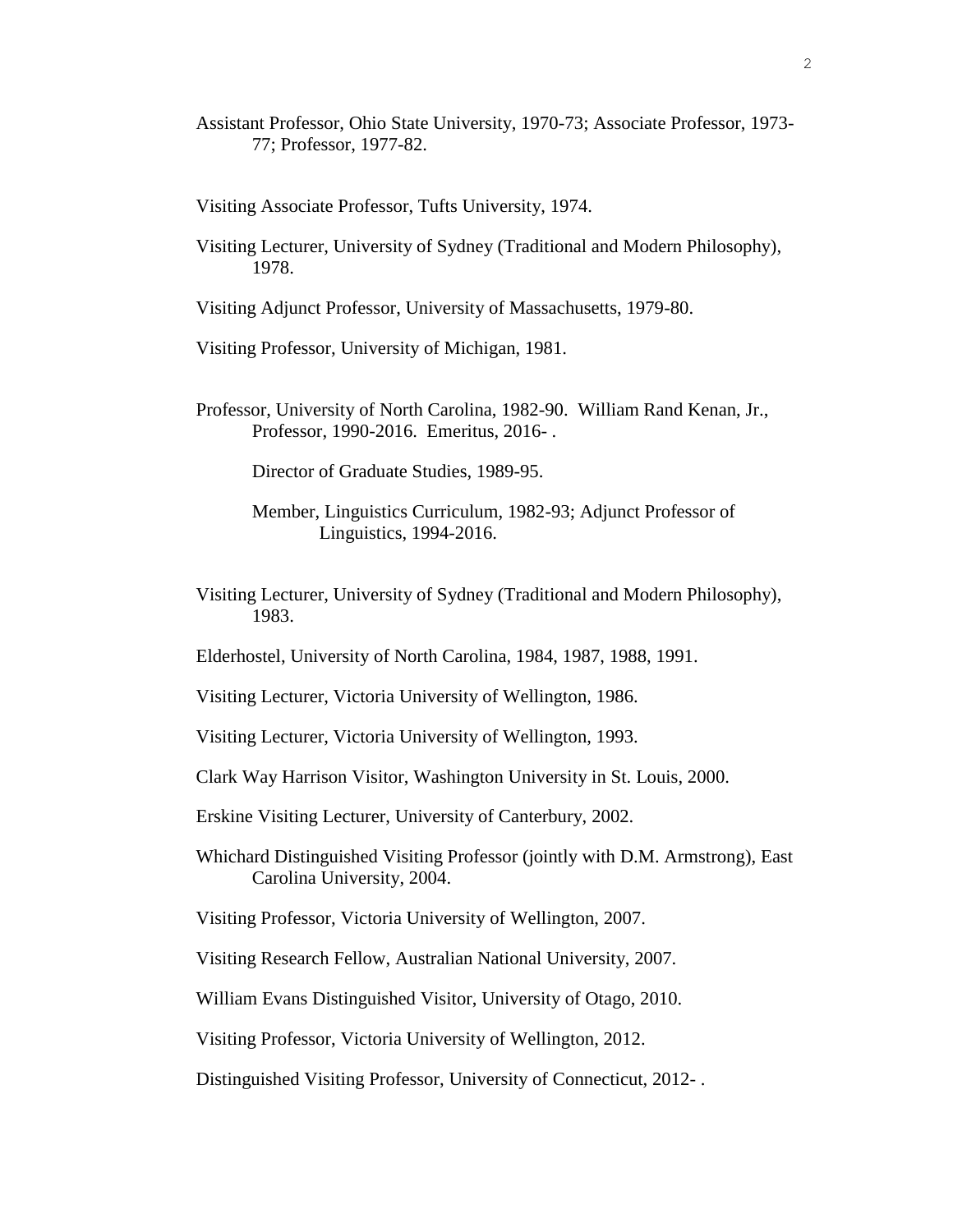#### Professional organizations

- APA. Western Division until 1984 (Program Committee, 1981-82). Eastern Division since 1984: elected to Executive Committee, 1991-1994. Program Committee, 1997-99, Chair of Program Committee, 1998-99, Nominating Committee, 2002-04; Committee on Lectures, Publications and Research, 2015-18.
- Society for Philosophy and Psychology. Executive Committee, 1981-87; Program Committee, 1984, 1987; President-Elect, 1987-88; Local Arrangements Chairman, 1988; President, 1988-89; Past President, 1989- 90.

#### Editorial positions

Co-editor, *Noûs*, 1991-2002.

- Referee for *American Journal of Psychology*; *Australasian Journal of Philosophy*; *Behavioral and Brain Sciences*; *British Journal for the Philosophy of Science*; *Canadian Journal of Philosophy*; *Cognitive Science*; *Dialogue*; *Erkenntnis*; *Faith and Philosophy*; *Journal of Critical Analysis*; *Journal of Cognitive Science*; *Journal of the History of Philosophy; Journal of Philosophical Logic*; *Journal of Philosophy*; *Language*; *Linguistics and Philosophy*; *Mind*; *Minds and Machines*; *Notre Dame Journal of Formal Logic*; *Pacific Philosophical Quarterly*; *Philosophia*; *Philosophical Studies*; *Philosophical Topics*; *Philosophy and Phenomenological Research*; *Philosophy of Science*; *Philosophy Research Archives*; *Synthese*; *Teaching Philosophy*; *Theoria*.
- Member of Board of Editorial Consultants, *American Philosophical Quarterly*, 1990-93.
- Member of Editorial Board, *Philosophical Psychology*, 1990-96.
- Member of Editorial Board, Cambridge Studies in Philosophy series, Cambridge University Press, 1988-2002.

#### Other professional activities

Ohio State University Semantics Group 1971-79 (co-director).

Midwest Cognitive Science Group, 1980-82.

Member of National Endowment for the Humanities panels for reviewing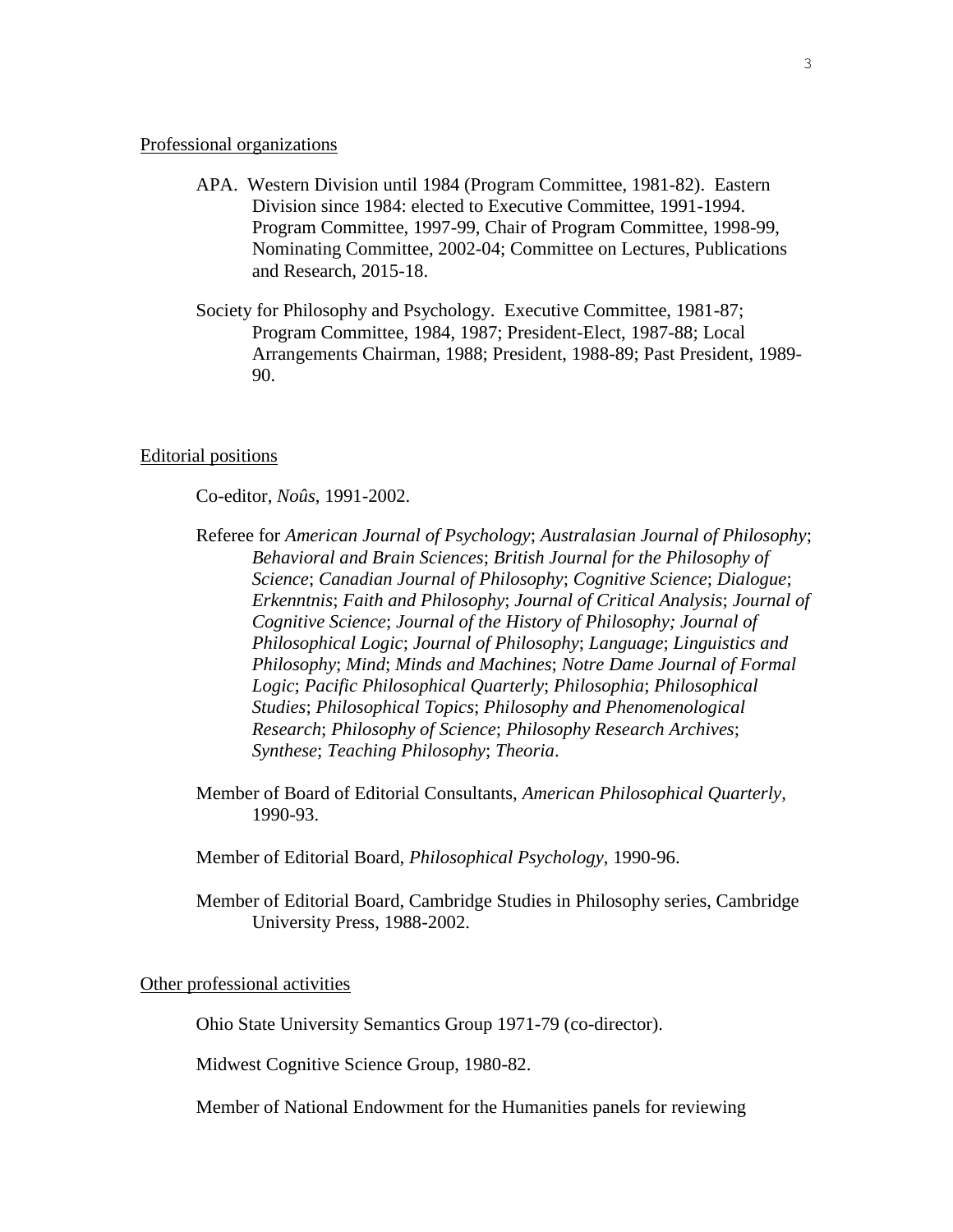Fellowship applications, 1984, 1988. Member of panel for reviewing Summer Seminars and Institutes, 1999.

#### Grants and awards

Ohio State University Summer Fellowship, 1971.

- Fellow of the Council for Philosophical Studies' Summer Institute in the Philosophy of Language, 1971.
- Ohio State University Summer Grants-in-Aid, 1973, 1974.
- Ohio State University Faculty Development Quarter, 1976.
- Ohio State University Faculty Development Leave, 1979-80.
- Fellow of the Center for Philosophy of Science, University of Pittsburgh, 1989.
- Three-year Research Grant from the College of Arts and Sciences, University of North Carolina, 1989-1992 (superseded after one year by permanent grant).
- Fellow of the Center for Advanced Study in the Behavioral Sciences, Stanford, CA, 1991-92. This fellowship was funded in part by the National Endowment for the Humanities (#RA-20037-88) and by the Andrew W. Mellon Foundation.
- National Endowment for the Humanities grant (#FS-22832-94) to conduct Summer Seminar for College Teachers, 1995 (topic: "Problems of Consciousness").
- Own entry in the *Oxford Companion to Philosophy* (ed. T. Honderich; Oxford: Oxford University Press, 1995).
- Wikipedia article, "William Lycan."
- Fellow of the National Humanities Center, 1998-99. This fellowship was funded in part by the National Endowment for the Humanities (#RA-20169-95).

Final Selection Committee, 2003.

- Outstanding Faculty Award, Class of 2001, University of North Carolina, 2001.
- Distinguished Teaching Award for Post-Baccalaureate Instruction, University of North Carolina, 2002.

Australasian Association of Philosophy Best Paper Award, 2010.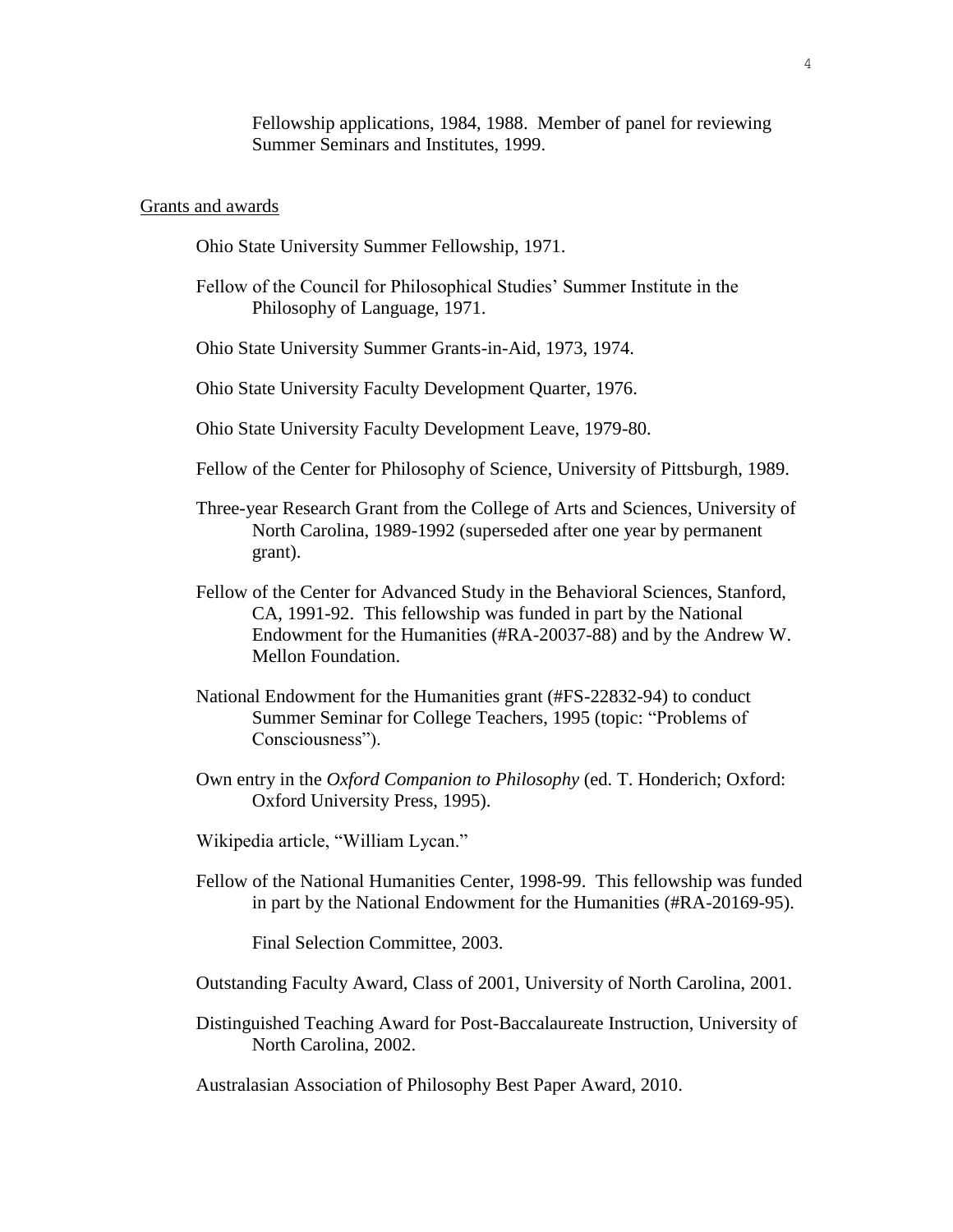Elected Fellow of the Australian Academy of the Humanities, 2012.

# Books

- *[Logical Form in Natural Language](http://www.amazon.com/exec/obidos/ASIN/0262121085/ononlinecom/104-2233348-25)* (Bradford Books / MIT Press, 1984), xii + 348 pp.
- *[Knowing Who](http://mitpress.mit.edu/catalog/item/default.asp?ttype=2&tid=4938)* (with Steven Boër) (Bradford Books / MIT Press, 1986), xiv + 212 pp.
- *[Consciousness](http://mitpress.mit.edu/catalog/item/default.asp?ttype=2&tid=6309)* (Bradford Books / MIT Press, 1987), ix + 165 pp. The Appendix ("Machine Consciousness") is reprinted in J. Feinberg (ed.), *Reason and Responsibility*, Eighth Edition (Belmont: Wadsworth, 1995), pp. -.
- *[Judgement and Justification](http://www.amazon.com/exec/obidos/ASIN/0521335809/qid=1023990409/sr=1-1/ref=sr_1_1/104-8626424-6316709)* (Cambridge University Press, 1988), xiii + 230 pp. [Includes revised, updated and intermingled versions of articles 27, 47, 50, 55, 56, 59, and 60 below, as well as some new chapters.]
- (Ed.) *Mind and Cognition* (Basil Blackwell, 1990), x + 683 pp. [An anthology of recent works in the philosophy of mind and cognitive science, with an introductory essay for each of eight Parts.] Includes W.G. Lycan, "The Continuity of Levels of Nature," excerpted from Chs. 4-5 of *Consciousness* (loc. cit.), that piece also reprinted in E. Rabossi (ed.), *Filosofia de la Mente y Ciencia Cognitiva* (Buenos Aires and Barcelona: Editorial Paidos, 1996).
	- Second edition of *Mind and Cognition*, very extensively revised and updated, 1999,  $xii + 540$  pp.
	- Third edition of *Mind and Cognition* (with Jesse Prinz), very extensively revised and updated,  $2008$ ,  $xvi + 877$  pp.
- *[Modality and Meaning](http://www.springer.com/west/home/generic/search/results?SGWID=4-40109-22-33728711-0)* (Kluwer Academic Publishing, Studies in Linguistics and Philosophy series, 1994), xxii + 335 pp. [Includes revised, updated and intermingled versions of articles 17, 36, 38, 53, 54, 64, 65, 76, 79, 81, 82, 84, and 90 below, and reviews 13 and 14, as well as some new chapters.]

*[Consciousness and Experience](http://mitpress.mit.edu/catalog/item/default.asp?ttype=2&tid=7403)* (Bradford Books / MIT Press, 1996), xx + 211 pp.

- *[Philosophy of Language: A Contemporary Introduction](http://www.amazon.com/exec/obidos/ASIN/0415171164/ref=ase_jonradel/104-2233348-2521550#product-details)* (Routledge Publishers, 1999),  $xvi + 243$  pp. [Textbook, "Contemporary Introductions to Philosophy" Series.] Translated into Japanese (Tokyo: Keiso Shobo).
	- Second edition of *Philosophy of Language: A Contemporary Introduction*, revised and with several new sections, 2008, xii + 221 pp.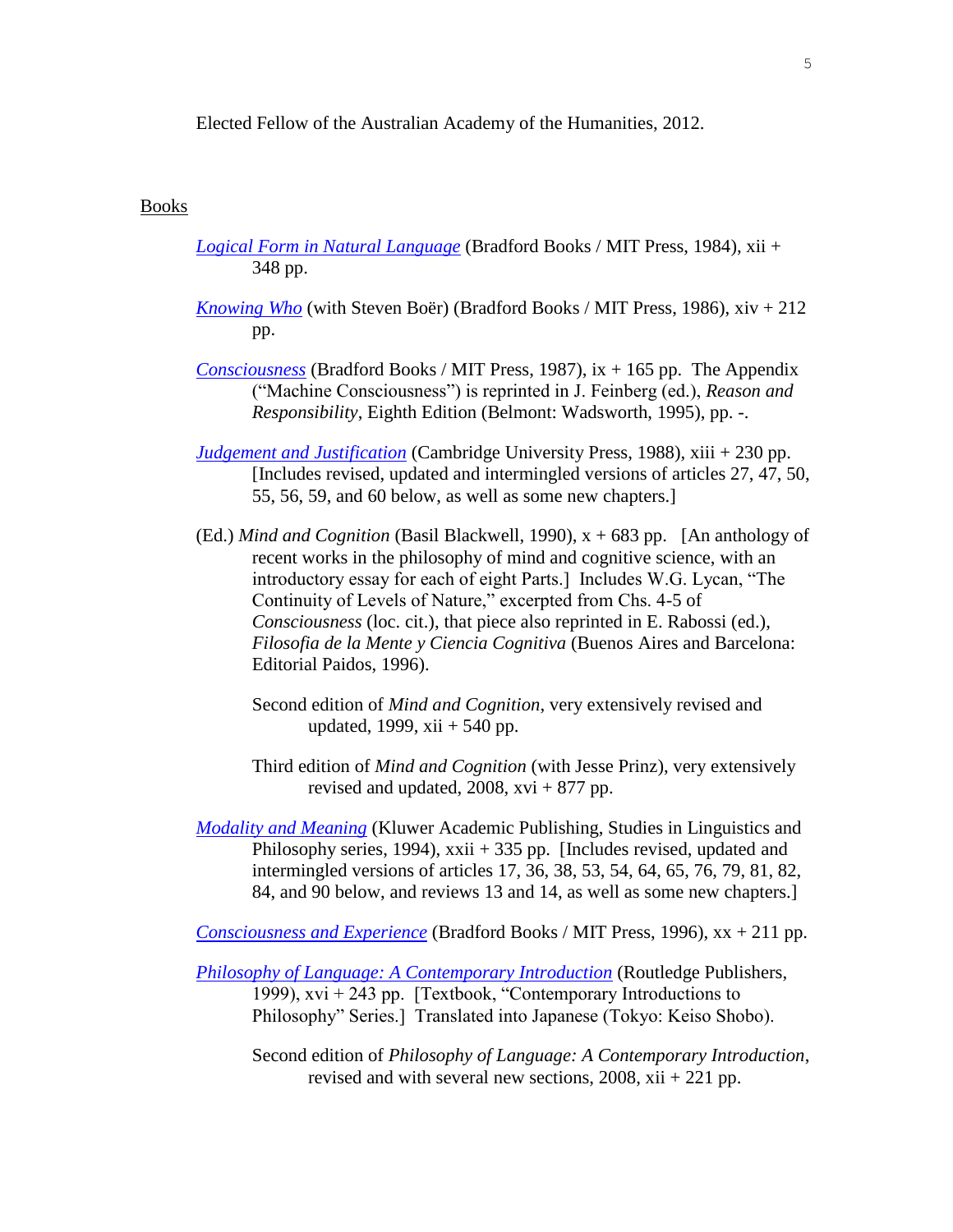Third edition of *Philosophy of Language: A Contemporary Introduction*, revised and with one new chapter and several other new sections, 2018,  $xiv + 238$  pp.

*Real Conditionals* (Oxford University Press, 2001), vii + 223 pp.

*On Evidence in Philosophy* (Oxford University Press, 2019), x + 151 pp.

# Articles

- 1. "Hartshorne and Findlay on 'Necessity' in the Ontological Argument," *Philosophical Studies* (Maynooth), Vol. XVII (1968), pp. 132-141.
- 2. "Hare, Singer and Gewirth on Universalizability," *Philosophical Quarterly* 19 (1969), pp. 135-144.
- 3. "On 'Intentionality' and the Psychological," *American Philosophical Quarterly* 6 (1969), pp. 305-311; reprinted in A. Marras (ed.), *Intentionality, Mind, and Language* (Urbana: University of Illinois Press, 1972), pp. 97-111.
- 4. "Hintikka and Moore's Paradox," *Philosophical Studies*, Vol. XXI (1970), pp. 9-14. Presented at the APA (Western Division) meetings (May, 1969), with comments by Max Deutscher.
- 5. "Identifiability-Dependence and Ontological Priority," *Personalist* 51 (1970), pp. 503-513.
- 6. "Transformational Grammar and the Russell-Strawson Dispute," *Metaphilosophy* 1 (1970), pp. 335-337.
- 7. "Gombrich, Wittgenstein and the Duck-Rabbit," *Journal of Aesthetics and Art Criticism*, Vol. XXX (1971), pp. 229-237; reprinted in J.V. Canfield (ed.), *The Philosophy of Wittgenstein: Aesthetics, Ethics and Religion* (New York: Garland Publishing, 1985), pp. -.
- 8. "Williams and Stroud on Shoemaker's Sceptic," *Analysis* 31 (1971), pp. 159- 162.
- 9. "Noninductive Evidence: Recent Work on Wittgenstein's 'Criteria'," *American Philosophical Quarterly* 8 (1971), pp. 109-125; reprinted in J.V. Canfield (ed.), *The Philosophy of Wittgenstein: Criteria* (New York: Garland Publishing, 1985), pp. -.
- 10. "Can the Generalization Argument Be Reinstated?" (with Andrew Oldenquist), *Analysis* 32 (1972), pp. 76-81.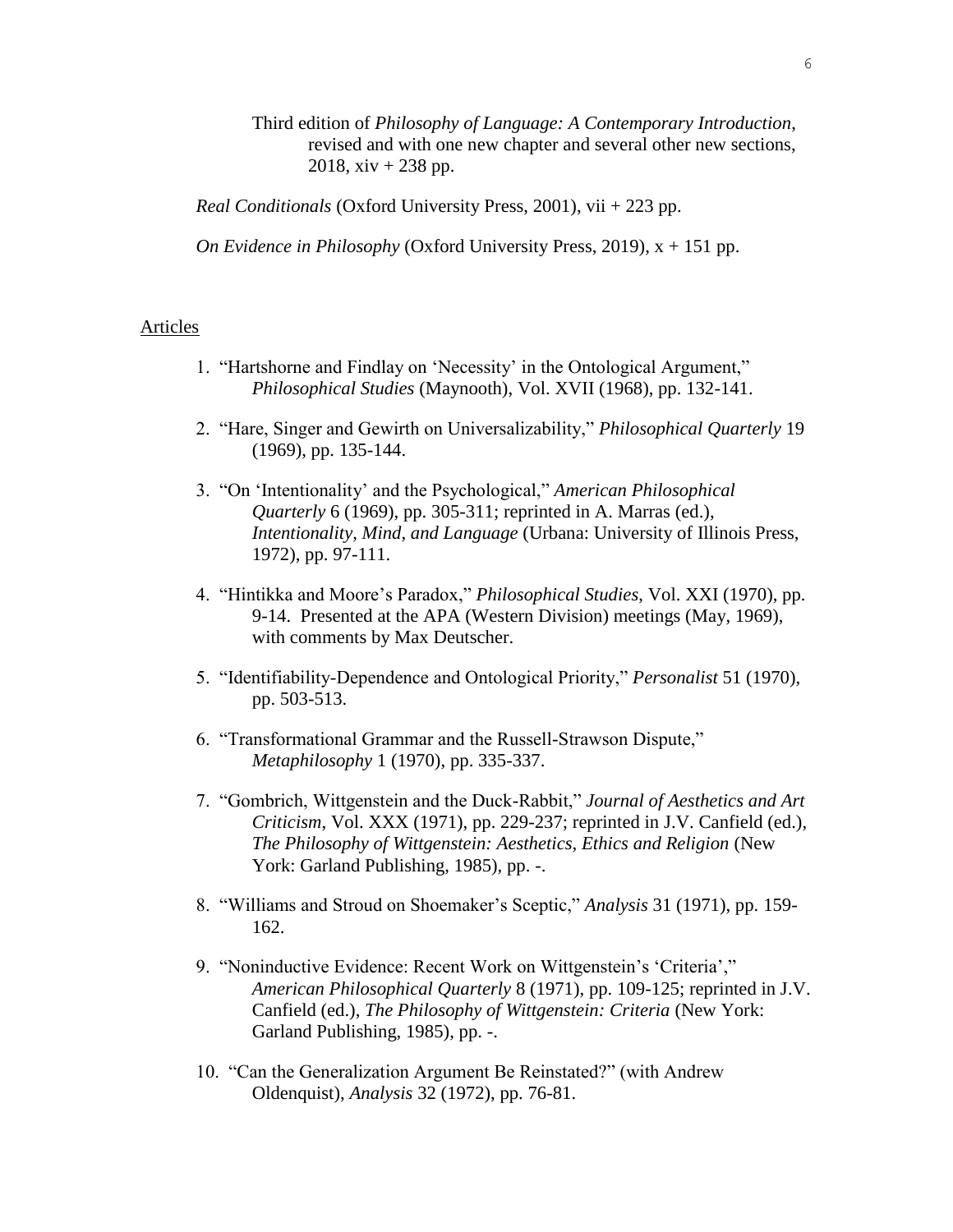- 11. "Materialism and Leibniz' Law," *Monist* 56 (1972), pp. 276-287. Presented at the APA (Western Division) meetings (May, 1970), with comments by Richard Arnaud, and read to the philosophy colloquia of Vanderbilt University (January, 1970), Wichita State University (January, 1970), and Syracuse University (January, 1970).
- 12. "What Is Eliminative Materialism?" (with George Pappas), *Australasian Journal of Philosophy* 50 (1972), pp. 149-159; reprinted in A. Malachowski (ed.), *Richard Rorty, Volume I* (London: Sage, 2002). Lycan's half was read to the University of Massachusetts philosophy colloquium (October, 1971), and presented at the APA (Western Division) meetings (May, 1972), with comments by James Cornman.
- 13. "A Theory of Critical Reasons" (with Peter K. Machamer), in B.R. Tilghman (ed.), *Language and Aesthetics* (Lawrence: University Press of Kansas, 1973), pp. 87-112; reprinted in W. Kennick (ed.), *Art and Philosophy*, 2nd edition (New York: St. Martin's Press, 1979), pp. 687-706. Presented at the American Society for Aesthetics meeting (October, 1969), with comments by Walter H. Clark.
- 14. "Davidson on Saying That," *Analysis* 33 (1973), pp. 138-139.
- 15. "Inverted Spectrum," *Ratio*, Vol. XV (1973), pp. 315-319. Presented at the APA (Western Division) meetings (May, 1971), with comments by Julius Moravcsik.
- 16. "Invited Inferences and Other Unwelcome Guests" (with Steven Boër), *Papers in Linguistics*, Vol. VI (1973), pp. 483-505. Read to the Ohio State University Semantics Group (March, 1973).
- 17. "Could Propositions Explain Anything?" *Canadian Journal of Philosophy*, Vol. III (1974), pp. 427-434.
- 18. "Mental States and Putnam's Functionalist Hypothesis," *Australasian Journal of Philosophy* 52 (1974), pp. 48-62. Read to the Kansas State University philosophy colloquium (October, 1972).
- 19. "The Extensionality of Cause, Space and Time," *Mind*, Vol. LXXXIII (1974), pp. 498-511. Read to the philosophy colloquia of Ohio State University (October, 1971) and Wichita State University (October, 1972); portions were presented at the APA (Western Division) meetings (April, 1973), with comments by Paul Teller.
- 20. "Kripke and the Materialists," *Journal of Philosophy*, Vol. LXXI (1974), pp. 677-689. Presented at the APA (Eastern Division) meetings (December, 1974), with co-symposiasts Fred Feldman and Diana Ackerman, and moderator Saul Kripke.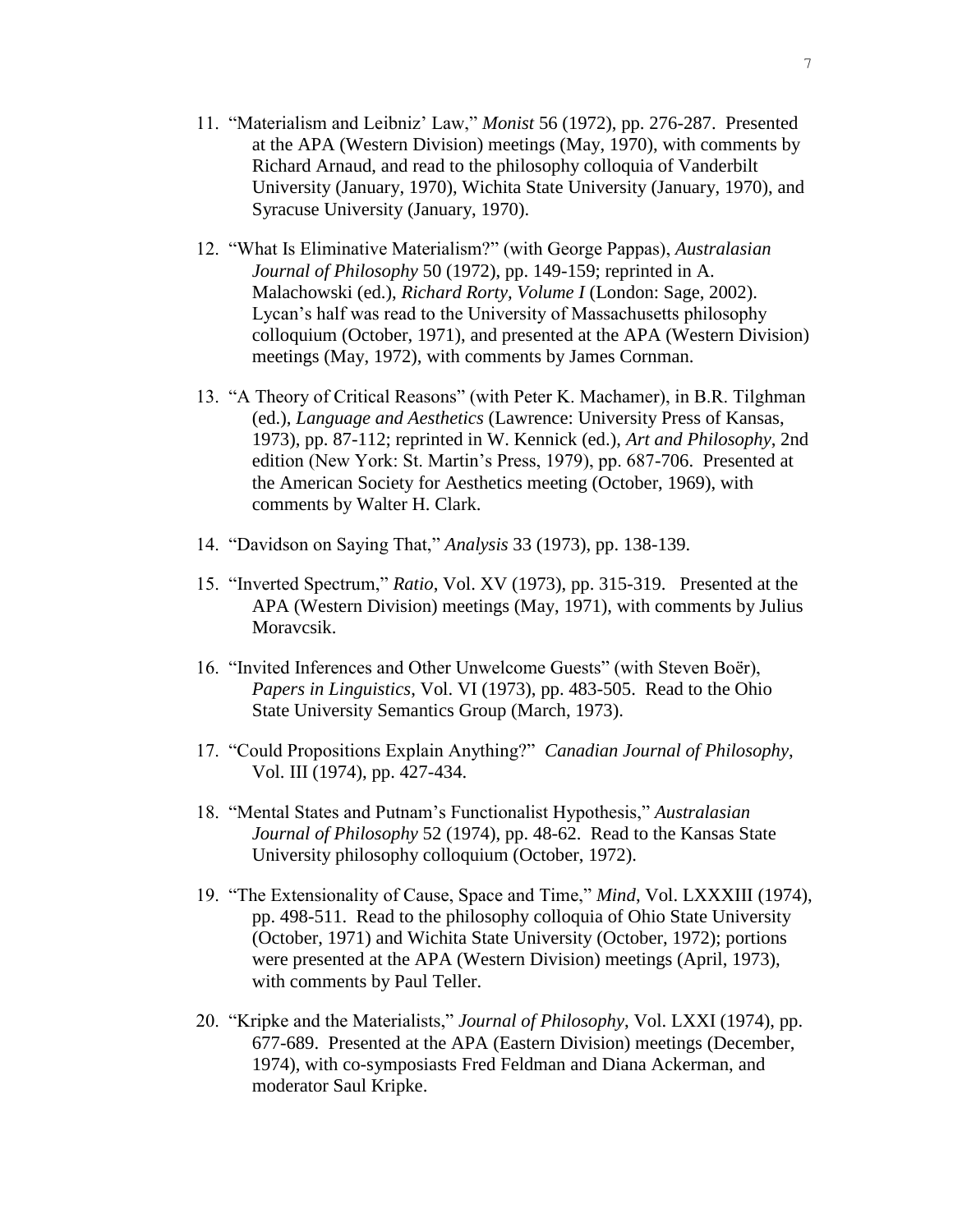- 21. "Eternal Sentences Again," *Philosophical Studies* 26 (1974), pp. 411-418.
- 22. "Flew on Mind/Body Identity and the Cartesian Framework" (in a symposium with Antony Flew), *Journal of Critical Analysis*, Vol. V (1974), pp. 56-64.
- 23. "Reply to Morick on Intentionality," *Canadian Journal of Philosophy*, Vol. IV (1975), pp. 697-699. Presented at the APA (Eastern Division) meetings (December, 1971), as comments on Harold Morick, "The Indispensability of Intentionality."
- 24. "The Catastrophe of Defeat" (with D.M. McCall), *Philosophical Studies* 28 (1975), pp. 147-150.
- 25. "Knowing Who" (with Steven Boër), *Philosophical Studies* 28 (1975), pp. 299-344. Portions of Lycan's half were read to the Syracuse University Philosophy and Linguistics Group (September, 1973), and to the Tufts University philosophy colloquium (May, 1974).
- 26. "Eternal Existence and Necessary Existence," *Notre Dame Journal of Formal Logic*, Vol. XVII (1976), pp. 287-290.
- 27. "Occam's Razor," *Metaphilosophy* 7 (1976), pp. 223-237.
- 28. "Quine's Materialism" (with George Pappas), *Philosophia* 6 (1976), pp. 101- 130. Lycan's half was read to the philosophy colloquia of the University of Kentucky (March, 1973) and Ohio State University (October, 1973); portions were presented at the APA (Eastern Division) meetings (December, 1973), with comments by Jerry Fodor.
- 29. "The Myth of Semantic Presupposition" (with Steven Boër), in A. Zwicky (ed.), *Papers in Nonphonology* (*Ohio State University Working Papers in Linguistics*, No. 21 (1976), pp. 1-90; reprinted as a monograph by Indiana Linguistics Club Publications, 113 pp.
- 30. "Reality and Semantic Representation," *Monist* 59 (1976), pp. 424-440. Read to the University of Cincinnati philosophy colloquium (April, 1975).
- 31. "How to Derive 'Ought' from 'May'," *Ratio*, Vol. XIX (1977), pp. 55-57.
- 32. "Evidence One Does Not Possess," *Australasian Journal of Philosophy* 55 (1977), pp. 114-126. Read to the Ohio State University philosophy colloquium (February, 1976).
- 33. "Conversation, Politeness, and Interruption," *Papers in Linguistics* 10 (1977), pp. 23-53.
- 34. "Does Quotation Sometimes Permit Substitution?" *Notre Dame Journal of*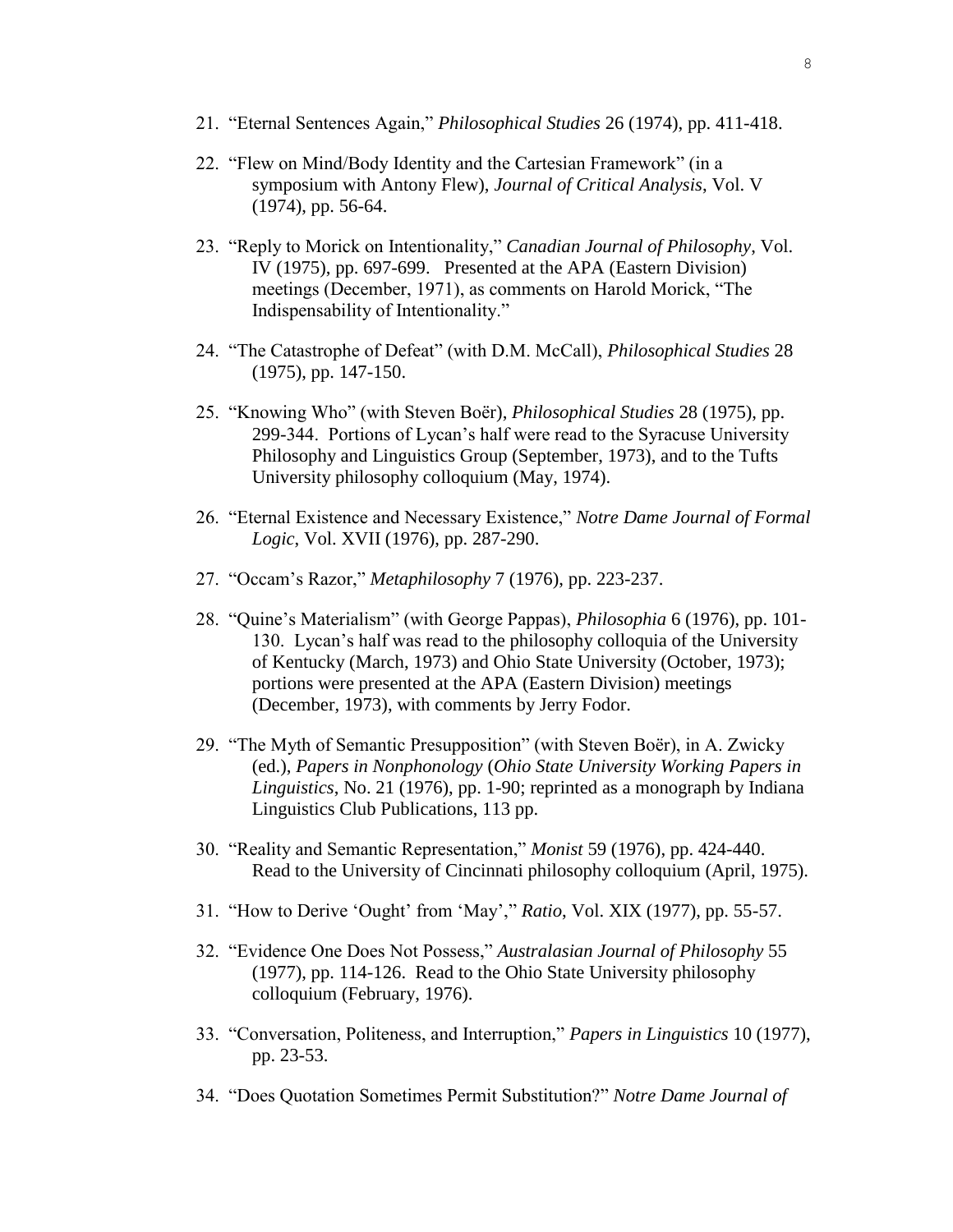*Formal Logic*, Vol. XX (1979), pp. 279-280.

- 35. "A New Lilliputian Argument Against Machine Functionalism," *Philosophical Studies* 35 (1979), pp. 279-287.
- 36. "The Trouble with Possible Worlds," in M. Loux (ed.), *The Possible and the Actual* (Ithaca: Cornell University Press, 1979), pp. 274-316; reprinted in J.L. Garfield and M. Kiteley (eds.), *Meaning and Truth* (Paragon House, 1991), pp. 503-539, and in M. Tooley (ed.), *Analytical Metaphysics, Vol. 5: Necessity and Possibility* (Garland Publishing, 1999), pp. 2-44. Read to the philosophy colloquia of La Trobe University (September, 1978), the University of Queensland (September, 1978), the University of Sydney (October, 1978), the University of Western Australia (November, 1978), the University of Oklahoma (September, 1979), and Syracuse University (September, 1979).
- 37. "Frege's Horizontal" (with William C. Heck), *Canadian Journal of Philosophy*, Vol. IX (1979), pp. 479-492. Presented at the APA (Western Division) meetings (April, 1977), with comments by Matthias Schirn.
- 38. "Semantic Competence and Funny Functors," *Monist* 62 (1979), pp. 209-222.
- 39. "Who, Me?" (with Steven Boër), *Philosophical Review*, Vol. LXXXVIII (1980), pp. 427-466.
- 40. "A Performadox in Truth-Conditional Semantics" (with Steven Boër), *Linguistics and Philosophy* 4 (1980), pp. 71-100.
- 41. "Castañeda on the Logical Form of Perception Sentences," *Papers from the Parasession on Pronouns and Anaphora*, Chicago Linguistic Society Proceedings, 1980, pp. 87-93; presented April, 1980.
- 42. "The Functionalist Reply (Ohio State)" ("Open Peer Commentary" on John Searle), *Behavioral and Brain Sciences* 3 (1980), pp. 434-435; reprinted in J.L. Garfield (ed.), *Foundations of Cognitive Science: The Essential Readings* (Paragon House, 1990), pp. 226-229.
- 43. "Form, Function, and Feel," *Journal of Philosophy*, Vol. LXXVIII (1981), pp. 24-50; reprinted in F. Jackson (ed.), *Consciousness: The International Research Library of Philosophy* (Aldershot: Ashgate Publishing Limited). Portions were presented under various related titles to the Tufts University philosophy colloquium (series topic: "Cognition and Consciousness") (February, 1978); to the Australasian Association of Philosophy Conference (August, 1978), with comments by D.M. Armstrong; and to the philosophy colloquia of the University of Western Australia (November, 1978), the University of Massachusetts (October, 1979, with comments by G. Lee Bowie), Brown University (February, 1980), Western Michigan University (March, 1980), the University of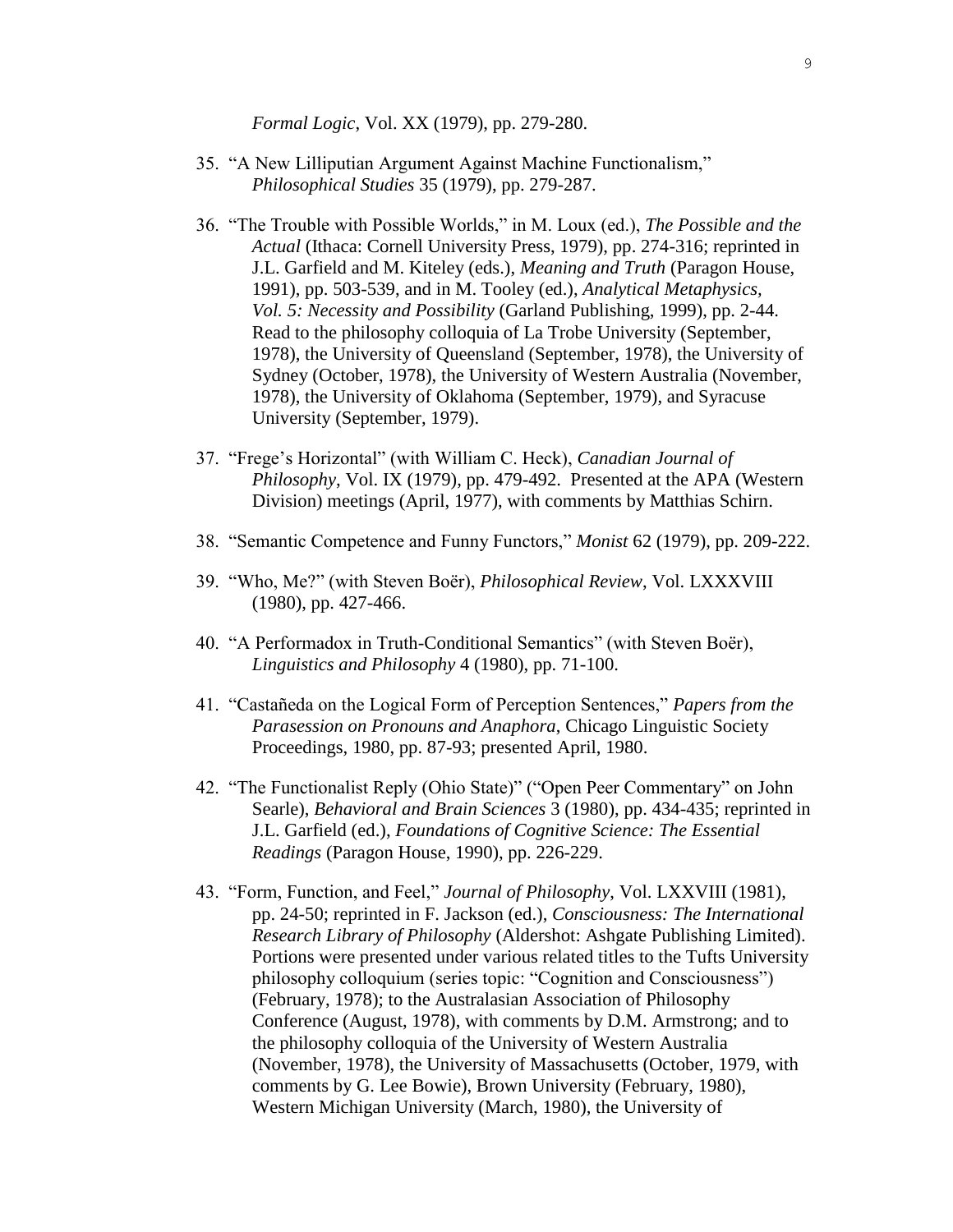Connecticut (April, 1980), Northern Illinois University (October, 1980), and the University of South Carolina (November, 1980).

- 44. "Logical Atomism and Ontological Atoms," *Synthese* 46 (1981), pp. 207- 229; reprinted in A.D. Irvine (ed.), *Bertrand Russell: Language, Knowledge and the World* (*Bertrand Russell: Critical Assessments, Vol. 3*) (London: Routledge, 1998).
- 45. "Psychological Laws," *Philosophical Topics* 12 (1981), pp. 9-38; reprinted in J. Biro and R. Shahan (eds.), *Mind, Brain, and Function* (Norman: University of Oklahoma Press, 1982), pp. 9-38. Presented at the Fourteenth Annual University of Cincinnati Philosophy Colloquium (topic: "The Philosophy of Psychology") (February, 1978), with moderator D.C. Dennett, and read to the philosophy colloquia of the University of Auckland (August, 1978), Victoria University of Wellington (August, 1978), the University of Adelaide (September, 1978), and the University of Melbourne (September, 1978).
- 46. "'Is' and 'Ought' in Cognitive Science" ("Open Peer Commentary" on L. Jonathan Cohen), *Behavioral and Brain Sciences* 4 (1981), pp. 344- 345.
- 47. "Toward a Homuncular Theory of Believing," *Cognition and Brain Theory* 4 (1981), pp. 139-159. Portions were presented under various titles to the philosophy colloquia of LeMoyne College (September, 1979), Northern Illinois University (October, 1980), the University of Miami (February, 1981), Ohio University (May, 1981), and the University of Illinois at Chicago Circle (June, 1981).
- 48. "The Moral of the New Lilliputian Argument," *Philosophical Studies* 43 (1983), pp. 277-280.
- 49. "Abortion and the Civil Rights of Machines," *Proceedings of the Russellian Society* (University of Sydney), 1983, pp. 1-14; presented February, 1983. An expanded version appears in N. Potter and M. Timmons (eds.), *Morality and Universality* (Dordrecht: D. Reidel, 1985), pp. 139-156. Earlier presented as a public lecture at the University of Michigan (November, 1975), and to the University of Adelaide's Undergraduate Philosophy Camp (September, 1978); read to the Philosophy Clubs of Hampshire College (November, 1979), Amherst College (February, 1980), Kalamazoo College (March, 1980), Ohio State University (November, 1980), the University of Michigan (March, 1981), the University of Dayton (November, 1981), and Franklin and Marshall College (April, 1982); read to the philosophy colloquia of Victoria University of Wellington (August, 1978), La Trobe University (June, 1983), Southern Methodist University (March, 1984) and the University of Georgia (February, 1985); given as a public lecture at Davidson College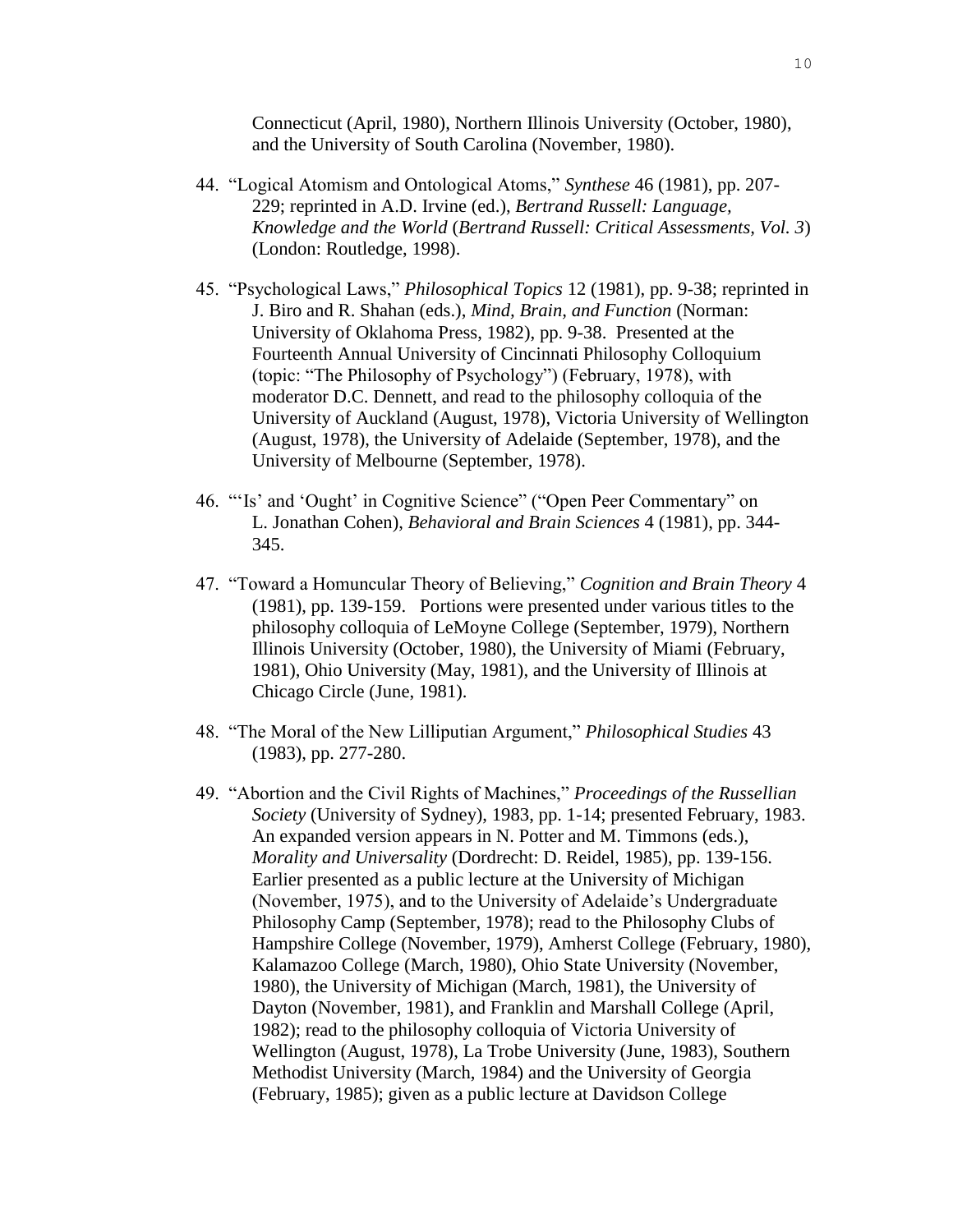(November, 1984), Georgia State University (February, 1985), and the College of Charleston (March, 1985).

- 50. "Armstrong's Theory of Knowing," in R.J. Bogdan (ed.), *Profiles: D.M. Armstrong* (Dordrecht: D. Reidel, 1984), pp. 139-160, with reply by Armstrong, pp. 243-250.
- 51. "A Syntactically Motivated Theory of Conditionals," *Midwest Studies in Philosophy*, Vol. IX (Minneapolis: University of Minnesota Press, 1984), pp. 437-455. Presented in various versions to the Ohio State University Semantics Group (November, 1976), in a symposium with Michael Geis, to the Ohio State University Mini-Conference on Conditionals (November, 1977), with comments by Michael Geis, to the Workshop on Pragmatics and Conditionals, University of Western Ontario (May, 1978), and to the Second New Zealand Linguistics Conference (August, 1978); read to the philosophy colloquia of the University of Iowa (January, 1977), Monash University (September, 1978), the University of Western Australia (November, 1978), and the Australian National University Research School of Social Sciences (November, 1978); read to the linguistics colloquium of the University of Sydney (June, 1983).
- 52. "Skinner and the Mind-Body Problem" ("Open Peer Commentary" on B.F. Skinner), *Behavioral and Brain Sciences* 7 (1984), pp. 634-635.
- 53. "The Paradox of Naming," in B.-K. Matilal and J.L. Shaw (eds.), *Analytical Philosophy in Comparative Perspective* (Dordrecht: D. Reidel, 1985), pp. 81-102. Presented at the Sloan Workshop on Propositions, Propositional Attitudes, and Finite Representability, Amherst, Massachusetts (February, 1982), and to the Society for Exact Philosophy, Athens, Georgia (May, 1984); read to the philosophy colloquia of Denison University (February, 1982), Franklin and Marshall College (April, 1982), Rutgers University (November, 1982), Macquarie University (March, 1983), Monash University (June, 1983), Ohio State University (November, 1983), East Carolina University (December, 1983) and the University of North Carolina at Greensboro (September, 1984).
- 54. "Most Generalizations are False," *Pacific Philosophical Quarterly* 65 (1984), p. 202.
- 55. "Epistemic Value," *Synthese* 64 (1985), pp. 137-164. Presented to the Workshop on Naturalized Epistemology, Department of History and Philosophy of Science, University of Pittsburgh (May, 1981), to the Midwest Cognitive Science Group, Gambier, Ohio (August, 1981), and to the New Jersey Regional Philosophy Association (November, 1982); read to the philosophy colloquia of Ohio State University (April, 1982), the University of North Carolina at Greensboro (November, 1982), the University of Sydney (February, 1983), the University of Newcastle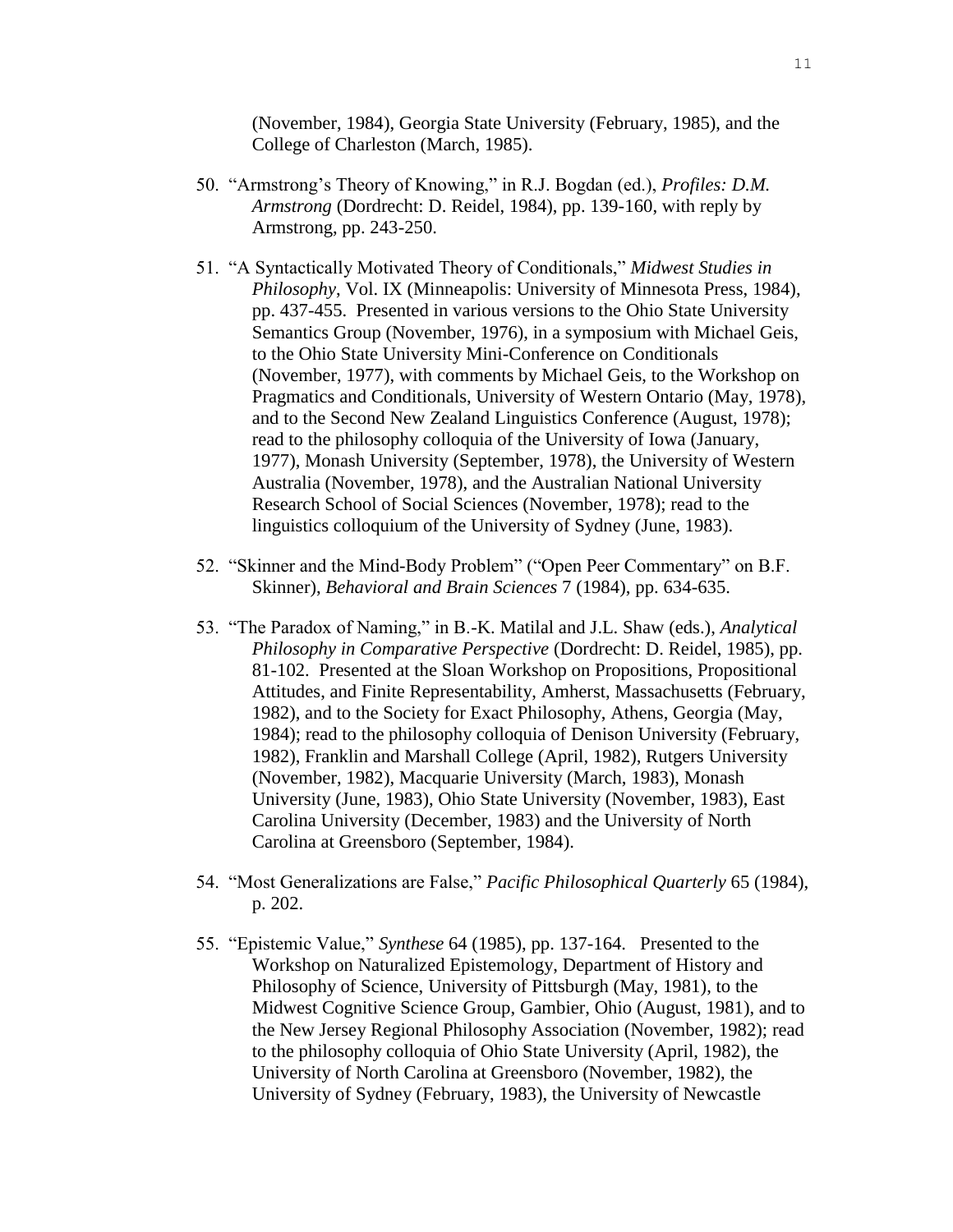(April, 1983), the Australian National University Research School of Social Sciences (May, 1983), the University of Melbourne (June, 1983), the University of Adelaide (June, 1983), and the University of Alabama at Birmingham (November, 1983).

- 56. "Conservatism and the Data Base," in N. Rescher (ed.), *Reason and Rationality in Natural Science*, University of Pittsburgh Center for the Philosophy of Science Publications (Lanham: University Press of America), pp. 103-125; presented in the Twenty-Fourth Lecture Series, Center for Philosophy of Science, University of Pittsburgh (November, 1983).
- 57. "In Defense of the Necessity of Identity," *Journal of Philosophy*, Vol. LXXXII (1985), pp. 572-574. [Abstract of a paper read in an APA (Eastern Division) symposium, December, 1985, commenting on Lawrence D. Roberts' "Problems about Material and Formal Modes in the Necessity of Identity."]
- 58. "Castañeda's Theory of Knowing" (with Steven Boër), in J. Tomberlin (ed.), *Profiles: Hector-Neri Castañeda* (Dordrecht: D. Reidel, 1986), pp. 215- 235, with reply by Castañeda, pp. 350-370.
- 59. "Moral Facts and Moral Knowledge," in the Supplement to the *Southern Journal of Philosophy*, Vol. XXIV (1986), pp. 79-94 (proceedings of the 1985 Spindel Conference at Memphis State University, October, 1985 (topic: "Moral Realism")). Also presented at the Eighteenth Annual Western Washington University Philosophy Colloquium (April, 1986), and at the 33rd Annual Conference of the New Zealand Division of the Australasian Association of Philosophy (May, 1986); read to the philosophy colloquia of the University of Sydney (June, 1986), University of Queensland (September, 1986), La Trobe University (September, 1986), and the University of Adelaide (September, 1986).
- 60. "Tacit Belief," in R.J. Bogdan (ed.), *Belief* (Oxford: Oxford University Press, 1986), pp. 61-82. Read to the philosophy colloquia of the University of Adelaide (June, 1983), the University of Auckland (July, 1986), and Victoria University of Wellington (August, 1986).
- 61. "Semantics and Methodological Solipsism," in E. LePore (ed.), *Truth and Interpretation* (Oxford: Blackwell, 1986), pp. 245-261. Presented at the Conference on the Philosophy of Donald Davidson, New Brunswick, New Jersey (April, 1984), with comments by Bernard Linsky.
- 62. "Two Concepts of Reduction: Modal Realism at Risk," *Journal of Philosophy*, Vol. LXXXIII (1986), pp. 693-694. [Abstract of a paper read at an APA (Eastern Division) symposium, December, 1986, commenting on Alvin Plantinga's "Two Concepts of Modality: Modal Realism and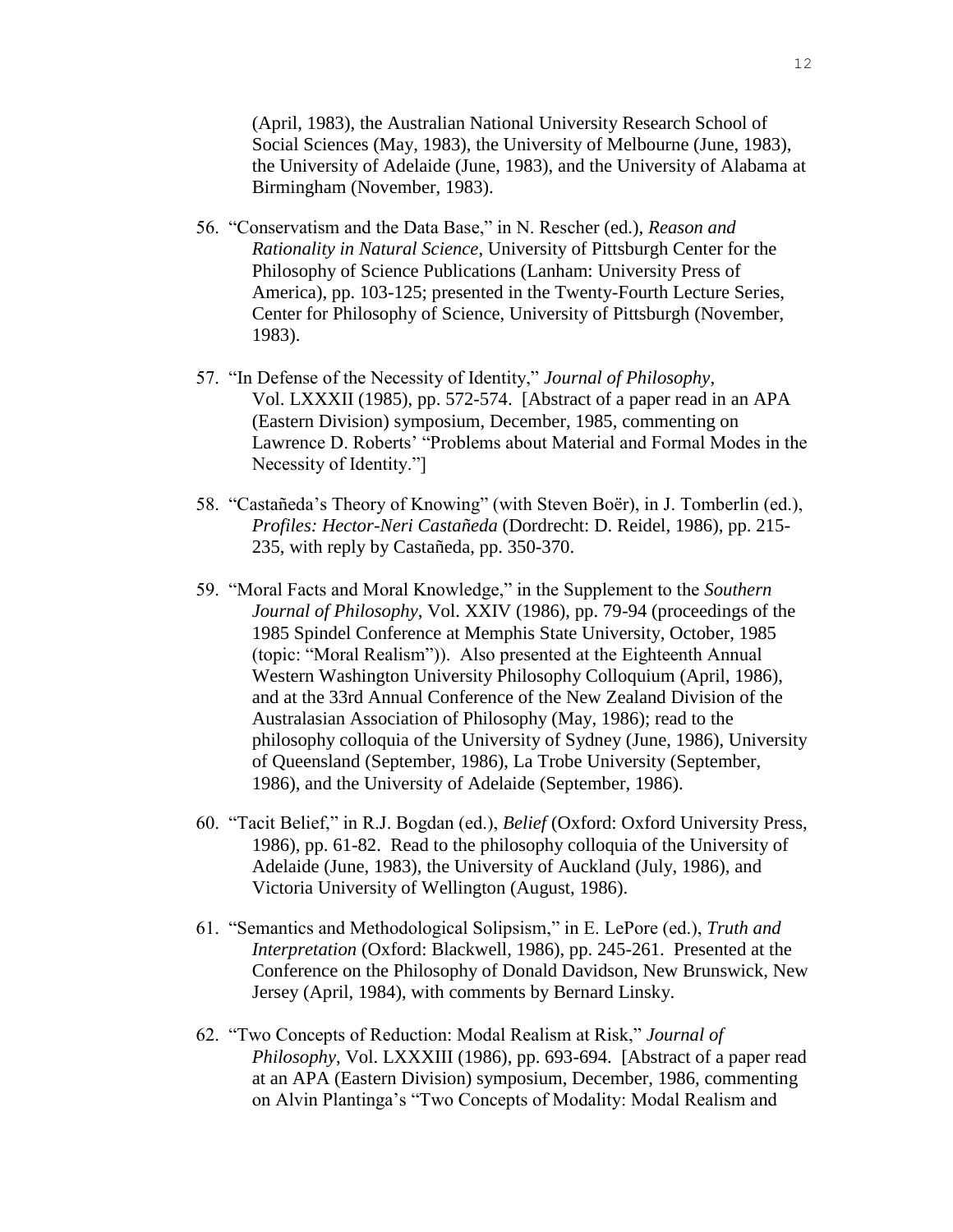Modal Reductionism."]

- 63. "Actuality and Essence" (with Stewart Shapiro), *Midwest Studies in Philosophy*, Vol. XI (Minneapolis: University of Minnesota Press, 1986), pp. 343-377.
- 64. "Thoughts about Things," in M. Brand and M. Harnish (eds.), *The Representation of Knowledge and Belief* (*Arizona Studies in Cognition, No. 1*, Tucson: University of Arizona Press, 1987), pp. 160-186. Presented at the Sloan Conference on Problems in the Representation of Knowledge and Belief, Tucson, Arizona (February, 1984); read to the philosophy colloquia of the University of North Carolina (February, 1985) and the College of Charleston (March, 1985).
- 65. "Semantic Competence and Truth-Conditions," in E. LePore (ed.) *New Directions in Semantics* (London: Academic Press, 1987), pp. 143-155. Portions presented at the 1985 Spring Linguistics Colloquium, University of North Carolina (April, 1985), and read to the linguistics colloquium of Victoria University of Wellington (June, 1986).
- 66. "The Myth of the 'Projection Problem for Presupposition'," *Philosophical Topics* (1987), pp. 169-175. Presented at the 1986 Spring Linguistics Colloquium, University of North Carolina (April, 1986); read to the linguistics colloquium of Victoria University of Wellington (August, 1986).
- 67. "Yes, Who? (Reply to Yagisawa)" (with Steven Boër), *Philosophia* 17 (1987), pp. 187-190.
- 68. "You Bet Your Life: Pascal's Wager Defended" (with George Schlesinger), in J. Feinberg (ed.), *Reason and Responsibility*, Seventh Edition (Belmont: Wadsworth, 1988), pp. 80-90. Reprinted in T. Beauchamp, J. Feinberg and J. M. Smith (eds.), *Philosophy and the Human Condition*, Second Edition (Englewood Cliffs: Prentice-Hall), pp. 481-488; in R.D. Geivitt and B. Sweetman (eds.), *Contemporary Perspectives on Religious Epistemology* (Oxford: Oxford University Press, 1992), pp 270-82; in D. Shatz (ed.), *Philosophy and Faith* (New York: McGraw-Hill, 2002), pp. 476-83; and in.... A rudimentary version was presented to the Graduate Philosophy Club, University of North Carolina (November, 1984). Lycan's half was presented as the keynote address to the Undergraduate Philosophy Conference, Ohio State University (April, 1985).
- 69. "Phenomenal Objects: A Backhanded Defense," in J. Tomberlin (ed.), *Philosophical Perspectives, 1: Metaphysics, 1987* (Atascadero, CA: Ridgeview Publishing, 1987), pp. 513-526. Read to the philosophy colloquium of the University of Queensland (September, 1986).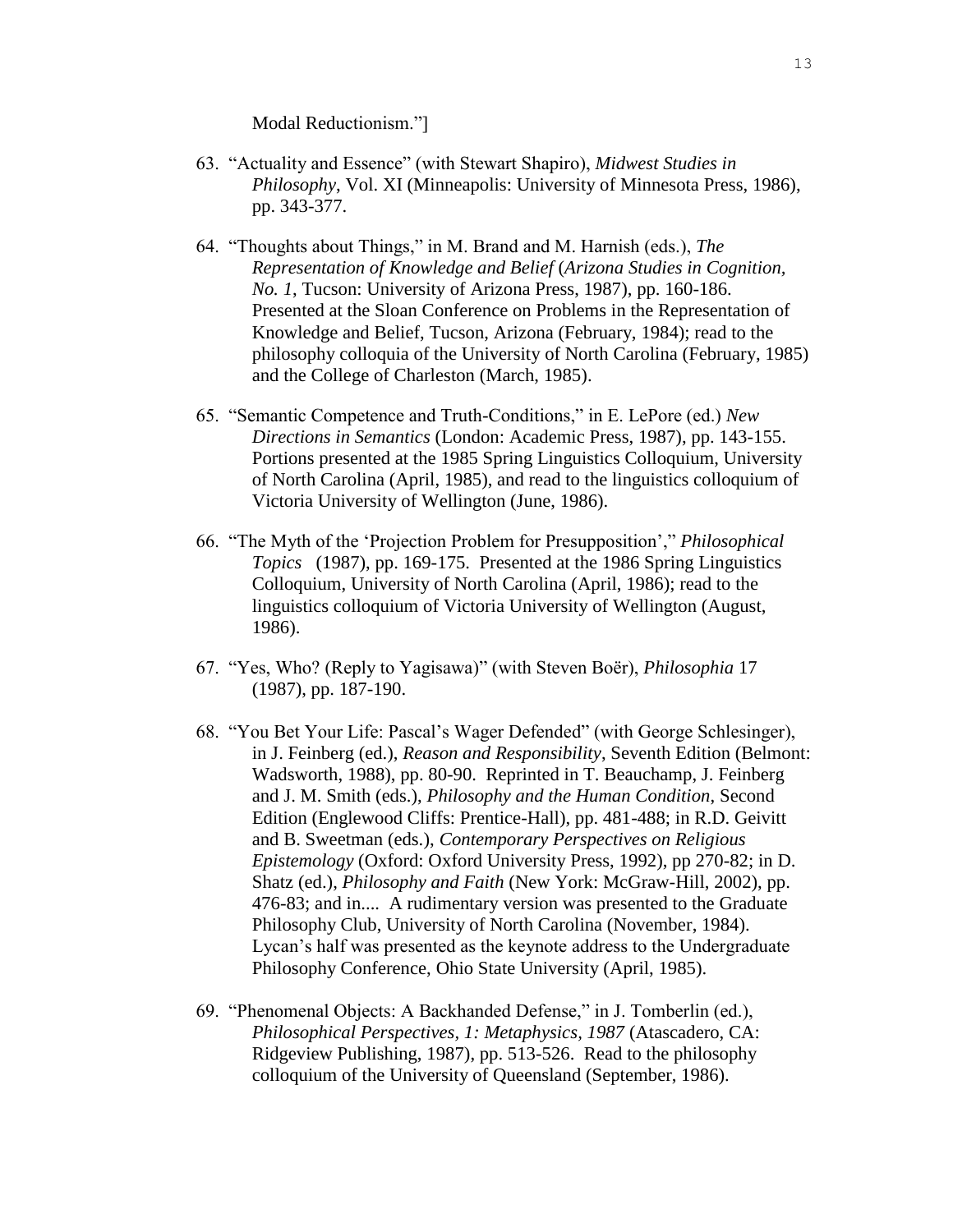- 70. "Symbols, Subsymbols, Neurons" ("Open Peer Commentary" on Paul Smolensky), *Behavioral and Brain Sciences* 11 (1988), pp. 43-44.
- 71. "Compatibilism Now and Forever: A Reply to Tomberlin," *Philosophical Papers* (1988), pp. 133-139.
- 72. "Dennett's Instrumentalism" ("Open Peer Commentary" on Dennett's "Précis of *The Intentional Stance*), *Behavioral and Brain Sciences* 11 (1988), pp. 518-519.
- 73. "Ideas of Representation," in D. Weissbord (ed.), *Mind, Value, and Culture: Essays in Honor of E.M. Adams* (Atascadero, CA: Ridgeview Publishing, 1989), pp. 207-228. Read to the philosophy colloquium of the University of California at Riverside (May, 1989).
- 74. "Précis of *Logical Form in Natural Language*," "Reply to McCarthy," "Reply to Lakoff," and "Reply to Baker," *Philosophical Psychology* 2 (1989), pp. 33-35, 51-53, 77-84, and 95-100 respectively; in an "Author Meets Critics" session on Lycan's *Logical Form in Natural Language*, responding to lead papers by Timothy McCarthy, George Lakoff, and Lynne Rudder Baker. McCarthy's paper, Baker's paper, and Lycan's joint reply to the two were presented in an "Author Meets Critics" at the APA (Central Division) meetings (April, 1988).
- 75. "Explanationism, **ECHO**, and the Connectionist Paradigm" ("Open Peer Commentary" on Paul Thagard), *Behavioral and Brain Sciences* 12 (1989), p. 480.
- 76. "Logical Constants and the Glory of Truth-Conditional Semantics," *Notre Dame Journal of Formal Logic* 30 (1989), pp. 390-400.
- 77. "Mental Content in Linguistic Form," *Philosophical Studies* 58 (1990), pp. 147-154. Presented at the Eleventh Annual Symposium in Philosophy, University of North Carolina at Greensboro (April, 1987), as a formal comment on Robert Stalnaker's "Mental Content and Linguistic Form."
- 78. "What is the 'Subjectivity' of the Mental?," in J. Tomberlin (ed.), *Philosophical Perspectives, 4:* (Atascadero, CA: Ridgeview Publishing, 1990), pp. 109-130. Read to the philosophy colloquia of East Carolina University (October, 1987), the University of Pittsburgh (March, 1988), the University of Alabama (October, 1988), the University of Wisconsin (December, 1988), the University of California at Davis (May, 1989), California State University at Northridge (May, 1989), the University of California at Riverside (May, 1989), and the University of Colorado (October, 1989); and to the psychology colloquium of the University of North Carolina (November, 1987). Presented as the Roebuck Lecture at Wake Forest University (October, 1987), to the Creighton Club (April, 1989), and to the Mini-Conference on Philosophy of Mind, University of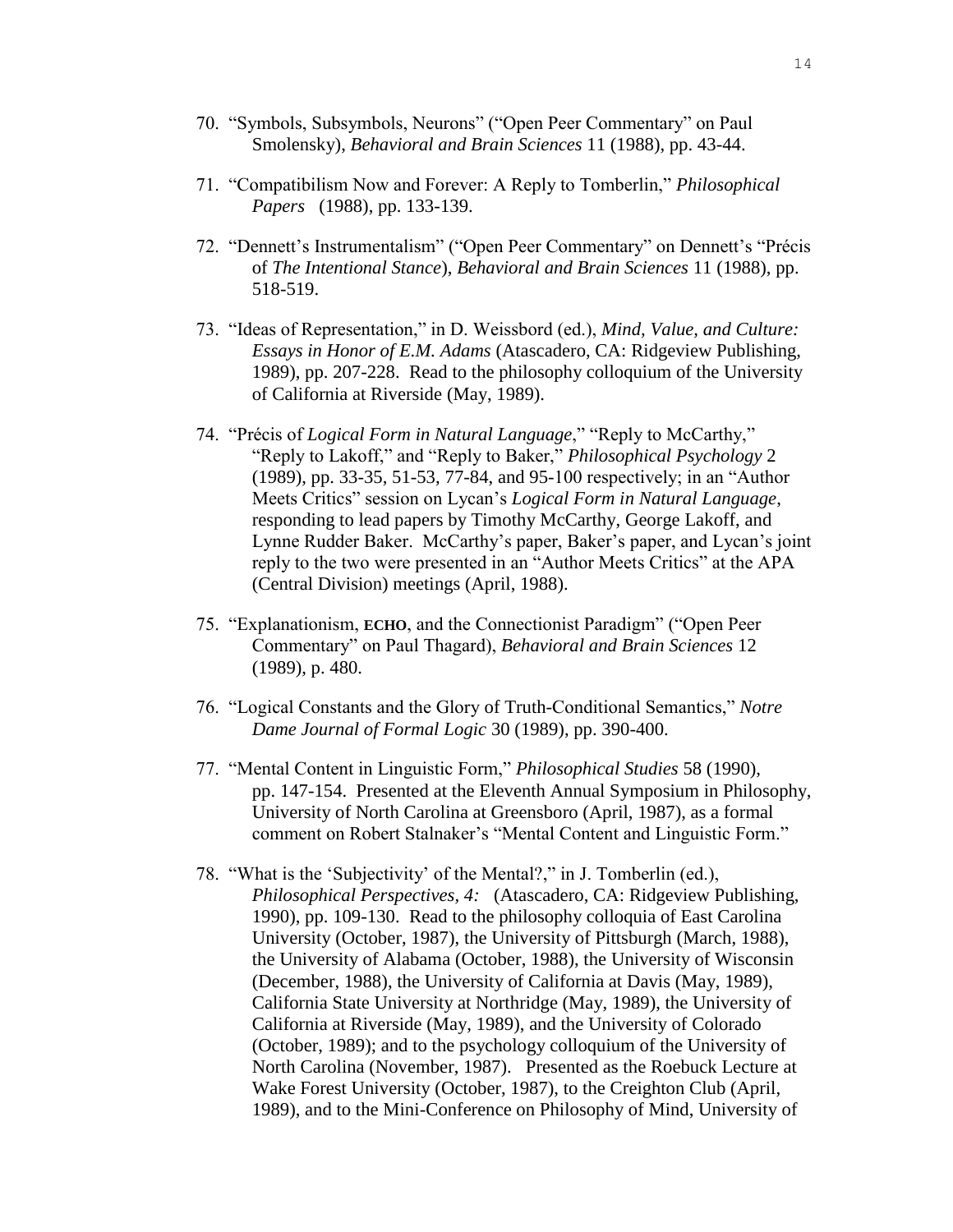Chicago (May, 1989). Synopsis presented to the Neurophilosophy Workshop of the Howard Hughes Medical Institute, Coral Gables, FL (February, 1988).

- 79. "On Respecting Puzzles About Belief Ascription (Reply to Devitt)," *Pacific Philosophical Quarterly* 71 (1990), pp. 182-188. Presented in an "Author Meets Critics" on Lycan's *Judgement and Justification*, responding to a lead paper by Michael Devitt, with moderator James Tomberlin, APA (Pacific Division) meetings (March, 1990).
- 80. "Connectionism and the Mental," *Noûs*, Vol. XXV (1991), p. 207. [Abstract of a paper presented in an APA (Central Division) symposium (April, 1991), with co-symposiast William Bechtel and moderator Keith Gunderson, and to the Washington University philosophy colloquium (November, 1992).]
- 81. "Two--No, Three--Concepts of Possible Worlds," *Proceedings of the Aristotelian Society*, Vol. XCI (1991), pp. 215-227; reprinted in M. Tooley (ed.), *Analytical Metaphysics, Vol. 5: Necessity and Possibility* (Garland Publishing, 1999), pp. 45-57. Presented to the Aristotelian Society, London (May, 1991).
- 82. "Definition in a Quinean World," in J.H. Fetzer, D. Shatz and G. Schlesinger (eds.), *Definitions and Definability: Philosophical Perspectives* (Dordrecht: Kluwer, 1991), pp. 111-131. Read to the University of Michigan philosophy colloquium (February, 1990).
- 83. "*Even* and *Even If*," *Linguistics and Philosophy* 14 (1991), pp. 115-150. Read to the Princeton University philosophy colloquium (February, 1989).
- 84. "Pot Bites Kettle: A Reply to Miller," *Australasian Journal of Philosophy* 69 (1991), pp. 212-213.
- 85. "Why We Should Care Whether Our Beliefs are True," *Philosophy and Phenomenological Research*, Vol. LI (1991), pp. 201-205. Presented as half of a formal comment on Stephen Stich, "Should We Really Care Whether Our Beliefs Are True?," at the APA (Pacific Division) meetings (March, 1988), with co-symposiast Norbert Hornstein and moderator Joseph Tolliver.
- 86. "Homuncular Functionalism Meets PDP," in W. Ramsey, S.P. Stich and D. Rumelhart (eds.), *Philosophy and Connectionist Theory* (Hillsdale: Lawrence Erlbaum, 1991), pp. 259-286. Excerpt presented to the Workshop on Naturalistic Epistemology, Cornell University Cognitive Studies Program (December, 1989); presented at the Conference on Mental Causation, Zentrum für Interdisziplinäre Forschung, Bielefeld, FDR (March, 1990), with commentator Robert Matthews and moderator Ansgar Beckermann.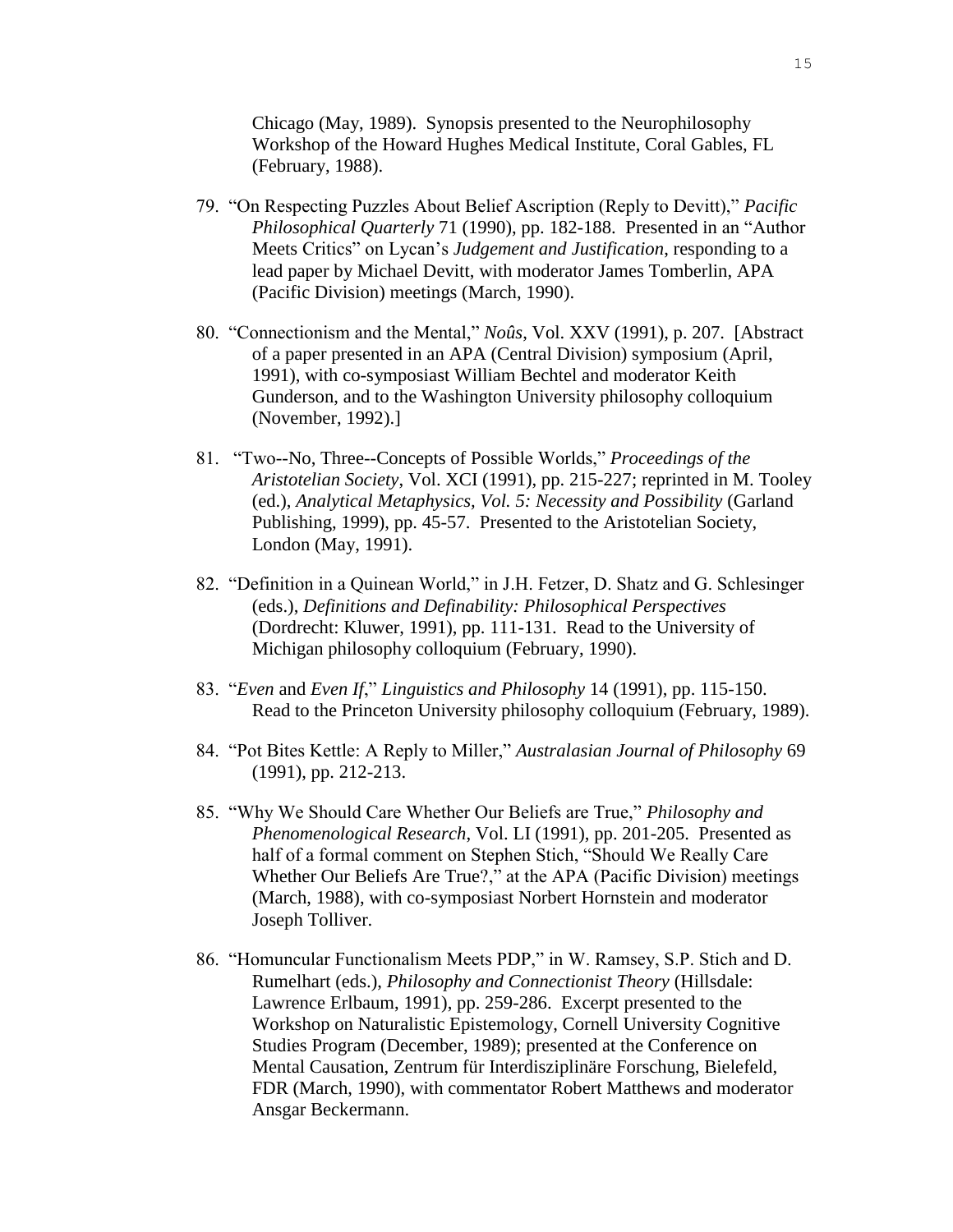- 87. "Consciousness," *Academic American Encyclopedia*, -th Edition,Vol. 5 (Cit-Cz) (Danbury: Grolier Incorporated), 1991, p.200.
- 88. "UnCartesian Materialism and Lockean Introspection" ("Open Peer Commentary" on D.C. Dennett and M. Kinsbourne), *Behavioral and Brain Sciences* 15 (1992), pp. 216-17.
- 89. "Armstrong's New Combinatorialist Theory of Modality," in J. Bacon, K. Campbell and L. Reinhardt (eds.), *Ontology, Causality, and Mind* (Cambridge: Cambridge University Press. 1993), pp. 3-17.
- 90. "Russell's Strange Claim that '*a* Exists' is Meaningless Even When *a* Does Exist," in A. Irvine and G.A. Wedeking (eds.), *Russell and Analytic Philosophy* (Toronto: University of Toronto Press, 1993), pp. 140-56. Read to the philosophy colloquium of the University of California, Santa Barbara (May, 1992).
- 91. "MPP, RIP," in J. Tomberlin (ed.), *Philosophical Perspectives, Vol. 7: Language and Logic* (Atascadero, CA: Ridgeview Publishing, 1993), pp. 411-28. Presented under the title "The Final Shocker: Modus Ponens Rejected," as the second of two William Howard Taft Lectures, University of Cincinnati (March, 1990), to the Moral Sciences Club, University of Cambridge (May, 1991), and to the philosophy colloquia of Stanford University (January, 1992), the University of California, Los Angeles (May, 1992), Wichita State University (March, 1993), Victoria University of Wellington (July, 1993), the University of Canterbury (August, 1993) and La Trobe University (September, 1993); based on a paper read to the Center for Cognitive Science, University of Rochester, under the title "Modus Ponens, Pro and Con" (April, 1989).
- 92. "A Deductive Argument for the Representational Theory of Thinking," *Mind and Language* 8 (1993), pp. 404-22. Read to the philosophy colloquia of Syracuse University (November, 1988), the University of California at Riverside (May, 1989), Washington University in St. Louis (, 1992), Wichita State University (March, 1993), and the University of Miami (January, 1994); to the Center for Philosophy of Science, University of Pittsburgh (January, 1989), to the Cognitive Science Group of Washington and Lee University (February, 1991), and to the Ockham Society of Oxford University (May, 1991). Presented at the University of Missouri conference on The Representational Nature of Thought (November, 1988), with commentator Fred Dretske and moderator Jerry Fodor; as a symposium paper presented at the APA (Pacific Division) meetings (March, 1989), with co-symposiasts Stephen Stich and Brian Loar, and moderator Hartry Field; at the Wesleyan University conference on Mind, Meaning and Nature (March, 1989), with commentator Robert Stalnaker and moderator Kent Bendall; and at the University of Rochester conference on Belief and Belief Ascription (May, 1991), with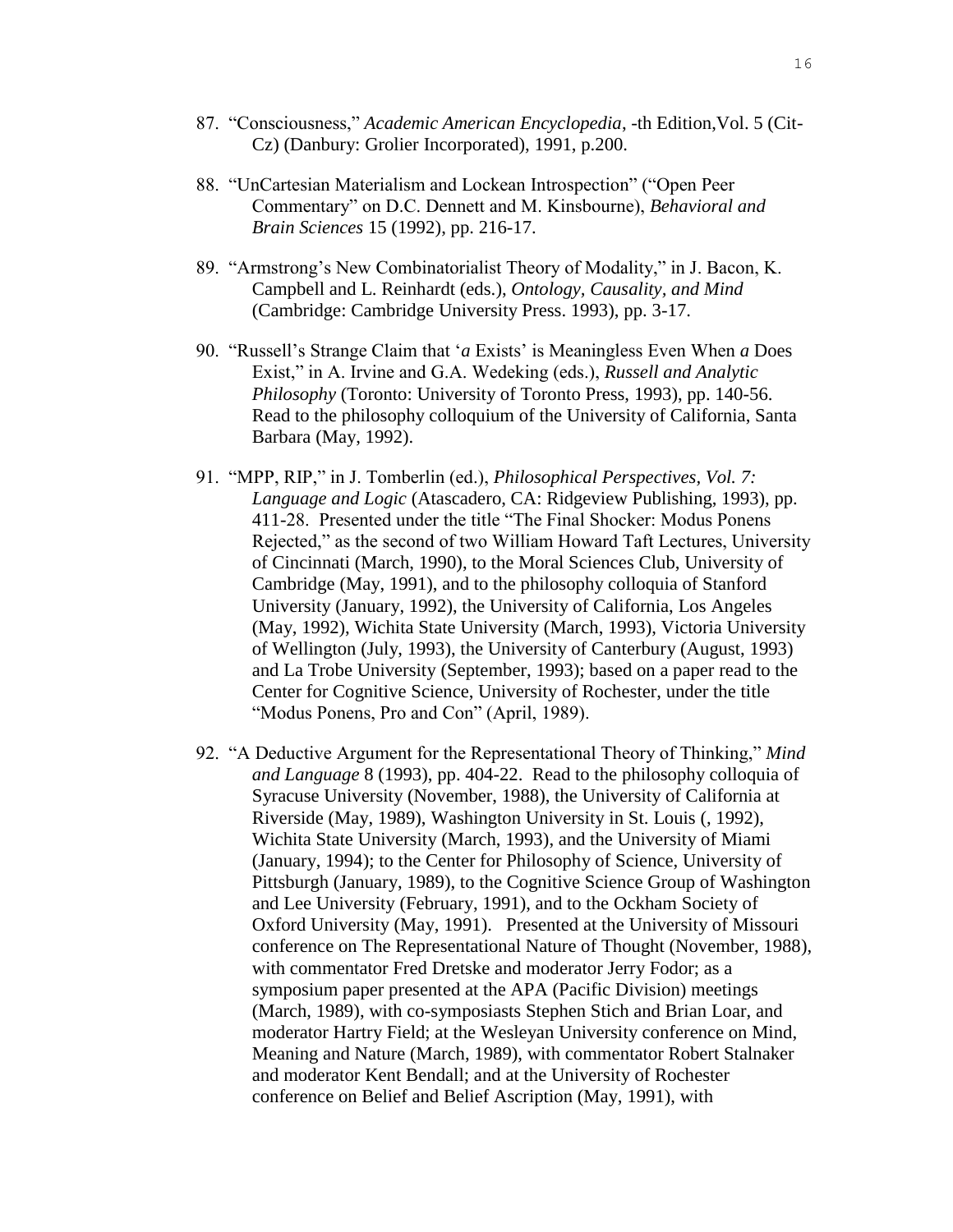commentator David Braun.

- 93. "Sartwell's Minimalist Analysis of Knowing," *Philosophical Studies* 73 (1994), pp. 1-3.
- 94. "Nonconditional Conditionals" (with the linguist Michael Geis), *Philosophical Topics* 21 (1993), pp. 35-56. Lycan's half was presented at the 1991 Linguistics Circle Colloquium, University of North Carolina (March, 1991).
- 95. "Functionalism (1)," in S. Guttenplan (ed.), *A Companion to the Philosophy of Mind* (Oxford: Basil Blackwell, 1994), pp. 317-23.
- 96. "Conditional Reasoning and Conditional Logic," and "Reply to Hilary Kornblith," *Philosophical Studies* 76 (1995), pp. 223-45, 259-61. Presented to the CUNY Sentence-Processing Conference, University of Rochester (May, 1991), with co-symposiast Philip Johnson-Laird; to the psychology colloquium of Wichita State University (March, 1993); at the Thirty-Third Oberlin Colloquium in Philosophy, Oberlin College (April, 1993), with comments by Hilary Kornblith; and to the philosophy colloquium of the Australian National University Research School of Social Sciences (September, 1993). Talks based on this material were given to the Cognitive Psychology Research Group, University of North Carolina (October, 1990), under the title "The Uselessness of Deductive Logic," and to the Center for Advanced Study in the Behavioral Sciences (April, 1992), under the title "The Irrelevance of Deductive Logic to Reasoning."
- 97. "We've Only Just Begun" ("Open Peer Commentary" on Ned Block), *Behavioral and Brain Sciences* 18 (1995), pp. 262-63.
- 98. "Explanationism," in *The Oxford Companion to Philosophy*, ed. by T. Honderich (Oxford: Oxford University Press, 1995), p. 263.
- 99. "Language, Philosophy of," in the *Cambridge Dictionary of Philosophy*, ed. by Robert Audi (Cambridge: Cambridge University Press, 1995), pp. 586- 589.
- 100. "Consciousness as Internal Monitoring, I," in J. Tomberlin (ed.), *Philosophical Perspectives, Vol. 9: AI, Connectionism and Philosophical Psychology* (Atascadero, CA: Ridgeview Publishing,1995), pp. 1-14; reprinted in A. Clark and J. Toribio (eds.), *Artificial Intelligence and Cognitive Science: Conceptual Issues* (Hamden, CT: Garland Publishing, 1998, in press). A much expanded version called just ["Consciousness as](http://www.nd.edu/~lstubenb/Lycan.html)  [Internal Monitoring"](http://www.nd.edu/~lstubenb/Lycan.html) appears in Block, N., O.J. Flanagan and G. Güzeldere (eds.), *The Nature of Consciousness* (Cambridge, MA: Bradford Books / MIT Press, 1997). Presented as the keynote address to the Annual Meeting of the North Carolina Philosophical Society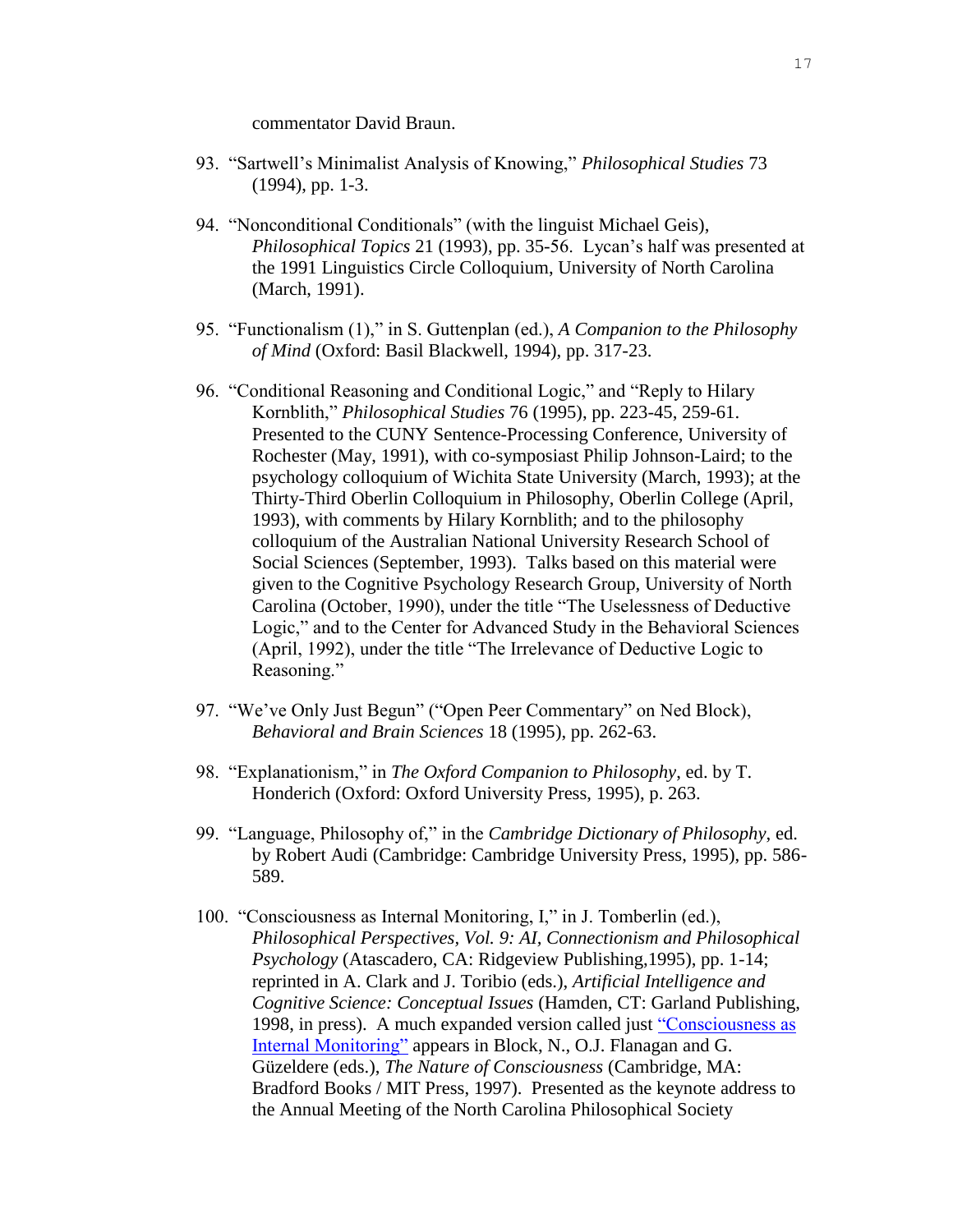(February, 1993), with commentator Joseph Levine; in a symposium on Consciousness at the APA (Pacific Division) meetings (March, 1993), with co-symposiasts Ned Block and Robert Van Gulick, commentator Georges Rey and moderator Janet Levin; to the NEH Summer Institute on "The Nature of Meaning," directed by Jerry A. Fodor and Ernest LePore (New Brunswick, July, 1993); as the Third Annual *Philosophical Perspectives* Lecture at California State University, Northridge (November, 1994); and to the philosophy colloquia of Wichita State University (April, 1993) and the University of New South Wales (August, 1993).

- 101. "A Limited Defense of Phenomenal Information," in T. Metzinger (ed.), *Conscious Experience* (Tucson: University of Arizona Press, 1995), pp. 243-58; a slightly expanded version appears in the German edition, *Bewußtsein*, published by Ferdinand Schöningh-Verlag), pp. 283-303. Read to the philosophy colloquia of the University of California, Riverside (November, 1994) and Syracuse University (November, 1995).
- 102. "On Sosa's 'Fregean Reference Defended'," in E. Villanueva (ed.), *Philosophical Issues, 6: Content* (Atascadero, CA: Ridgeview Publishing,1995), pp. 100-03; presented as comments on Ernest Sosa, "Contents Fit For Explanation," Seventh SOFIA Conference (topic: "Content"), Lisbon, Portugal (May, 1994).
- 103. "Philosophy of Mind," in *The Blackwell Companion to Philosophy*, ed. by N. Bunnin and E. James, (Oxford: Basil Blackwell, 1996), pp. 167-97. A shorter version appears, under the title "The Mind-Body Problem," in *The Blackwell Guide to Philosophy of Mind*, ed. by S.P. Stich and T.A. Warfield (Oxford: Basil Blackwell, 2003), pp. 47-64.
- 104. "Paul Churchland's PDP Approach to Explanation," in R.N. McCauley (ed.), *The Churchlands and Their Critics* (Oxford: Basil Blackwell, 1996), pp. 104-20.
- 105. "Bealer on the the Possibility of Philosophical Knowledge," *Philosophical Studies* 81 (1996), pp. 143-50; reprinted in A. Casullo (ed.), *A Priori Knowledge* (Aldershot: Ashgate Publishing Limited, in press). Presented as comments on George Bealer's lead paper at the APA (Pacific Division) meetings (March, 1995).
- 106. "Layered Perceptual Representation," and "Replies to Tomberlin, Tye, Stalnaker and Block," in E. Villanueva (ed.), *Philosophical Issues, 7: Perception* (Atascadero, CA: Ridgeview Publishing, 1996), pp. 81-100, 127-42; presented at the Eighth SOFIA Conference (topic: "Perception"), Cancun, Q.R., Mexico (June, 1995), with commentators Robert Stalnaker, James Tomberlin and Michael Tye, and moderator Ernest Sosa.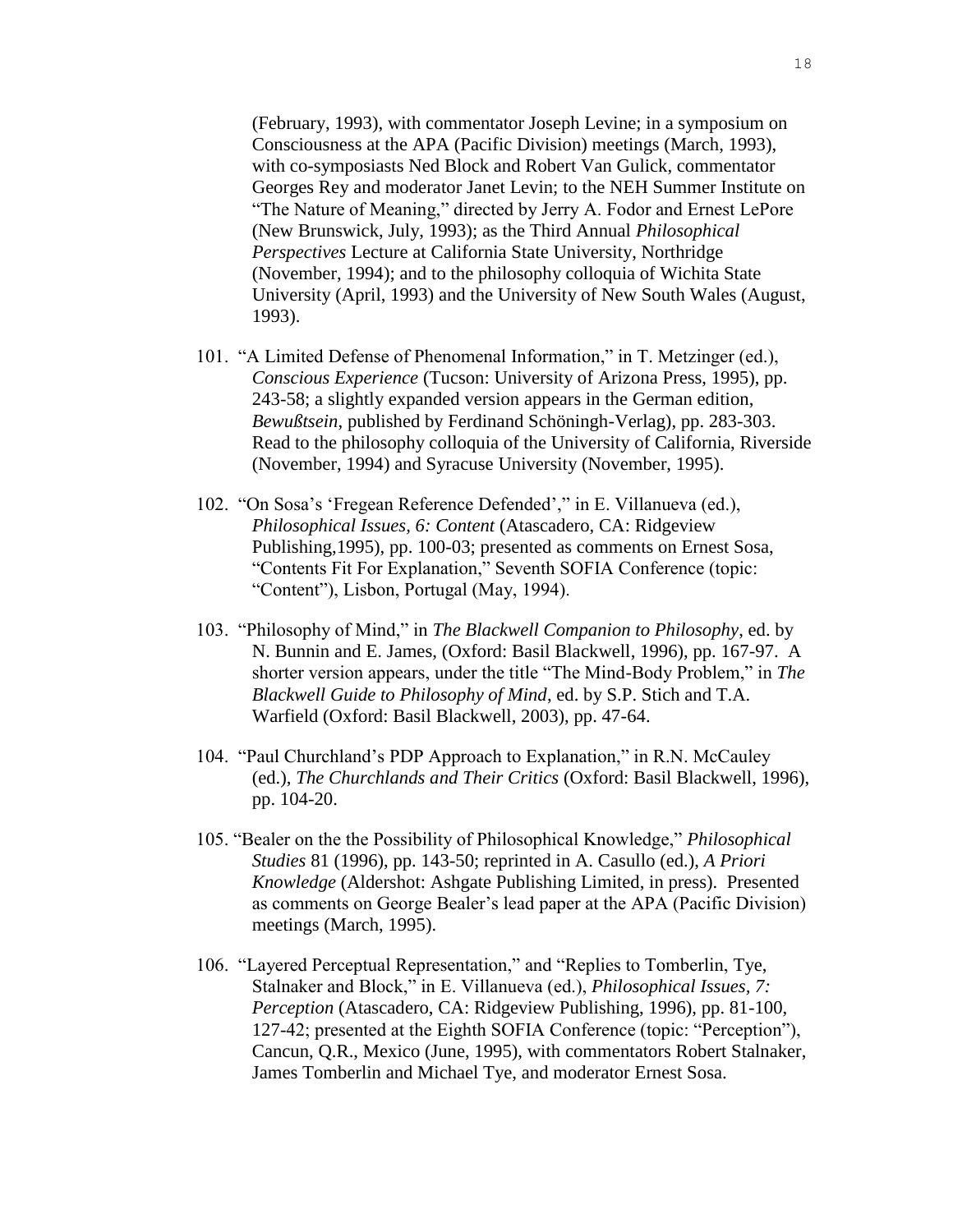- 107. "Plantinga and Coherentisms," in J. Kvanvig (ed.), *Warrant and Contemporary Epistemology* (Totowa, NJ: Rowman and Littlefield, 1996), pp. 3-23; a version was read to the philosophy colloquium of the University of Oklahoma (February, 1996).
- 108. "Folk Psychology and Its Liabilities," in M. Carrier and P.K. Machamer (eds.), *Mindscapes: Philosophy, Science, and the Mind* (Pittsburgh: University of Pittsburgh Press, 1997), pp. 1-21. Presented at the Third Meeting of the Pittsburgh-Konstanz Colloquium in the Philosophy of Science (topic: "Philosophy and the Sciences of the Mind"), University of Konstanz (May, 1995).
- 109. "Metatheory: Soundness and Completeness of the System **PL**," Appendix 1 to H. Pospesel, *Propositional Logic*, Third Edition (Englewood Cliffs: Prentice-Hall, 1997).
- 110. "Qualitative Experience in Machines," in T.W. Bynum and J. Moor (eds.), *How Computers Are Changing Philosophy* (Oxford: Basil Blackwell, 1998), pp. 171-92. Presented to the Society for Machines and Mentality, Boston (December, 1994), with co-symposiast Marvin Minsky and moderator James Fetzer; read to the philosophy colloquium of MIT (February, 1997). Topic of a 2009 symposium on the National Humanities Center's "On the Human" site: [http://onthehuman.org/2009/10/qualitative-experience-in](http://onthehuman.org/2009/10/qualitative-experience-in-machines/comment-page-1/)[machines/comment-page-1/.](http://onthehuman.org/2009/10/qualitative-experience-in-machines/comment-page-1/)
- 111. "Phenomenal Information Again: It Is Both Real and Intrinsically Perspectival," *Philosophical Psychology* 11 (1998), pp. 239-42.
- 112. "In Defense of the Representational Theory of Qualia (Replies to Neander, Rey and Tye)," in J. Tomberlin (ed.), *Philosophical Perspectives, Vol. 12: Language, Mind and Ontology* (Atascadero, CA: Ridgeview Publishing, 1998), pp. 479-87. Presented in an "Author Meets Critics" on Lycan's *Consciousness and Experience*, in response to Karen Neander, "Comment on William G. Lycan's Book *Consciousness and Experience*," Georges Rey, "Rendering Narrow Qualia Less Strange," and Michael Tye, "Inverted Earth and Representationism," with moderator James Tomberlin, APA (Pacific Division) meetings (March, 1997).
- 113. "Dennett, Daniel C.," in the *Routledge Encyclopedia of Philosophy*, ed. by E. Craig (London: Routledge, 1998), pp -.
- 114. "Theoretical/Epistemic Virtues," in the *Routledge Encyclopedia of Philosophy*, ed. by E. Craig (London: Routledge, 1998), pp -.
- 115. "A Response to Carruthers' 'Natural Theories of Consciousness'," *Psyche*, Vol. 5 (1999) [<http://psyche.cs.monash.edu.au/v5/psyche-5-11](http://psyche.cs.monash.edu.au/v5) [lycan.html>](http://psyche.cs.monash.edu.au/v5).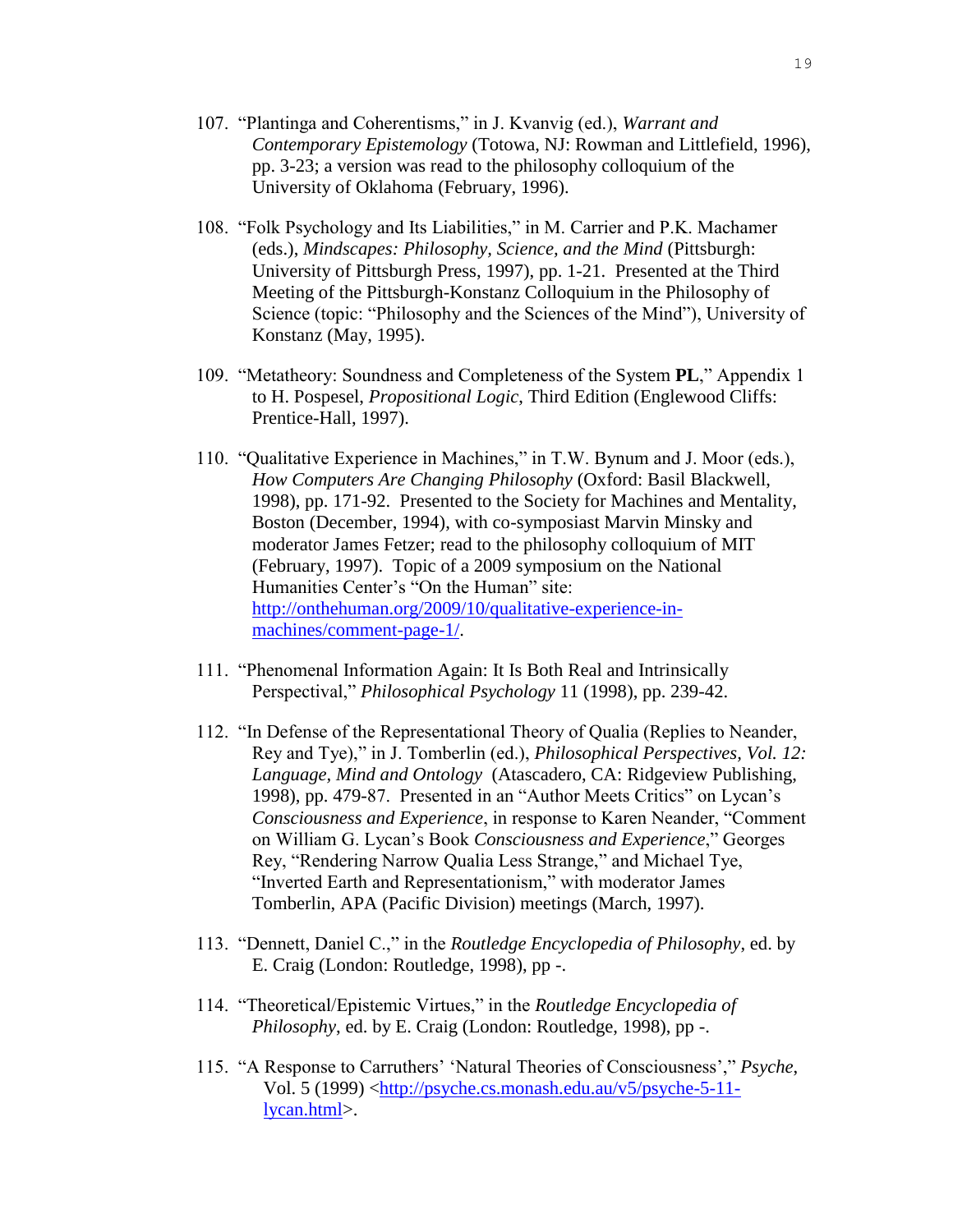- 116. "Dretske on the Mind's Awareness of Itself," *Philosophical Studies*, Vol. 95 (1999), pp. 125-33. Presented at the Thirty-Third Oberlin Colloquium in Philosophy, Oberlin College (April, 1997), as comments on Fred Dretske's "The Mind's Awareness of Itself."
- 117. "Intentionality," in the *MIT Encyclopedia of the Cognitive Sciences*, ed. by R.A. Wilson and F. Keil (Cambridge, MA: MIT Press, 1999), pp. 413-15.
- 118. "Psychological Laws," in the *MIT Encyclopedia of the Cognitive Sciences*, ed. by R.A. Wilson and F. Keil (Cambridge, MA: MIT Press, 1999), pp. 690-91. Delivered as a talk to the psychology colloquium of the University of North Carolina (January, 1998).
- 119. "Possible Worlds and Possibilia: The State of the Art," in C. Macdonald and S. Laurence (eds.), *Contemporary Metaphysics: A Reader* (Oxford, Basil Blackwell, 1999), pp 83-95. A revised and expanded version appears under the title "The Metaphysics of Possibilia," in R.M. Gale (ed.), *The Blackwell Guide to Metaphysics* (Oxford, Basil Blackwell, 2002), pp. 303- 16.
- 120. "It's Immaterial (A Reply to Sinnott-Armstrong)," *Philosophical Papers* 28 (1999), pp. 133-36.
- 121. "The Slighting of Smell (with a brief note on the slighting of chemistry)," in N. Bhushan and S. Rosenfeld (eds.), *Of Minds and Molecules* (Oxford: Oxford University Press, 2000), pp. 273-89. Delivered under the title "Philosophy and Smell" as the Presidential Address, Fifteenth Annual Meeting of the Society for Philosophy and Psychology, Tucson, Arizona (April, 1989); presented as a Cognitive Science talk at SUNY, Stony Brook (December, 1990), as the keynote address to the Illinois Philosophical Association meetings, Northern Illinois University (November, 1991), and as an address at the Murray Kiteley retirement colloquium, Smith College (October, 1995); read to the philosophy colloquia of the University of California, Davis (May, 1992) and the College of William and Mary (November, 1997), and to the AI/Cognitive Science Group at the Beckman Institute for Advanced Science and Technology, University of Illinois (December, 1993).
- 122. "Representational Theories of Consciousness," in E.N. Zalta (ed.), *The Stanford Encyclopedia of Philosophy* (Summer 2000 Edition); extensively revised and greatly expanded editions, 2004, 2006, 2015, 2019. <**<http://plato.stanford.edu/entries/consciousness-representational/>**>.
- 123. "Deflationism and the Truth-Condition Theory of Meaning" (with Dorit Bar-On and Claire Horisk), *Philosophical Studies*, Vol. 101 (2000), pp. 1- 28. Reprinted with a substantive "Postscript" in JC Beall and B. Armour-Garb (eds.), *Deflationary Truth* (Chicago: Open Court Press, 2005).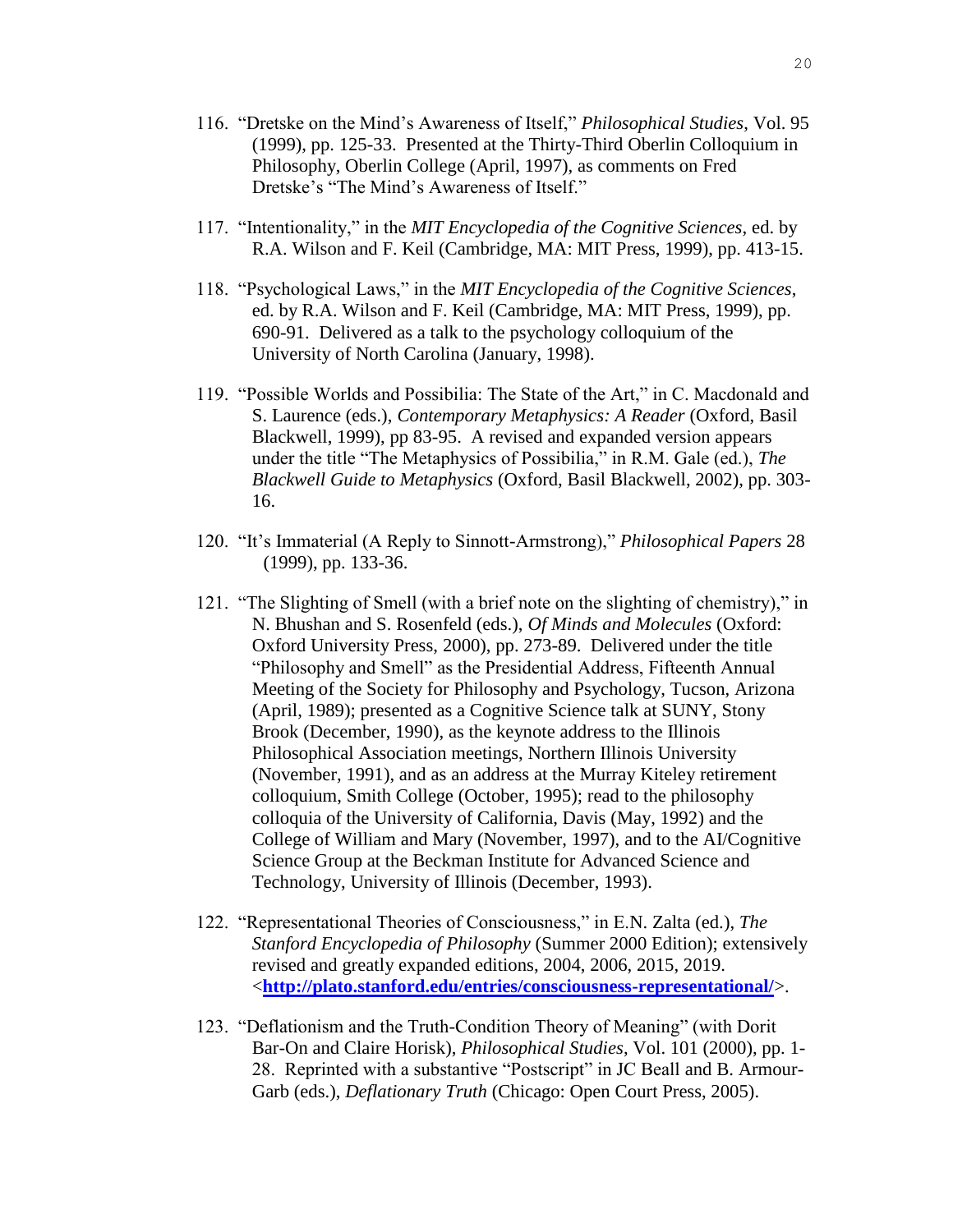- 124. "A Simple Argument for a Higher-Order Representation Theory of Consciousness," *Analysis* 61 (2001), pp. 3-4.
- 125. "Have We Neglected Phenomenal Consciousness?," *Psyche* 7 (2001) [<http://psyche.cs.monash.edu.au/v7/psyche-7-03-lycan.html>](http://psyche.cs.monash.edu.au/v7/psyche-7-03-lycan.html). Presented in a symposium on Charles Siewert's *The Significance of Consciousness*, University of Miami (April, 2000), with co-symposiasts Colin McGinn, Edward Erwin, and David L. Wilson, response by Siewert, and moderator Harvey Siegel.
- 126. "Response to Polger and Flanagan," *Minds and Machines* 11 (2001), pp. 127-132.
- 127. "Moore Against the New Skeptics," *Philosophical Studies* 103 (2001), pp. 35-53. Presented as the keynote address to the Central States Philosophical Association, St. Louis, MO (October, 1997), to the Australasian Association of Philosophy Conference (July, 1998), at the Thirty-Fourth Oberlin Colloquium in Philosophy ("Skepticism and Contemporary Theory of Knowledge"), April, 1999, with moderator Douglas Long and commentator Earl Conee, and as a public lecture delivered at Brooklyn College, April 1999; read to the philosophy colloquia of the University of Miami (November, 1998), Auburn University (February, 2001), the University of Saskatchewan (March, 2001), the University of Regina (March, 2001), the University of Lethbridge (March, 2001), and SUNY College at Brockport (September, 2001).
- 128. "Metatheory: Soundness, Completeness and Undecidability of the System **QL**" (with supplement, "Soundness of the Rule ∃O," on accompanying CD), Appendix 2 to H. Pospesel, *Predicate Logic*, Second Edition (Englewood Cliffs: Prentice-Hall, 2002).
- 129. ["Explanation and Epistemology,](http://www.unc.edu/~ujanel/Moser.htm)" in Paul Moser (ed.), *The Oxford Handbook of Epistemology* (Oxford: Oxford University Press, 2002), pp. 408-33.
- 130. "Goldman on Consciousness," *Philosophical Topics* 29 (2001), pp. 333-44.
- 131. ["The Case for Phenomenal Externalism,](http://www.unc.edu/~ujanel/CaPhExt.htm)" *Philosophical Perspectives, Vol. 15: Metaphysics* (Atascadero, CA: Ridgeview Publishing, 2001), pp. 17-35. Presented at the symposium "Perspectives on Consciousness," University of Arkansas (September, 1998), with commentator Joseph Levine, at the North Carolina Philosophical Society, Winston-Salem (February, 1999), with commentator Güven Güzeldere, to the Australasian Association of Philosophy Conference (July, 2000), in the PNP Works in Progress Series, Washington University in St. Louis (October, 2000) , and as the keynote lecture to the Mountain-Plains Philosophy Conference, US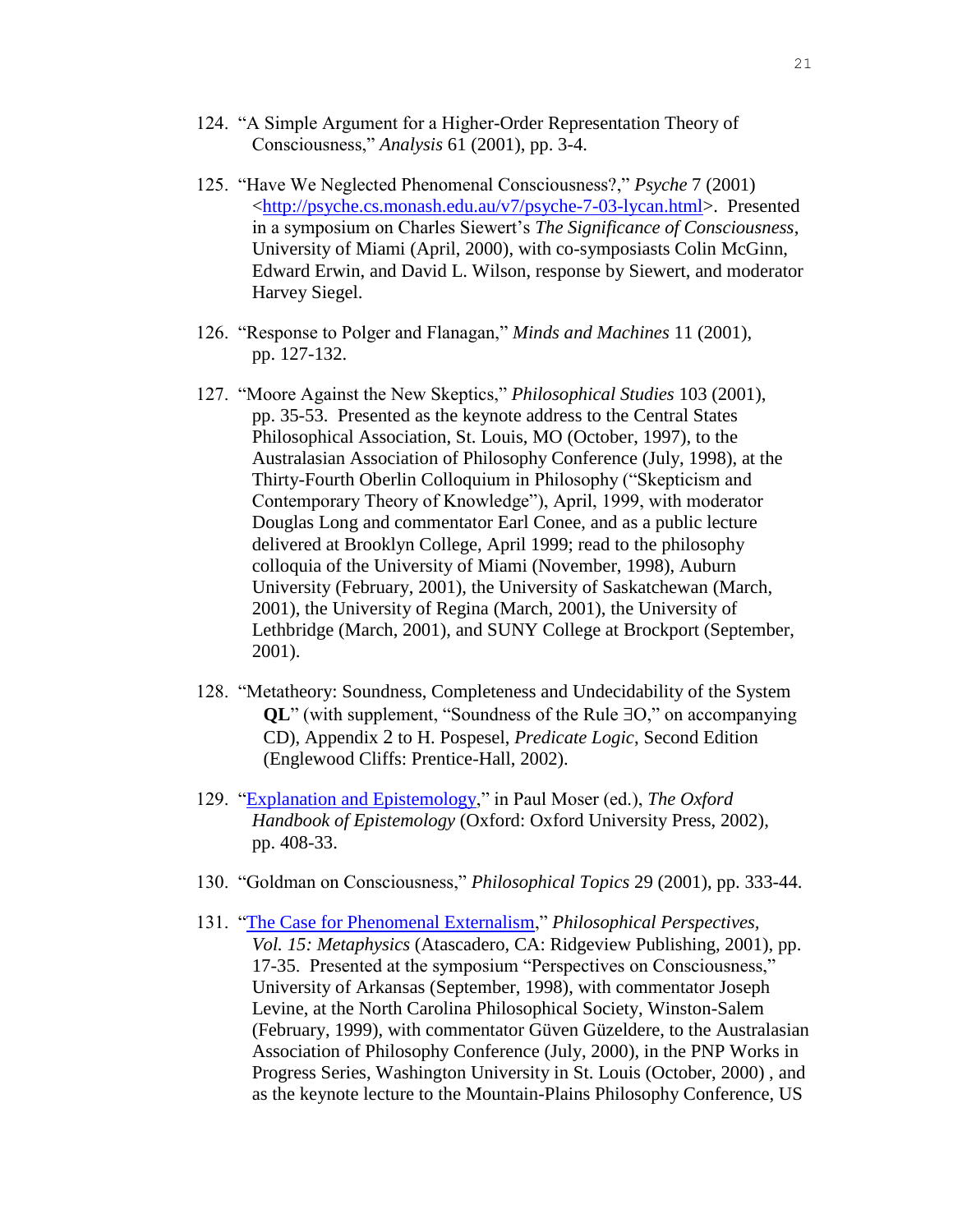Air Force Academy (October, 2001); read to the philosophy colloquium of Duke University (December, 1998).

- 132. "Materialism," in the *Encyclopedia of Cognitive Science* (Macmillan, 2002), pp. 1019-24.
- 133. "Perspectival Representation and the Knowledge Argument," in Q. Smith and A. Jokic (eds.), *Consciousness: New Philosophical Perspectives* (Oxford: Oxford University Press, 2003), pp. 384-95. (A considerably fuller version is online at [http://www.wlycan.com/uploads/8/0/5/1/80513032/perspectival\\_represent](http://www.wlycan.com/uploads/8/0/5/1/80513032/perspectival_representation_and_the_knowledge_argument.pdf) [ation\\_and\\_the\\_knowledge\\_argument.pdf.](http://www.wlycan.com/uploads/8/0/5/1/80513032/perspectival_representation_and_the_knowledge_argument.pdf)) Presented at the North Carolina / South Carolina Philosophical Society, Durham, NC (February, 2000), with co-symposiasts Fred Dretske, Güven Güzeldere and Murat Aydede, and moderator Ümit Yalçin; to the Fifth Meeting of the Association for the Scientific Study of Consciousness, Durham, NC (May, 2001) with co-symposiast John Perry, commentator Murat Aydede, and moderator David Rosenthal; to the NEH Summer Institute on "Consciousness and Intentionality," directed by David Chalmers and David Hoy (Santa Cruz, June, 2002); and as an Erskine lecture at the University of Canterbury (August, 2002). Read to the philosophy colloquia of the University of Melbourne (September, 2002) and Southern Methodist University (October, 2002).
- 134. "The Loneliness of the Long-Distance Truck Driver" (with Zena Ryder), *Analysis* 63 (2003), pp. 132-36.
- 135. "Chomsky on the Mind-Body Problem," in L.M. Antony and N. Hornstein (eds.), *Chomsky and his Critics* (Oxford: Basil Blackwell, 2003), pp. 11- 28.
- 136. ["Dretske's Ways of Introspecting,](http://www.unc.edu/~ujanel/DretWays.htm)" in B. Gertler (ed.), *Privileged Access and First Person Authority* (Aldershot: Ashgate Publishing Limited, 2003), pp. 15-29.
- 137. ["Free Will and the Burden of Proof,](http://www.unc.edu/~ujanel/FreeBurden.htm)" in Anthony O'Hear (ed.), *Minds and Persons* (Royal Institute of Philosophy Supplement: 53, Cambridge: Cambridge University Press, 2003), pp. 107-22. Presented as a lecture to the Royal Institute, London (also part of a University College, London mini-conference on "Free Will") (November, 2001); presented as a keynote address to the Australasian Association of Philosophy Conference (July, 2002), and as the Francis W. Gramlich Memorial Lecture at Dartmouth College (April, 2003). Read to the philosophy colloquia of Victoria University of Wellington (July, 2002), the University of Queensland (August, 2002), and the University of Wisconsin (December, 2002).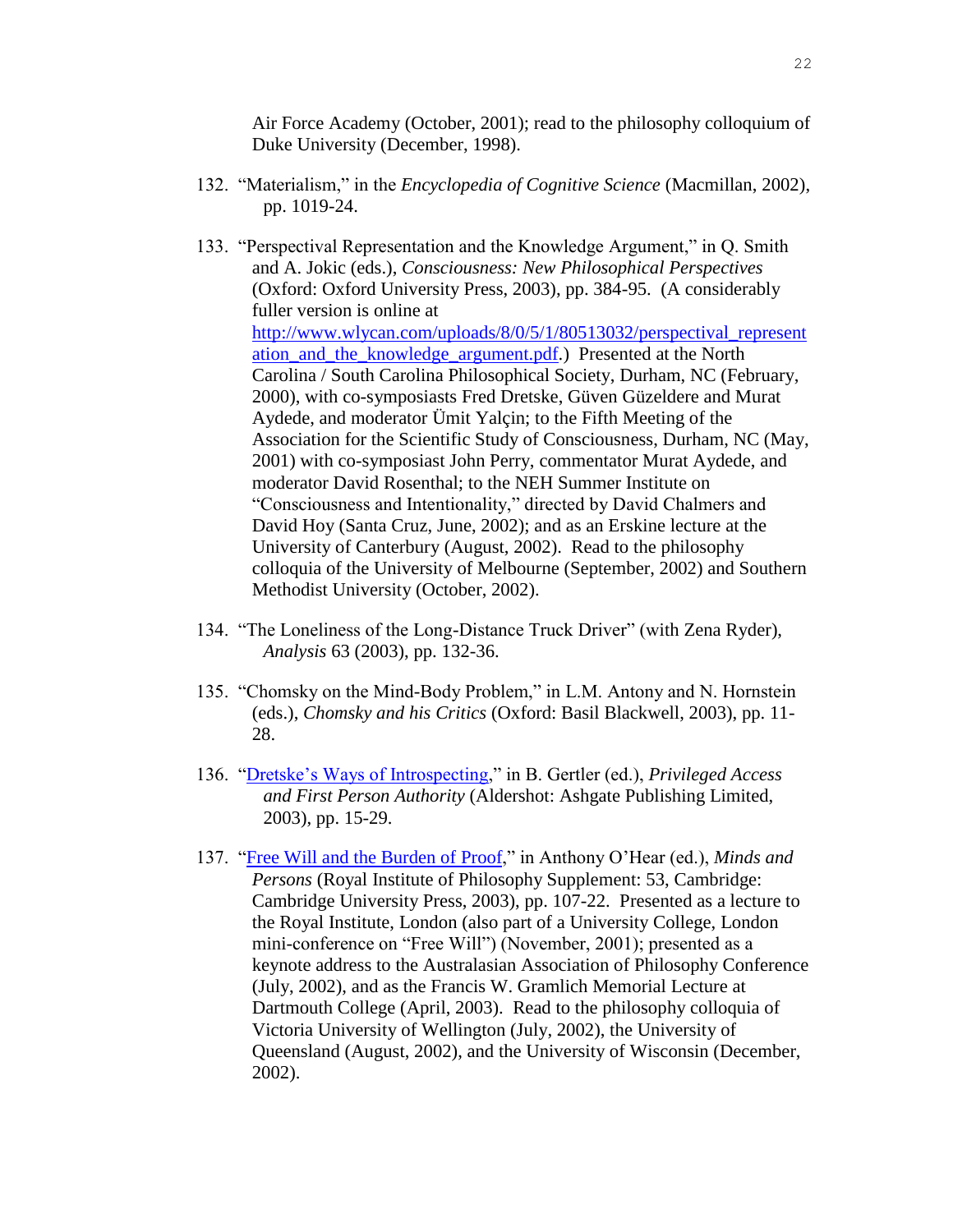- 138. ["Vs. a New A Priorist Argument for Dualism,](http://www.unc.edu/~ujanel/AgAPrism.htm)" in E. Sosa and E. Villanueva (eds.), *Philosophical Issues, Vol. 13* (Oxford: Basil Blackwell, 2003), pp. 130-47. Presented (under the title "Against the New A Priorism in Metaphysics") as an Invited Lecture to the Twenty-Fourth Annual Meeting of the Society for Philosophy and Psychology, Minneapolis, MN (June, 1998); read to the philosophy colloquia of Victoria University of Wellington (July, 1998) and the University of Auckland (July, 1998).
- 139. "The Superiority of HOP to HOT," in Rocco Gennaro (ed.), *Higher-Order Theories of Consciousness* (Amsterdam and Philadelphia: John Benjamins, 2004), pp. 93-113. Presented as an Erskine lecture at the University of Canterbury (August, 2002); read to the philosophy colloquia of the University of Auckland (August, 2002) and the College of the Holy Cross (October, 2002).
- 140. ["The Plurality of Consciousness,](http://www.unc.edu/~ujanel/CogThs.html)" in J.M. Larrazabal and L.A. Perez Miranda (eds.), *Language, Knowledge, and Representation* (Dordrecht: Kluwer Academic Publishing, 2004), pp. 93-102. Presented at the Sixth International Colloquium on Cognitive Science, San Sebastian, Spain (May, 1999), with moderator Ernest Sosa and commentators Martin Davies and Manuel Liz; to the Twenty-Sixth Annual Meeting of the Society for Philosophy and Psychology, New York, NY (June, 2000), in a symposium with Valerie Gray Hardcastle, Marcel Kinsbourne, and moderator Kenneth Sufka; as the Clark Way Harrison Lecture, Washington University in St. Louis (October, 2000); as a Center for Philosophic Exchange lecture, SUNY College at Brockport (September, 2001); and as the Science Prestige Lecture at the University of Canterbury (July, 2002). Read to the philosophy colloquium of Monash University (September, 2002). A much expanded version has appeared in *Philosophic Exchange*., No. 32, pp. 33-49.
- 141. ["A Particularly Compelling Refutation of Eliminative Materialism,](http://www.unc.edu/~ujanel/ElimWeb.htm)" in D.M. Johnson and C.E. Erneling (eds.), *Mind as a Scientific Object: Between Brain and Culture* (Oxford: Oxford University Press, 2005), pp. 197-205. Presented at the conference on "The Mind as a Scientific Object," York University (October, 1996) with moderator and commentator Ausonio Marras; delivered as the Donald J. Lipkind Memorial Lecture, University of Chicago (April, 2000); read to the philosophy colloquia of the University of Missouri, St. Louis (October, 2000), La Trobe University (September, 2002), Texas A&M University (October, 2003), and the University of Cincinnati (February, 2005).
- 142. "Consciousness and Qualia Can Be Reduced," in R.J. Stainton (ed.), *Contemporary Debates in Cognitive Science* (Oxford: Basil Blackwell, 2006), pp. 189-201.
- 143. ["On the Gettier Problem Problem,](http://www.unc.edu/~ujanel/Gettier.htm)" in Stephen Hetherington (ed.),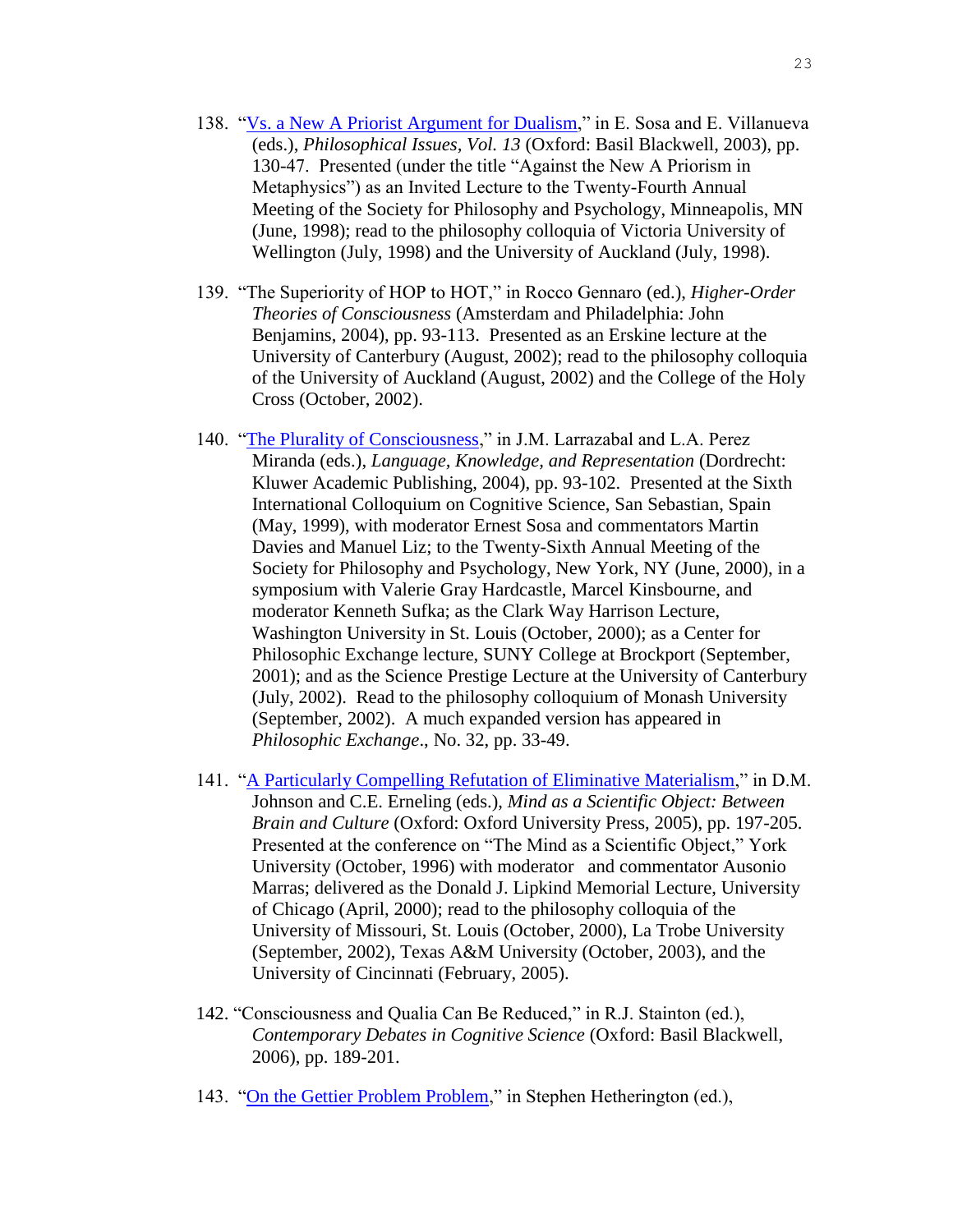*Epistemology Futures* (Oxford: Oxford University Press, 2006), pp. 148- 68. Presented to the Jowett Society, Oxford University (January, 2005), to the Australasian Association of Philosophy Conference (July, 2005), and as the keynote at the Iowa Philosophical Society (November, 2005).

- 144. "Enactive Intentionality," *Psyche* 12 (2006) [<http://psyche.csse.monash.edu.au/symposia/noe/Lycan.pdf>](http://psyche.csse.monash.edu.au/symposia/noe/Lycan.pdf). Presented as comments on Alva Noë's "Real Presence," SPAWN workshop on Consciousness, Syracuse University (July, 2005).
- 145. ["The Meaning of 'Water': An Unsolved Problem,](http://www.unc.edu/~ujanel/MeanUnsolved.htm)" in E. Sosa and E. Villanueva (eds.), *Philosophical Issues, Vol. 16* (Oxford: Basil Blackwell, 2006), pp. 184-99. Presented at the 2004 Philosophy Conference, East Carolina University (April, 2004); read to the philosophy colloquium of Virginia Commonwealth University (February, 2005), and to the Rutgers University Center for Cognitive Science (November, 2005).
- 146. "Resisting ?-ism," *Journal of Consciousness Studies*, Vol. 13 (2006), pp. 65- 71, and in A. Freeman (ed.), *Consciousness and its Place in Nature* (Exeter: Imprint Academic, 2006), pp. 65-71.
- 147. "Names," in M. Devitt and R. Hanley (eds.), *Blackwell Guide to Philosophy of Language* (Oxford: Basil Blackwell, 2006), pp. 255-73.
- 148. "Berger on Fictional Names," *Philosophy and Phenomenological Research* 72 (2006), pp. 650-55.
- 149. ["Conditional-Assertion Theories of Conditionals,](http://www.unc.edu/~ujanel/CondAssnThs.htm)" in J. J. Thomson and A. Byrne (eds.), *Content and Modality: Themes from the Philosophy of Robert Stalnaker* (Oxford: Oxford University Press, 2006), pp. 148-63. Presented as the keynote at the "What 'If"?" conference on conditionals, University of Connecticut (April, 2006), with commentator Gunnar Björnsson.
- 150. "Moore's Antiskeptical Strategies," in S. Nuccetelli and G. Seay (eds.), *Themes from G.E. Moore: New Essays in Epistemology and Ethics* (Oxford: Oxford University Press, 2007), pp. 84-99. Read to the philosophy colloquium of the University of Otago (April, 2007).
- 151. ["Stalnaker on Zombies,](http://www.springerlink.com/content/d6u74x0h82663627/)" *Philosophical Studies* 133 (2007), pp. 473–79.
- 152. "Phenomenality without Access?" ("Open Peer Commentary" on Ned Block), *Behavioral and Brain Sciences* 30 (2007): 515-16.
- 153. ["Teleofunctionalism"](http://www.scholarpedia.org/article/Teleofunctionalism) (with Karen Neander), *Scholarpedia*, 3(7) (2008): 5358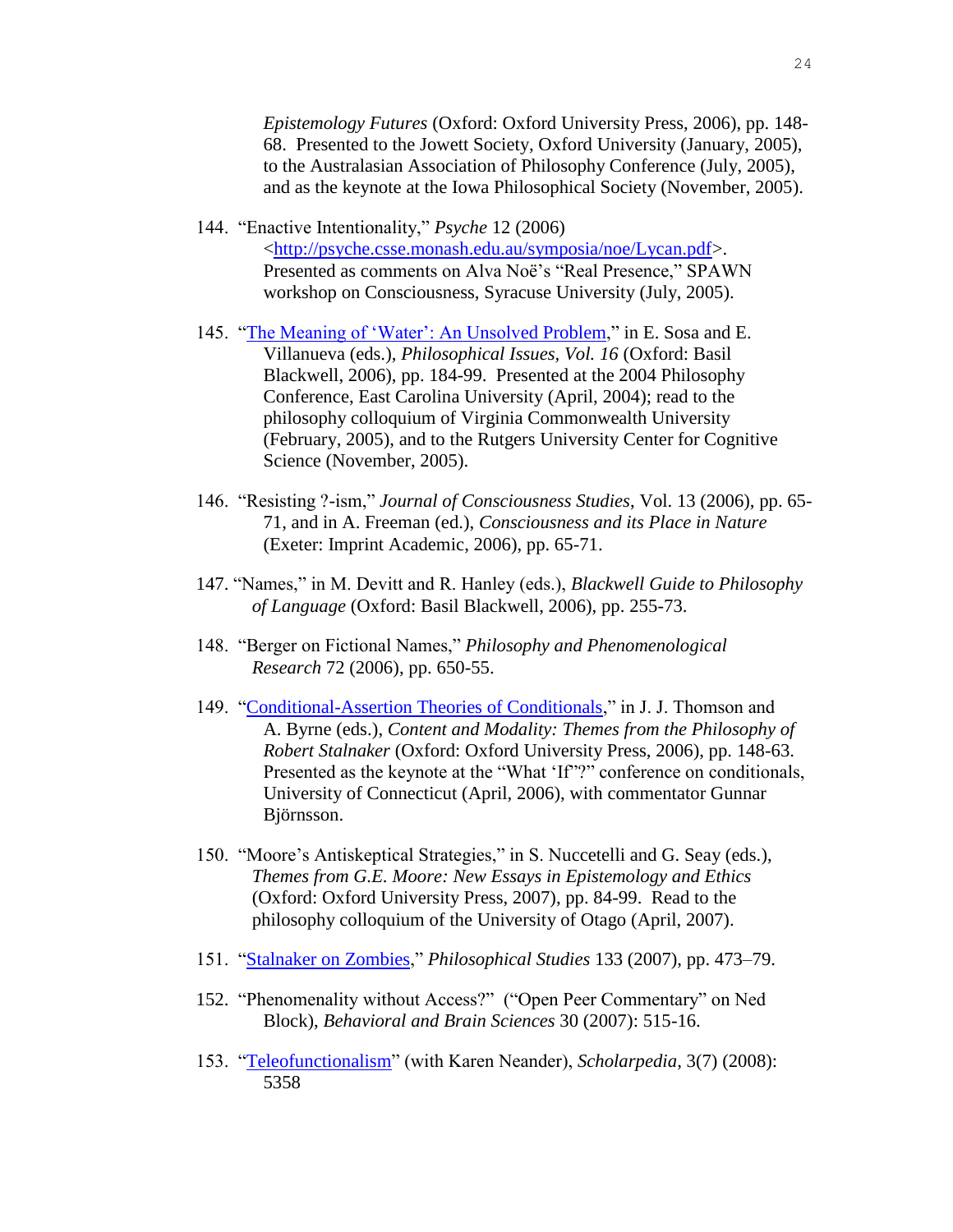- 154. ["Phenomenal Intentionalities,](http://www.unc.edu/~ujanel/PhenInts.pdf)" *American Philosophical Quarterly* 45 (2008), pp. 233-52. Read to the philosophy colloquium of the University of Auckland (May, 2007), and presented at the workshop, "Phenomenology and Intentionality," Australian National University (June, 2007).
- 155. ["Serious Metaphysics: Frank Jackson's Defense of Conceptual Analysis,](http://www.unc.edu/~ujanel/Jackson2.htm)" in Ian Ravenscroft (ed.), *Minds, Worlds and Conditionals: Essays in Honour of Frank Jackson* (Oxford: Oxford University Press, 2009), pp. 61-83.
- 156. "Higher-Order Representation Theories of Consciousness," in T. Bayne, A. Cleeremans and P. Wilken (eds.), *Oxford Companion to Consciousness* (Oxford: Oxford University Press, 2009), pp. 346-50.
- 157. ["Giving Dualism its Due,](http://www.unc.edu/~ujanel/GIVING%20DUALISM.pdf)" *Australasian Journal of Philosophy* 87 (2009), pp. 551-63. Best Paper Award, Australasian Association of Philosophy, 2010. Read to the philosophy colloquium of Georgetown University (October, 2006); presented as a keynote address to the Australasian Association of Philosophy Conference (July, 2007); keynote at the Southeast Graduate Philosophy Conference, University of Florida (March, 2008); keynote at the Appalachian Regional Student Philosophy Colloquium (April, 2009); read to the philosophy colloquium of Syracuse University (April, 2009).
- 158. "What, Exactly, is a Paradox?," *Analysis* 70 (2010), pp. 615-22.
- 159. "Rosenberg on Proper Names," in J. O'Shea and E. Rubenstein (eds.), *Self, Language, and World: Problems from Kant, Sellars, and Rosenberg* (Atascadero, CA: Ridgeview Publishing, 2010), pp. 47-60; presented at the "Self, Language, and World" conference, University of North Carolina (September, 2008).
- 160. "Functionalism," in N. Trakakis (ed.), *A Companion to Philosophy in Australia and New Zealand*, (Melbourne: Monash ePress, 2010).
- 161. "Direct Arguments for the Truth-Condition Theory of Meaning," *Topoi* 29 (2010), pp. 99–108. Early version presented to the Australasian Association for Logic, North Ryde, NSW (July, 1998), and to the Davidson College conference in memory of David Lewis ("Reality, Causality and Truth") (May, 2002). Read to the philosophy colloquium of the University of Otago (August, 2002).
- 162. ["Recent Naturalistic Dualisms,](http://www.unc.edu/~ujanel/RecDuMat.htm)" in A. Lange, E. Meyers and R. Styers (eds.), *Light Against Darkness: Dualism in Ancient Mediterranean Religions and the Contemporary World* (Göttingen: Vandenhoeck and Ruprecht, 2011), pp. 348-63. Presented to the Society for Indian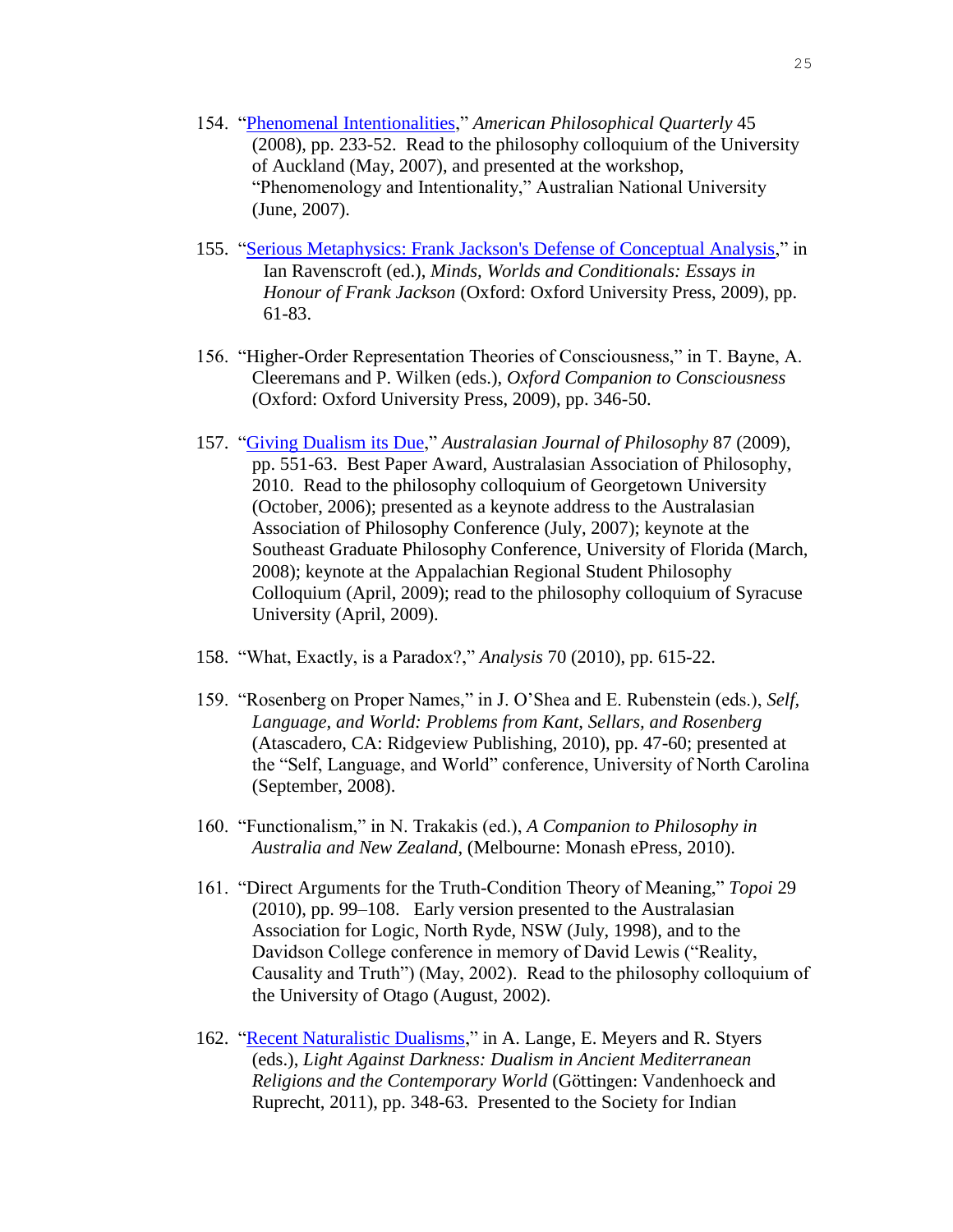Philosophy and Religion, Boston (August, 1998); in a symposium on "The Philosophy of Mind--East and West" at the APA (Eastern Division) meetings (December, 1999), with moderator Louise Antony; at the "Light Against Darkness" conference, University of North Carolina (June, 2003), with commentator Patrick Miller; at the 9<sup>th</sup> Annual Metaphysics and Mind Conference, Franklin and Marshall College (March, 2004); and to the Southern Society for Philosophy and Psychology, Durham, NC ( March, 2005). Read to the philosophy colloquia of Florida State University (October, 2004), the University of Adelaide (June, 2005), the University of Waikato (May, 2007), and Victoria University of Wellington (May, 2007).

- 163. "Epistemology and the Role of Intuitions," in S. Bernecker and D. Pritchard (eds.), *The Routledge Companion to Epistemology* (London: Routledge, 2011), pp. 813-22. A version presented under the title "Intuitions and Coherence," as a keynote at the "Perspectives on Coherentism" conference, University of South Alabama (May, 2009), at the Third Brazil Conference on Epistemology, PUCRS (June, 2010), and to the Australasian Association of Philosophy Conference (July, 2010).
- 164. ["Sadock and the Performadox,](AppData/Local/Microsoft/Windows/Documents%20and%20Settings/ujanel/Local%20Settings/Temporary%20Internet%20Files/Content.IE5/492ZCXYF/Sadock%20and%20the%20Performadox_pub.pdf)" in E. Yuasa, T. Bagchi and K. Beals (eds.), *Pragmatics and Autolexical Grammar: In Honor of Jerry Sadock* (Amsterdam: John Benjamins, 2011), pp. 25-33. Presented at the Conference on Pragmatics, Grammatical Interfaces, and Jerry Sadock, University of Chicago (May, 2008).
- 165. ""Explanationist Rebuttals (Coherentism Defended Again)," *Southern Journal of Philosophy* 20 (2012): 5-20.
- 166. "Consciousness," in K. Frankish and W. Ramsey (eds.), *Cambridge Handbook of Cognitive Science* (Cambridge: Cambridge University Press, 2012), pp. 212-34.
- 167. ["A Truth Predicate in the Object Language,](http://www.unc.edu/~ujanel/DavidsonLiar.pdf)" in G. Preyer (ed.), *Donald Davidson on Truth, Meaning and the Mental* (Oxford: Oxford University Press, 2012), pp. 127-47. Early version presented as a lecture-discussion at Wichita State University (April, 1993).
- 168. "Desire Considered as a Propositional Attitude," *Philosophical Perspectives* 26 (2012), pp. 201-15. Read to the philosophy colloquia of East Tennessee State University (April, 2009), the University of Sydney (July, 2009), the University of Otago (March, 2010), and Victoria University of Wellington (March, 2010); presented at the APA (Pacific Division) meetings (April, 2009), with commentators Robert Gordon and G.F. Schueler and moderator Tim Schroeder, and as a keynote at the Ninth Annual Graduate Conference in the Philosophy of Mind, Language, and Cognitive Science, University of Western Ontario (May, 2011).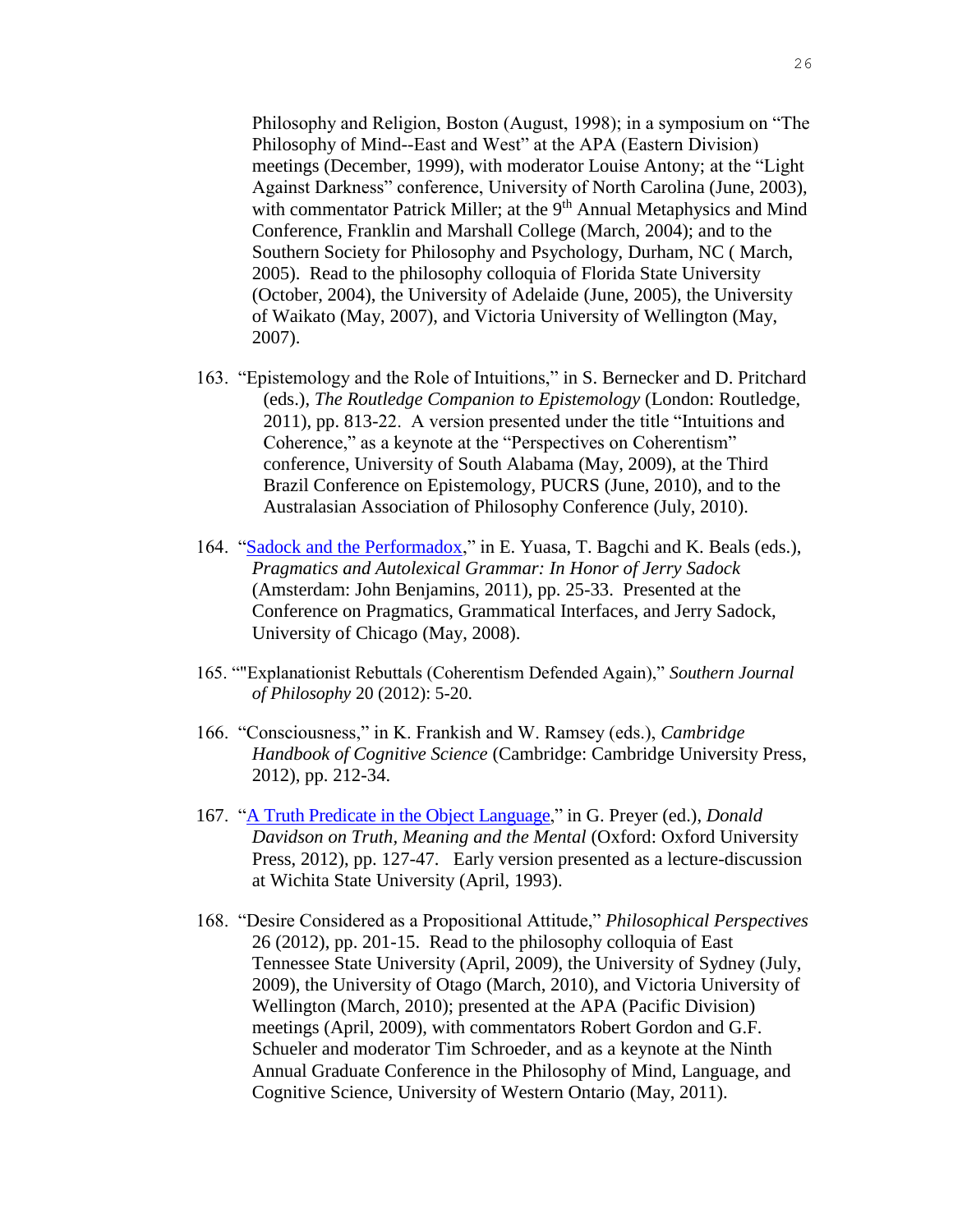- 169. "Is Property Dualism Better Off than Substance Dualism?," *Philosophical Studies* 164 (2013): 533-542. A combined version of this paper and "Giving Dualism its Due" (#157 above) appears under the title "Redressing Substance Dualism" in J. Loose, A. Menuge and J.P. Moreland (eds.), *The Blackwell Companion to Substance Dualism* (Oxford: Wiley-Blackwell, 2018). That version was presented as a Distinguished Lecture at Virginia Polytechnic Institute and State University, under the title "Resuscitating Cartesian Dualism" (February, 2010).
- 170. "On Two Main Themes in Gutting's *What Philosophers Know*," *Southern Journal of Philosophy* 51 (2013), pp. 112-20. Presented in an "Author Meets Critics" on that work, with fellow critics David Henderson and Joseph Margolis, reply by Gary Gutting, and moderator Peter Hanks, APA (Central Division) meetings (March, 2011).
- 171. "An Irenic Idea about Metaphor," *Philosophy* 88 (2013), pp. 5-32. Read to the philosophy colloquium of Georgetown University (November, 1999).
- 172. "Davidson's 'Method of Truth' in Metaphysics," in E. Lepore and K. Ludwig (eds.), *A Companion to Donald Davidson* (Oxford: Wiley-Blackwell, 2013), pp. 141-55.
- 173: "Phenomenal Conservatism and the Principle of Credulity," in C. Tucker (ed.), *Seemings and Justification* (Oxford: Oxford University Press, 2013), pp. 293-305. Read to the philosophy colloquium of Victoria University of Wellington (April, 2012).
- 174. "The Intentionality of Smell," *Frontiers in Psychology* 5:436 (2014). doi: 10.3389/fpsyg.2014.00436. Presented at the Conference on Olfaction, Centre for Philosophical Psychology, University of Antwerp (December, 2013), and as keynote at the Minnesota Philosophical Society (October, 2014); read to the Philosophy, Psychology, Neuroscience Seminar, University of Glasgow (March, 2016).
- 175. "Attention and Internal Monitoring: A Farewell to HOP" (with Wesley Sauret), *Analysis* 74 (2014), pp. 363-370. doi: 10.1093/analys/anu055. Presented at the Australasian Association of Philosophy Conference (July, 2014).
- 176. "What Does Vision Represent?," in B. Brogaard (ed.), *Does Perception Have Content?* (Oxford: Oxford University Press, 2014), pp. 311-28. Earlier versions under various titles were read to the philosophy colloquia of the Australian National University (June, 2007), the University of Otago (March, 2010), and the University of Arizona (October, 2012); presented as a Logic and Cognitive Science Lecture at North Carolina State University (October, 2007), presented to the "Naturalized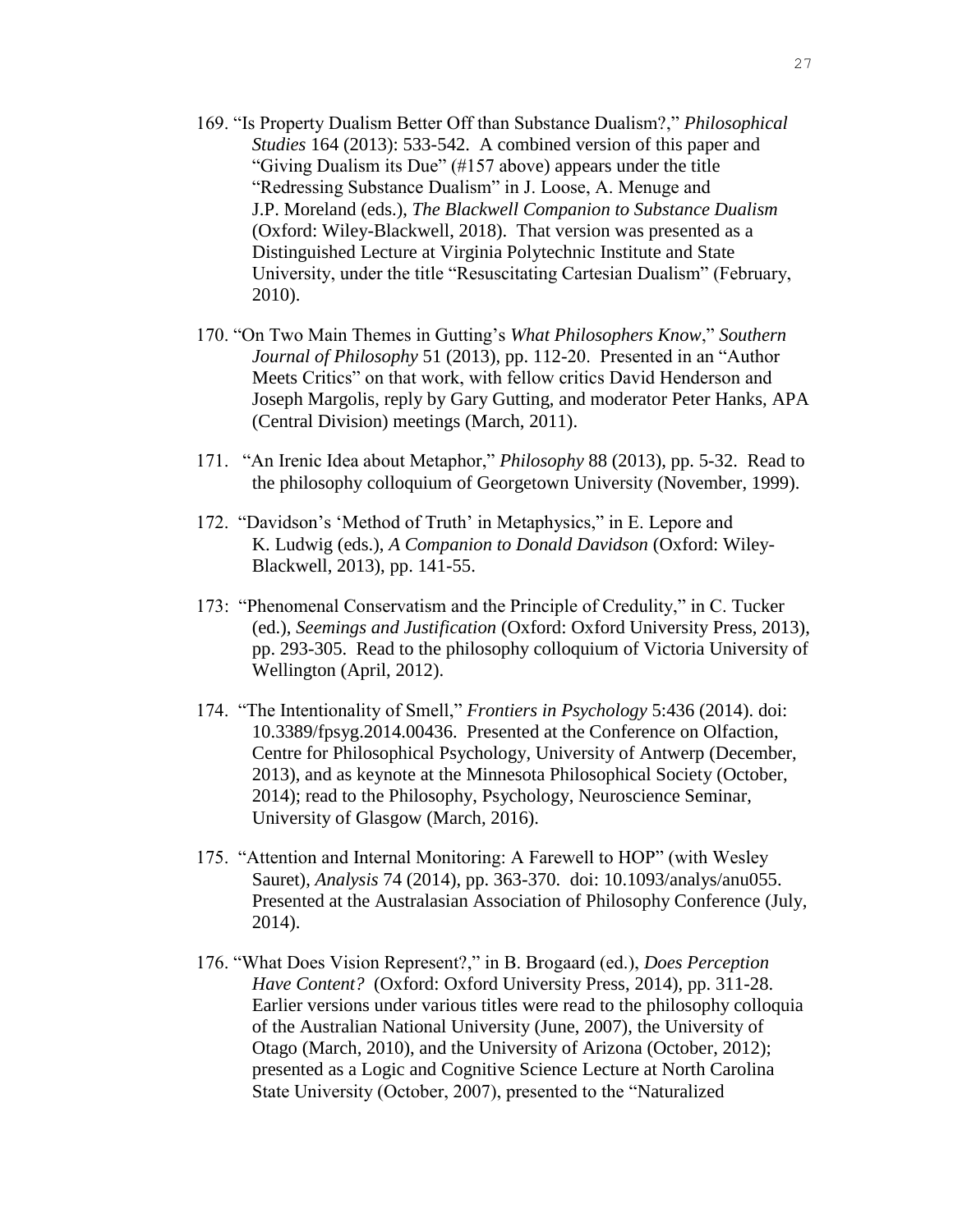Philosophy of Mind and Language" conference in honor of Ruth Garrett Millikan, University of Connecticut (October, 2008) and to the Tufts University Center for Cognitive Science (November, 2012).

- 177. "A Reconsidered Defense of Haecceitism Regarding Fictional Individuals," in S. Brock and A. Everett (eds.), *Fictional Objects* (Oxford: Oxford University Press, 2015), pp. 24-40.
- 178. "Slurs and Lexical Presumption," *Language Sciences* 52 (2015). DOI: [10.1016/j.langsci.2015.05.001.](10.1016/j.langsci.2015.05.001) Read to the CUNY philosophy colloquium (April, 2016).
- 179. "On Evidence in Philosophy," *Proceedings and Addresses of the American Philosophical Association* 91 (2017), pp. 102-17. Presented as the John Dewey Lecture, American Philosophical Association, Eastern Division (January, 2017), with moderator Michael Devitt.
- 180. "What Does Taste Represent?," *Australasian Journal of Philosophy* 96 (2018), pp. 28-37.
- 181. "Metaphysics and the Paronymy of Names," *American Philosophical Quarterly* 55 (2018), pp. 405-19. Presented to the Australasian Association of Philosophy Conference (July, 2009), and read to the philosophy colloquium of the University of Alabama (March, 2013). Presented as the Sanders Lecture, American Philosophical Association, Eastern Division (December, 2014), with moderator Catherine Elgin. Reprinted in *Proceedings and Addresses of the American Philosophical Association* 91 (2017), pp. 102-17.
- 182. "Block and the Representation Theory of Sensory Qualities," in A. Pautz and D. Stoljar (eds.), *Blockheads! Essays on Ned Block's Philosophy of Mind and Consciousness* (Cambridge, MA: MIT Press, 2019), pp. 307-25, with reply by Block. Presented at the "Mind, Logic and Language" conference, Hebrew University of Jerusalem (May, 2013), with commentator Zoë Gutzeit and moderator David Enoch.
- 183. "Permanent Contributions in Philosophy," *Metaphilosophy* 50 (2019), pp. 199-211. [<http://dx.doi.org/10.1111/meta.12354>](http://dx.doi.org/10.1111/meta.12354). doi: 10.1111/meta.12354.
- 184. "Hearing As," forthcoming in B. Brogaard and D. Gatzia (eds.), *The Epistemology of Non-Visual Perception* (Oxford: Oxford University Press).
- 185. "Devitt and the Case for Narrow Meaning," forthcoming in A. Bianchi (ed.), *Language and Reality from a Naturalistic Perspective: Themes from Michael Devitt* (New York: Springer).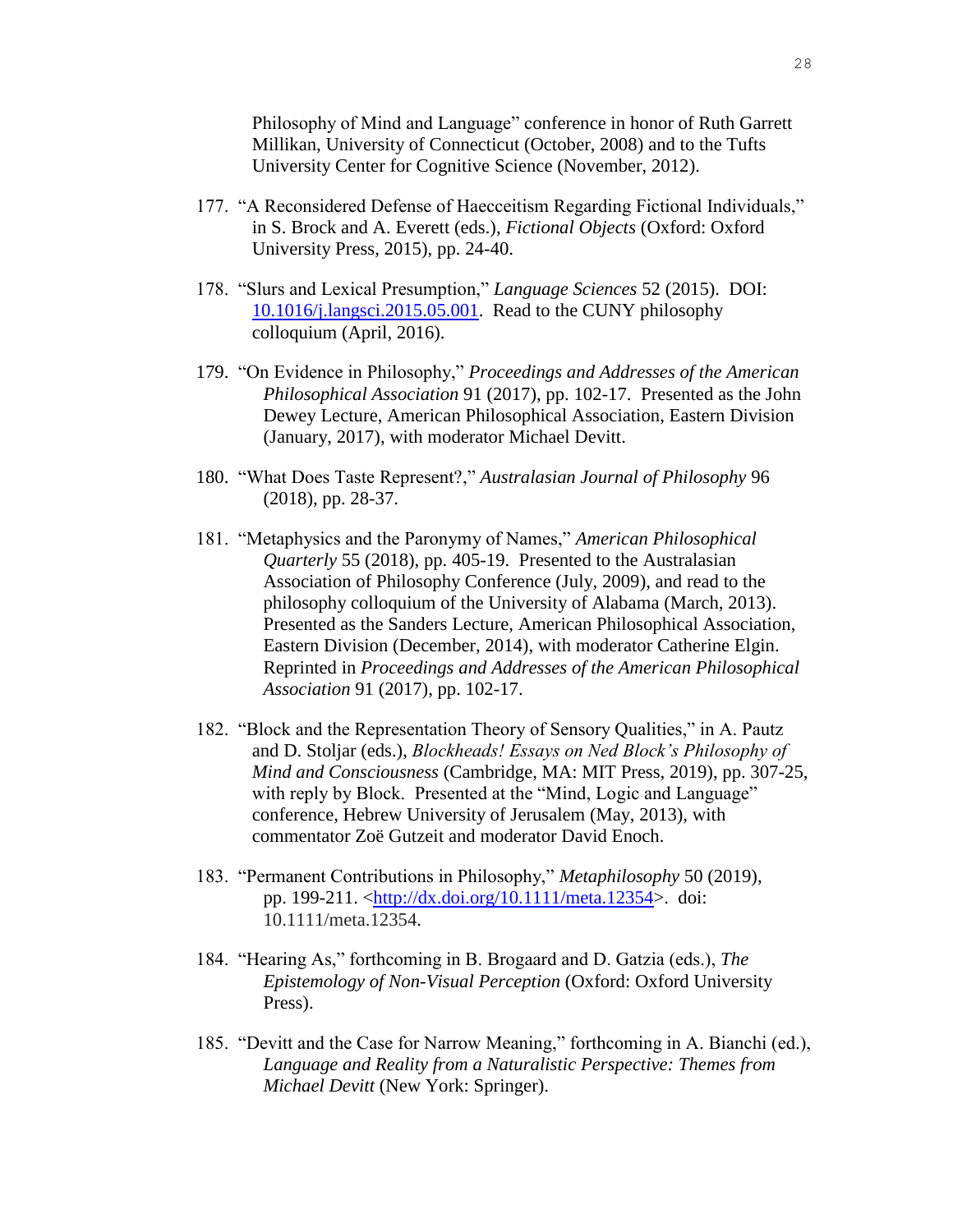186. "Humor and Morality," *American Philosophical Quarterly*, forthcoming.

#### Reviews

- 1. K.T. Fann, *Wittgenstein's Conception of Philosophy*. *Metaphilosophy* 3 (1972), pp. 301-309.
- 2. David Pears, *Ludwig Wittgenstein*. *Metaphilosophy* 4 (1973), pp. 152-162.
- 3. Eric Polten, *Critique of the Psycho-Physical Identity Theory*. *International Philosophical Quarterly*, Vol. XIV (1973), pp. 370-375.
- 4. M. Munitz (ed.), *Identity and Individuation*. With Ronald Nusenoff; *Synthese* 28 (1974), pp. 553-559.
- 5. David Lewis, *Counterfactuals*. With Steven Boër; *Foundations of Language* 13 (1975), pp. 145-151.
- 6. Oswald Hanfling, *Body and Mind*. *Teaching Philosophy* 1 (1975), pp. 186- 189.
- 7. Simon Blackburn (ed.), *Meaning, Reference and Necessity*. *Noûs*, Vol. XII (1978), pp. 480-488.
- 8. Michael Levin, *Metaphysics and the Mind-Body Problem*. *Philosophy of Science*. 49 (1982), pp. 142-144.
- 9. D.M. Armstrong, *The Nature of Mind and Other Essays*. *Philosophical Review*, Vol. XCII (1983), pp. 471-474.
- 10. Brian Loar, *Mind and Meaning*. *Philosophical Review*, Vol. XCIII (1984), pp. 282-285.
- 11. D.M. Armstrong and Norman Malcolm, *Consciousness and Causality*. *Contemporary Psychology* 31 (1986), pp. 92-94.
- 12. Leonard Linsky, *Oblique Contexts*. *Philosophical Review*, Vol. XCVI (1987), pp. 441-444.
- 13. Critical Study of James Ross, *Portraying Analogy*. *Linguistics and Philosophy* 11 (1988), pp. 107-124.
- 14. David Lewis, *On the Plurality of Worlds*. *Journal of Philosophy*, Vol. LXXXV (1988), pp. 42-47.
- 15. James H. Fetzer (ed.), *Principles of Philosophical Reasoning*. *Noûs*, Vol. XXIII (March, 1989), pp. 101-105.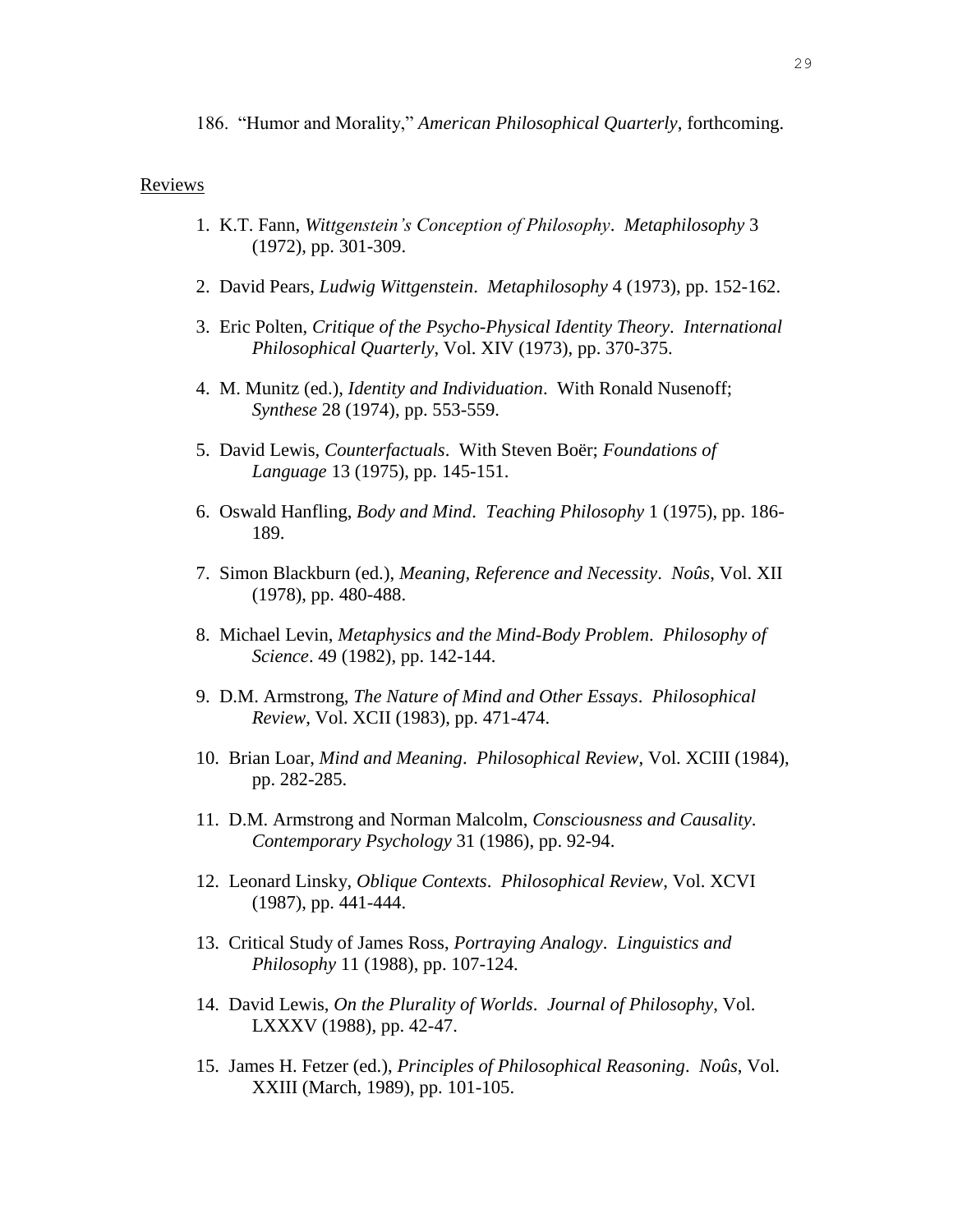- 16. Anita Avramides, *Meaning and Mind*. *Mind and Language* 6 (1991), pp. 83- 86.
- 17. Hector-Neri Castañeda, *Thinking, Language, and Experience*. *Minds and Machines* 2 (1992), pp. 99-102.
- 18. D.C. Dennett, *Consciousness Explained*. *Philosophical Review* 102 (1993), pp. 424-29.
- 19. Bill Brewer, *Perception and Reason*. *Mind* 110 (2001), pp. 725-29.
- 20. Critical Study of David Papineau, *Thinking About Consciousness*. *Australasian Journal of Philosophy* 81 (2003), pp. 587-596.
- 21. Jonathan Bennett, *A Philosophical Guide to Conditionals*. *Mind* 114 (2005), pp. 116-19.
- 22. Mark Rowlands, *The Nature of Consciousness*. *Philosophy and Phenomenological Research* 70 (2005), pp. 745-48.
- 23. Critical Study of Joseph Levine, *Purple Haze*. *Inquiry* 48 (2005), pp. 448-63. Presented at the APA (Pacific Division) meetings (March, 2004) in an "Author Meets Critics" session, with co-symposiasts David Chalmers and Georges Rey, reply by Joseph Levine, and moderator Murat Aydede.
- 24. Charles Crittenden, *Language, Reality, and Mind: A Defense of Everyday Thought*. *Review of Metaphysics* 63 (2011): 915-17.

#### Unpublished presentations

- 1. "Criterial Change and Meaning Change," read to the philosophy colloquia of Temple University (January, 1970) and Ohio State University (August, 1970).
- 2. "Two Brands of Materialism: How to Eliminate Entities by Eliminating Expressions," presented to the Council for Philosophical Studies' Summer Institute in the Philosophy of Language, Irvine, California (August, 1971).
- 3. Comments on Hilary Putnam, "The Turing Machine Model Reconsidered," symposium at the Eighth Annual University of Cincinnati Philosophy Colloquium (topic: "Mind and Brain") (November, 1971).
- 4. "The Civil Rights of Robots," public lecture presented at Kansas State University (October, 1972), and at LeMoyne College (September, 1979).
- 5. Comments on Paul Teller, "Ostensive Definition Revisited and Revised," APA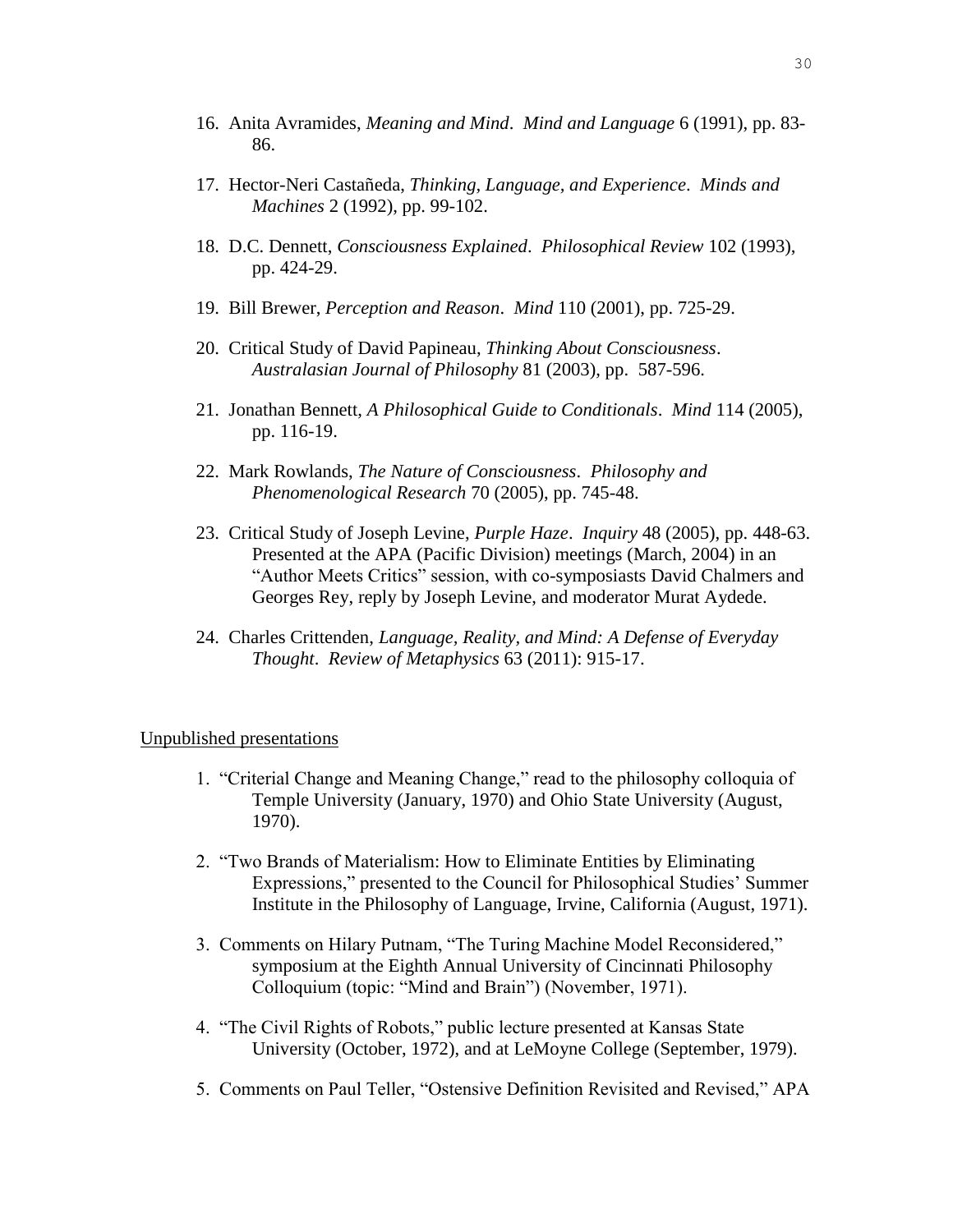(Western Division) meetings (April, 1975).

- 6. Lecture-discussion on the topics of inverted spectrum and semantical aspects of materialism, at Richard Rorty's NEH Summer Seminar for College Teachers, Princeton University (July, 1975).
- 7. "Toward a Theory of Question-Begging" (with George Schumm), presented at the APA (Eastern Division) meetings (December, 1975), with comments by Richard Grandy.
- 8. "How I Saved Catherine Deneuve from the Giant Synthetic Predicate that Ate Pittsburgh" (comments on John Pollock's "Synthetic Predicates"), presented at the Seventeenth Oberlin Colloquium in Philosophy, Oberlin College (April, 1976).
- 9. "Against Truth-Valuelessness in Semantics," presented at a conference on "Perspectives on Language," University of Louisville (May, 1976).
- 10. Comments on Wilfrid Sellars, "Sensa or Sensing: Reflections on the Ontology of Perception," Tenth Chapel Hill Colloquium in Philosophy, University of North Carolina (October, 1976).
- 11. "Functionalism: Objections and Alternatives," read to the philosophy colloquia of the University of Virginia (December, 1976) and the University of North Carolina at Greensboro (February, 1977).
- 12. Comments on Hugh T. Wilder, "Semantic Theory and First Philosophy," Ohio Philosophical Association meetings (April, 1978).
- 13. Comments on P. William Bechtel, "Inconsistencies in Quine's Account of the Indeterminacy of Translation," APA (Western Division) meetings (April, 1978).
- 14. "Sellars on Sensa and Second-Guessing," presented at the Ohio State University Mini-Conference on Wilfrid Sellars' Philosophy of Perception (May, 1979), with comments by Sellars.
- 15. "Believing in Believing," presented at the Twentieth Oberlin Colloquium in Philosophy, Oberlin College (April, 1979), with comments by David Sanford.
- 16. Comments on Michael Stack, "Why I Don't Believe in Beliefs and You Shouldn't," presented at the Sixth Annual Meeting of the Society for Philosophy and Psychology, Ann Arbor, MI (March, 1980).
- 17. Comments on Richard Swinburne, "Property Identity," presented at the Seventh Annual Meeting of the Society for Philosophy and Psychology, Chicago, IL (April, 1981).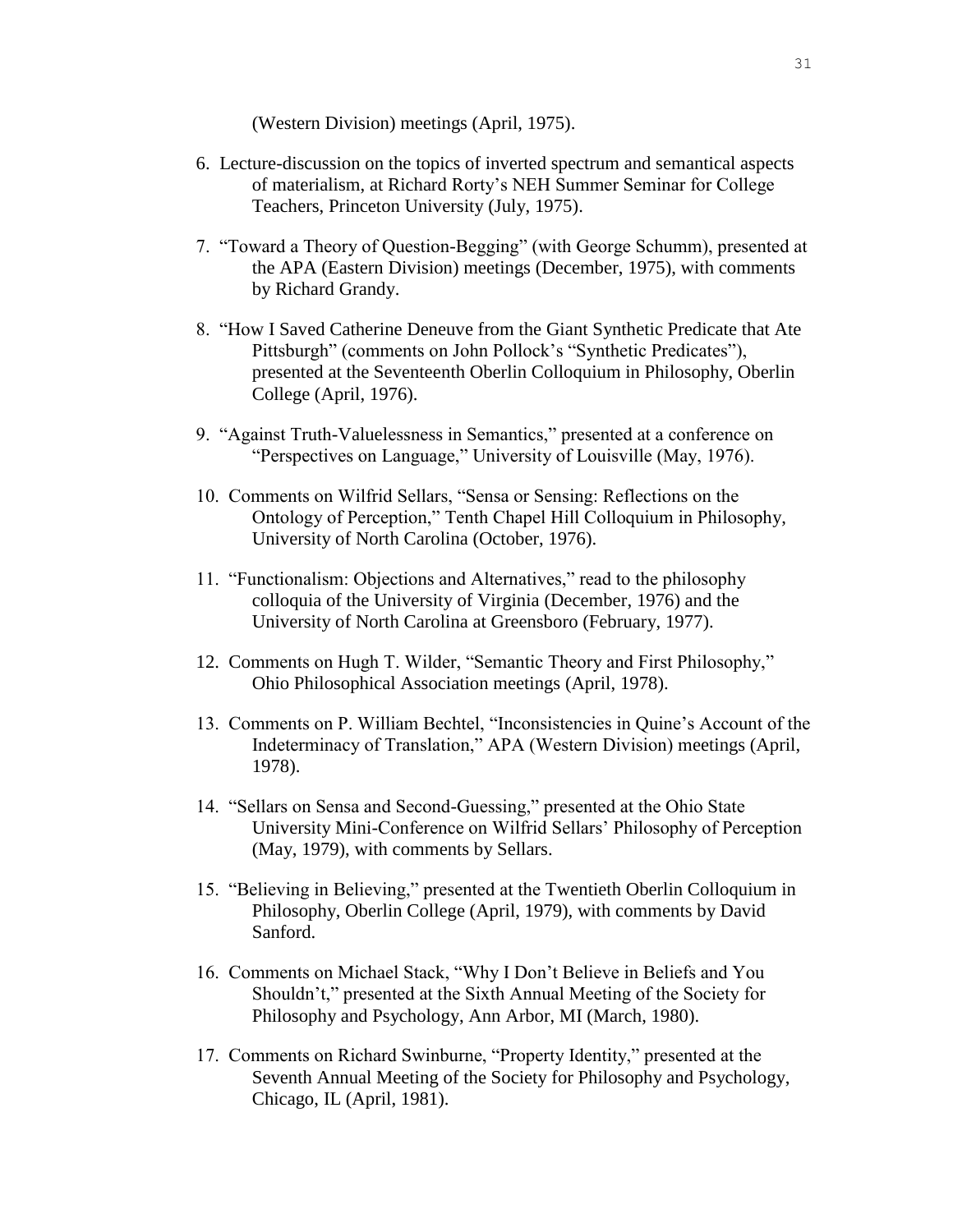- 18. "Dretske and the Flow of Information," presented at the APA (Western Division) in a session sponsored by the Society for the Interdisciplinary Study of the Mind (April, 1981), with co-symposiasts Alvin Goldman and Jerrold Levinson, and reply by Fred Dretske.
- 19. Comments on papers by Paul Churchland, Roland Puccetti, and Reinaldo Elugardo, in a symposium on Functionalism, Canadian Philosophical Association, Halifax, Nova Scotia (May, 1981).
- 20. "Homunctionalism and its Advantages," presented at the Canadian Philosophical Association meetings (May, 1981); given as a lecturediscussion at the University of Dayton (November, 1981), the University of Alabama at Birmingham (November, 1983), and the University of Auckland (July, 1986).
- 21. "Your Mind: The Little Engine that Does," Kenyon Symposium, Kenyon College (December, 1981).
- 23. Public debate with George Schlesinger on the question, ["Does Knowing](http://www.unc.edu/~ujanel/Notes%20on%20the%20KK%20Thesis.pdf)  [Entail Knowing that One Knows? \(And Who Cares?\),"](http://www.unc.edu/~ujanel/Notes%20on%20the%20KK%20Thesis.pdf) University of North Carolina (November, 1982).
- 25. "The Bearers of Truth," presented at the 1984 Spring Linguistics Colloquium, University of North Carolina (April, 1984).
- 26. "The 'Mind' Model of the Computer and the Computer Model of the Mind," presented as an Ohio State University Division of Comparative Studies Forum (May, 1984); to the Weekend Seminar of the Program in the Humanities and Human Values, University of North Carolina (topic: "Calculating Ideas: The Impact of Computers on our Humanity")(March, 1985); as the John Ingram Forry Lecture, Amherst College (April, 1985), with comments by Jay Garfield and G. Lee Bowie; and as the Ferris Reynolds Philosophy Lecture, Elon College March, 1986); and as a public lecture at St. John's University (May, 1987). Read to the Logic Group of Victoria University of Wellington (May, 1986), to the Philosophical Society of the University of Canterbury (June, 1986), and to the philosophy colloquia of Massey University (July, 1986) and the University of Waikato (July, 1986).
- 27. "Consciousness and the Continuity of Levels of Nature," presented to the Tufts University philosophy colloquium (series topic: "Cognition and Consciousness") (October, 1984); at the Conference on Functionalism, Philosophical Psychology and Artificial Intelligence, Ohio State University (May, 1985); at the Twenty-Second Annual University of Cincinnati Philosophy Colloquium (topic: "Mind, Brain, and the Unconscious") (April, 1986), with moderator Jerome Neu; and to the Australasian Association of Philosophy Conference (August, 1986). Read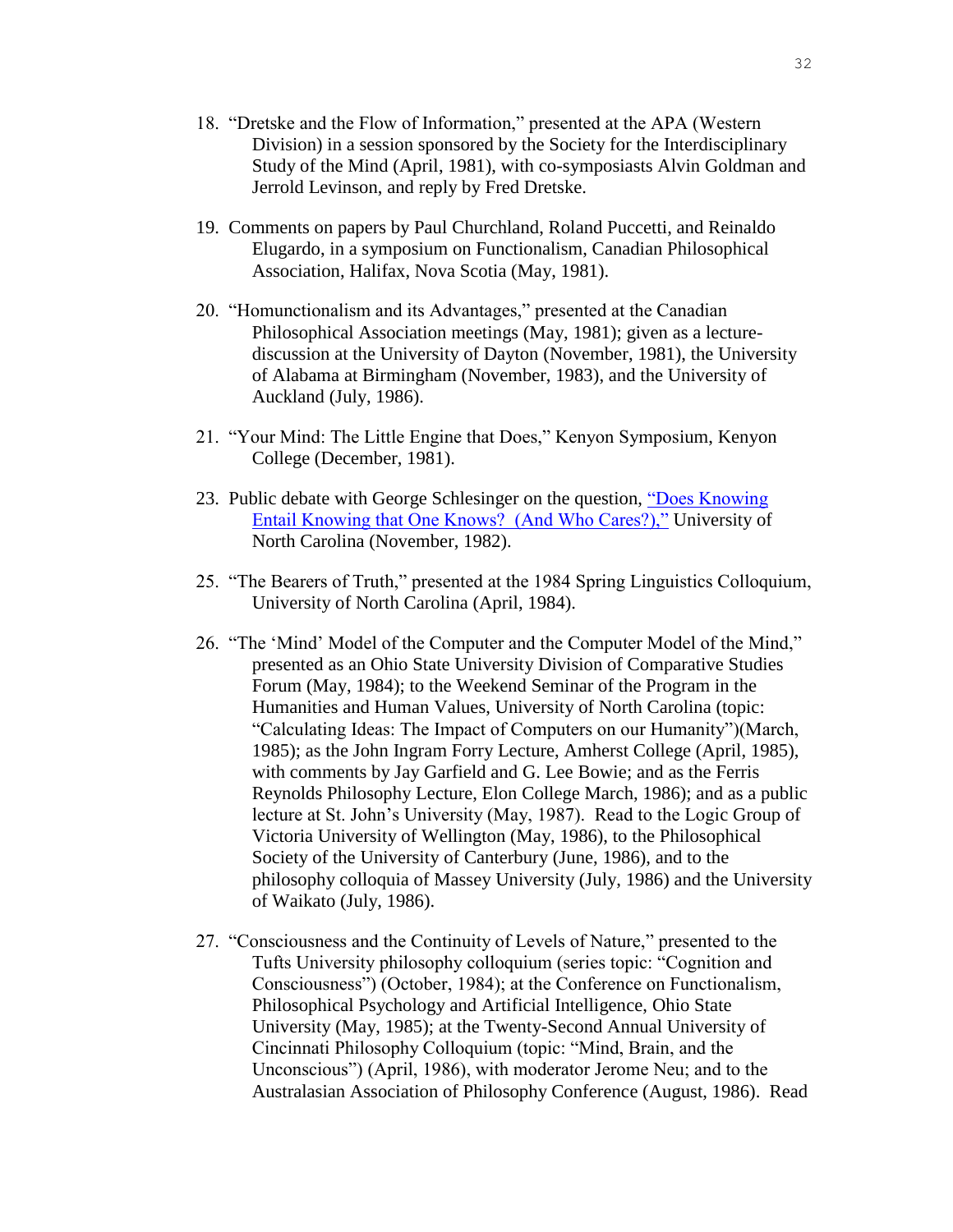to the philosophy and psychology group at Davidson College (November, 1984) and to the philosophy colloquia of Vanderbilt University (March, 1986), the University of Otago (July, 1986), and the University of Maryland (May, 1987); excerpt presented at a symposium on "Artificial Intelligence versus Neural Modeling in Psychological Theory," Eleventh Annual Meeting of the Society for Philosophy and Psychology, Toronto, Ontario (May, 1985).

- 28. "Self-Knowledge, Identity, and Morality," presented to the Georgia Philosophical Society (February, 1985).
- 29. Comments on Paul Churchland, "On Representation, Computation, and Implementation: A New Theory of How the Brain Works," presented at the APA (Pacific Division) meetings (March, 1985), with co-symposiast Walter J. Freeman and moderator Christine Skarda.
- 30. Public debate with George Schlesinger on the question of whether philosophy *per se* can yield truths or a criterion of truth, University of North Carolina (September, 1985).
- 31. "Dreams and Reality: Are We Awake?," presented to the Weekend Seminar of the Program in the Humanities and Human Values, University of North Carolina (topic: "Dreams") (September, 1985).
- 32. "Do Philosophers Want to Talk to (Other) Humanists Any More?," address to the Philological Club, University of North Carolina (February, 1986); presented under another title to the Philosophy Club of the University of North Carolina (November, 1987).
- 33. "Fiction and Essence," read to the philosophy colloquia of the University of North Carolina (April, 1986), Victoria University of Wellington (June, 1986), the University of Otago (July, 1986), the University of Auckland (July, 1986), the University of Waikato (July, 1986), the Australian National University Research School of Social Sciences (September, 1986), Virginia Polytechnic Institute and State University (November, 1986), Virginia Commonwealth University (November, 1988), and West Virginia University (March, 1989); presented as the twelfth Gail Caldwell Stine Lecture at Wayne State University (February, 1990).
- 34. "Recent Developments in Formal Semantics," talk delivered to the philosophy colloquium of Massey University (July, 1986).
- 35. "Freedom of the Will," read to the philosophy colloquium of Massey University (July, 1986), and to the Philosophy Club of the University of Adelaide (September, 1986).
- 36. "Against the Principle of Sufficient Reason," as part of a public debate with George Schlesinger, University of North Carolina (November, 1986).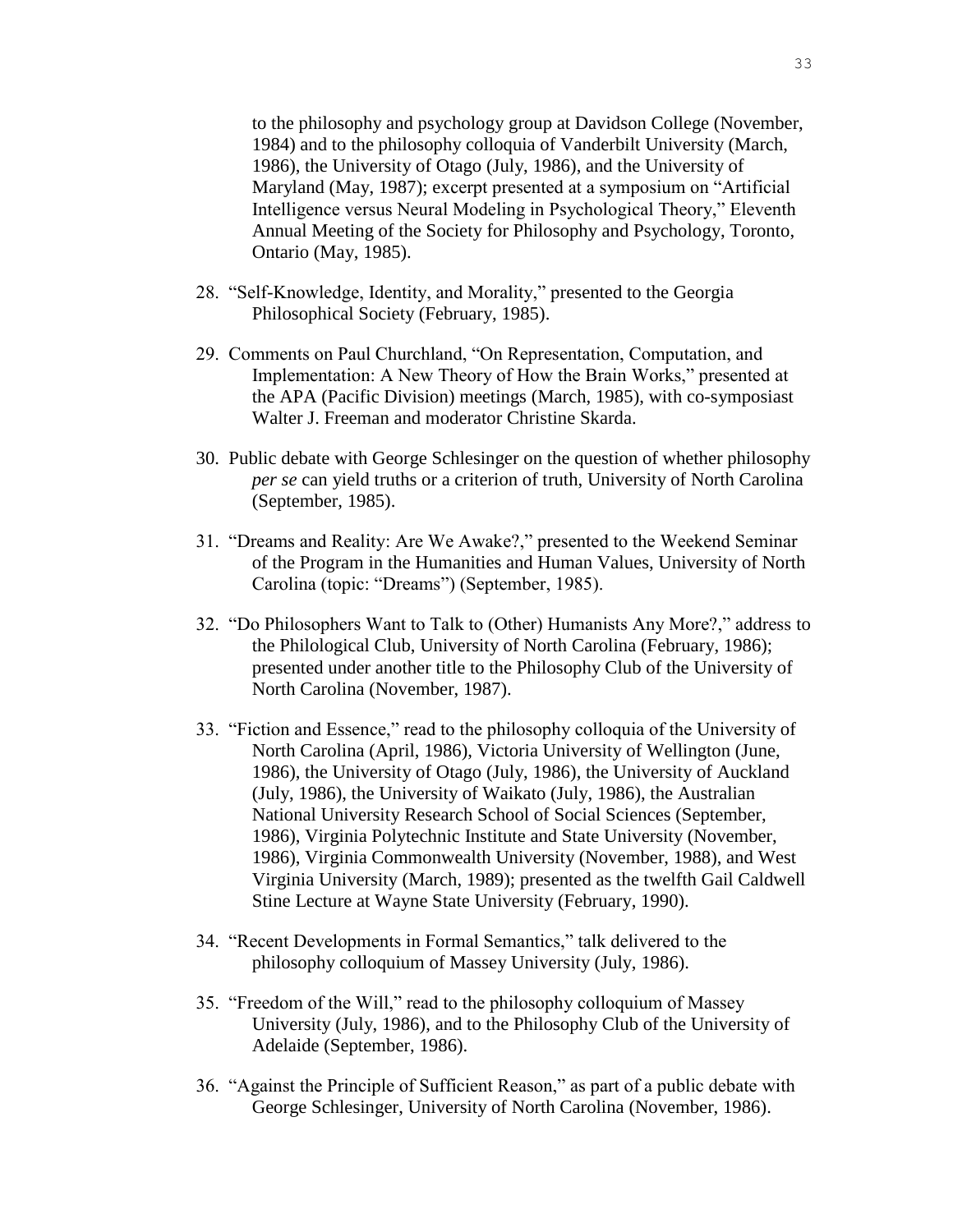- 37. Lecture-discussion on the topics of functionalism, qualia, and semantical aspects of personalism in ethical theory, St. John's University (May, 1987), sponsored by an independently funded regional workshop in philosophy and psychology.
- 38. Comments on George Schlesinger's "The Practical Application of Moral Rules," presented to the Graduate Philosophy Club, University of North Carolina (January, 1988).
- 39. "Suffering and the Goodness of God," presented to the Philosophy Club of West Virginia University (March, 1989); as a University Honors Lecture at the University of Pittsburgh (April, 1989); as a lecture-discussion at Davidson College (September, 1990); as the Spring Lecture in the Humanities, Simpson College (February, 1993), as a public lecture at the University of Miami (January, 1994); and as a public lecture at the University of Otago (August, 2002).
- 40. Reply to Pat A. Manfredi, "Tacit Beliefs and Other Doxastic Attitudes," APA (Central Division) meetings (April, 1989).
- 41. "Two Approaches to Conditional Semantics," presented as the first of two William Howard Taft Lectures, University of Cincinnati (March, 1990). Based on a talk delivered to the Center for Cognitive Science, University of Rochester, under the title "Recent Developments in the Theory of Conditionals" (April, 1989).
- 42. "Reply to Goldman," in a symposium on Lycan, *Judgement and Justification*, responding to a lead paper by Alvin Goldman, with moderator James Tomberlin, APA (Pacific Division) meetings (March, 1990).
- 43. Comments on Robert Audi, "Dispositional Beliefs and Dispositions to Believe," APA (Central Division) meetings (April, 1990).
- 44. Public debate with George Schlesinger on the question, "Is Ignorance Bliss?," University of North Carolina (September, 1990).
- 45. "Moral Realism," public lecture presented at Davidson College (September, 1990).
- 46. "The Computer Model of the Mind," presented to the Weekend Seminar of the Program in the Humanities and Human Values, University of North Carolina (topic: "Landscapes of the Mind") (November, 1990); as a public lecture at Washington and Lee University (February, 1991) and at Wichita State University (April, 1993); at Grand Rounds, Division of Child Psychiatry, Lucile Salter Packard Children's Hospital, Stanford University Medical Center (April, 1992); and to the Dacron Research Laboratory, E.I. Du Pont De Nemours & Company, Kinston, NC plant (September, 1992).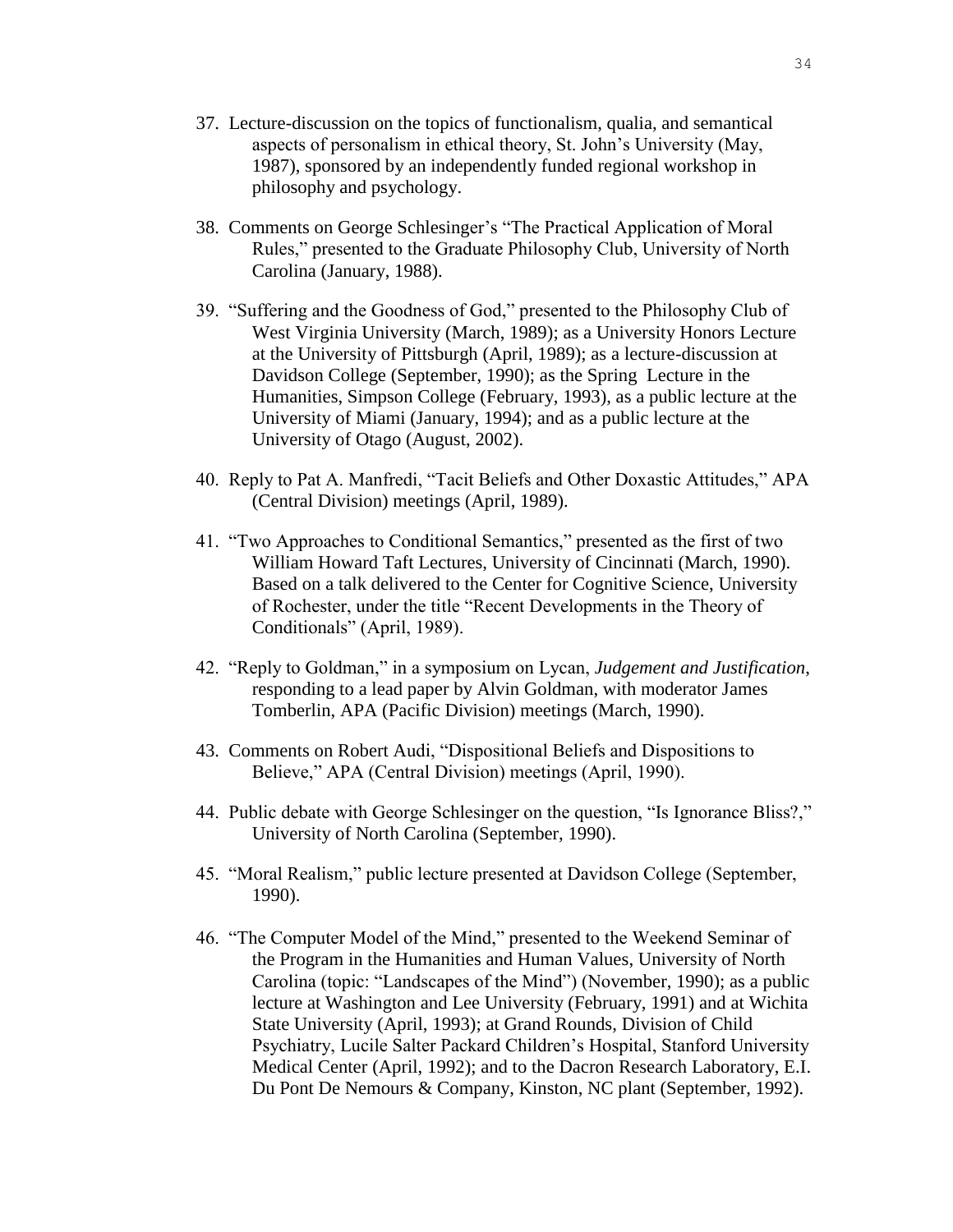- 47. Reply to Bernard Kobes, "Are There Homogeneously Green Phenomenal Individuals?" APA (Pacific Division) meetings (March, 1991).
- 48. "Reality," presented to the Joint Kenyon/Denison Colloquium, Kenyon College (April, 1991); read to the philosophy colloquia of the University of Auckland (July, 1993) and the University of Otago (August, 1993).
- 49. Comments on Steven Mandelker, "An Argument Against the Externalist Account of Intentional Content," APA (Eastern Division) meetings (December, 1991).
- 50. Comments on John Woods, "Agenda Relevance," panel discussion at the Association for Informal Logic and Critical Thinking, New York City (December, 1991), with co-commentator L. Jonathan Cohen.
- 51. "What is 'The' Problem of Consciousness?," talk delivered to the psychology colloquia of Stanford University (February, 1992) and the University of North Carolina (October, 1995), to the philosophy colloquia of Wichita State University (April, 1993), Ohio State University (June, 1995), and Johns Hopkins University (October, 1995); and as the John Dewey Lecture, University of Vermont (November, 1993). Under the same title, variants of this talk were read to the philosophy colloquia of the University of Canterbury (August, 1993), the University of Sydney (September, 1993). and the University of Oklahoma (February, 1996).
- 52. "Kinder, Gentler Direct Reference," talk delivered to the philosophy colloquium of California State University, Northridge (May, 1992) and as a lecture-discussion at Wichita State University (March, 1993); presented at the 40th Annual Conference of the New Zealand Division of the Australasian Association of Philosophy (August, 1993), with commentator Fred Kroon.
- 53. Lecture-discussion on the topic of D.C. Dennett's theory of consciousness, Guilford College (December, 1992).
- 54. "True Colors," presented in a symposium on Consciousness at the APA (Central Division) meetings (April, 1993), with commentator Leopold Stubenberg and moderator David Rosenthal, and to the "Material Mind" symposium at Franklin and Marshall College (November, 1993).
- 55. "Functionalism and Recent Spectrum Inversions," presented to the NEH Summer Institute on "The Nature of Meaning," directed by Jerry A. Fodor and Ernest LePore (New Brunswick, July, 1993); read to the philosophy colloquia of the University of Vermont (November, 1993), and the University of Maryland (February, 1996).
- 56: "Relative Modalities," presented at the 40th Annual Conference of the New Zealand Division of the Australasian Association of Philosophy (August,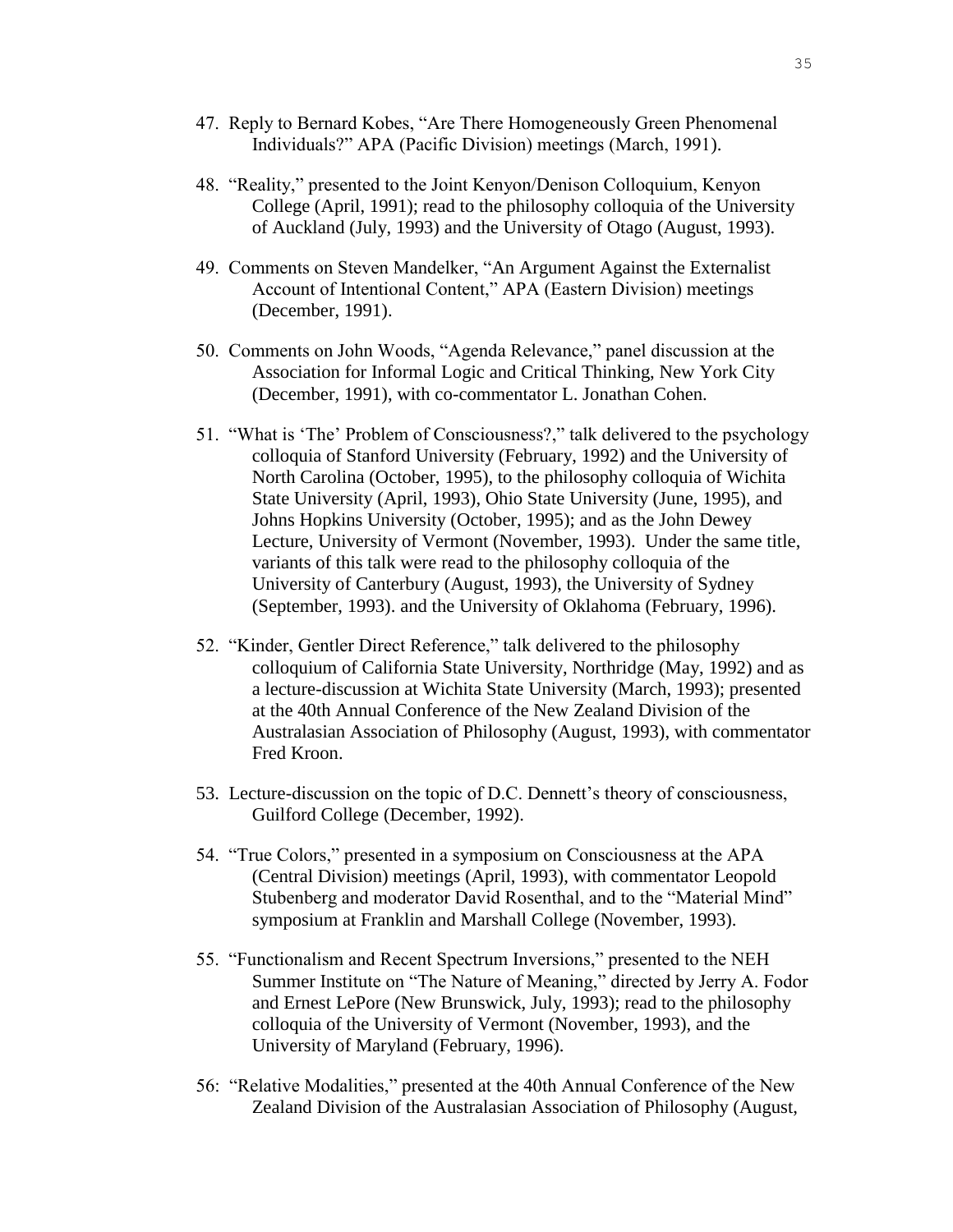1993), and read to the philosophy colloquia of the Australian National University Faculty of Arts and Sciences (September, 1993) and Texas A&M University (November, 1994).

- 57. "Lewis on God and Suffering," presented to the Weekend Seminar of the Program in the Humanities and Human Values, University of North Carolina (topic: "C.S. Lewis") (April, 1995 and again September, 1995).
- 58. "A Meaningful (and Nonskeptical) Fallibilism," comment on George Schlesinger's "Is Fallibilism Meaningful?," presented to the philosophy colloquium of the University of North Carolina (September, 1995).
- 59. "The Representational Theory of Qualia," talk delivered to the philosophy colloquia of York University (March, 1996), the University of Illinois at Chicago (February, 1997), Amherst College (April, 1998), the University of Miami (November, 1998), and Auburn University (February, 2001); presented at the Down East Philosophy Conference, East Carolina University (topic: "Representations: Qualitative and Linguistic") (November, 1996), as a public lecture at the University of Saskatchewan (March, 2001), to the Cortex Club of Duke University (September, 2001), to the NEH Summer Institute on "Consciousness and Intentionality," directed by David Chalmers and David Hoy (Santa Cruz, June, 2002), and as an Erskine lecture at the University of Canterbury (August, 2002).
- 60. "The Mind as Computer and the Question of Free Will," presented to the Weekend Seminar of the Program in the Humanities and Human Values, University of North Carolina (topic: "Rethinking the Mind") (March, 1996), and as a public lecture at the University of Alabama, Huntsville (September, 1999).
- 61. Comments on David Chalmers, "Explaining Consciousness: The Hard Problem," symposium sponsored by the Greater Philadelphia Philosophy Consortium, Philadelphia (November, 1996), with co-commentators D.C. Dennett and Jonathan Shear.
- 62. Comments on Kirk Ludwig and Greg Ray, "Semantics for Opaque Contexts," APA (Eastern Division) meetings (December, 1996).
- 63. Public debate with George Schlesinger on the topic, "Ulterior Motives in Philosophy," University of North Carolina (January, 1997).
- 64. "Fodor on Consciousness," presented at the Ernan McMullin Perspectives Series Conference (topic: "Jerry Fodor's Philosophy of Mind"), University of Notre Dame (April, 1997), with comments by Jerry Fodor.
- 65. "In Matters of Consciousness, Divide and Conquer," presented to the conference on "Contrasting Approaches to the Study of Mind," Franklin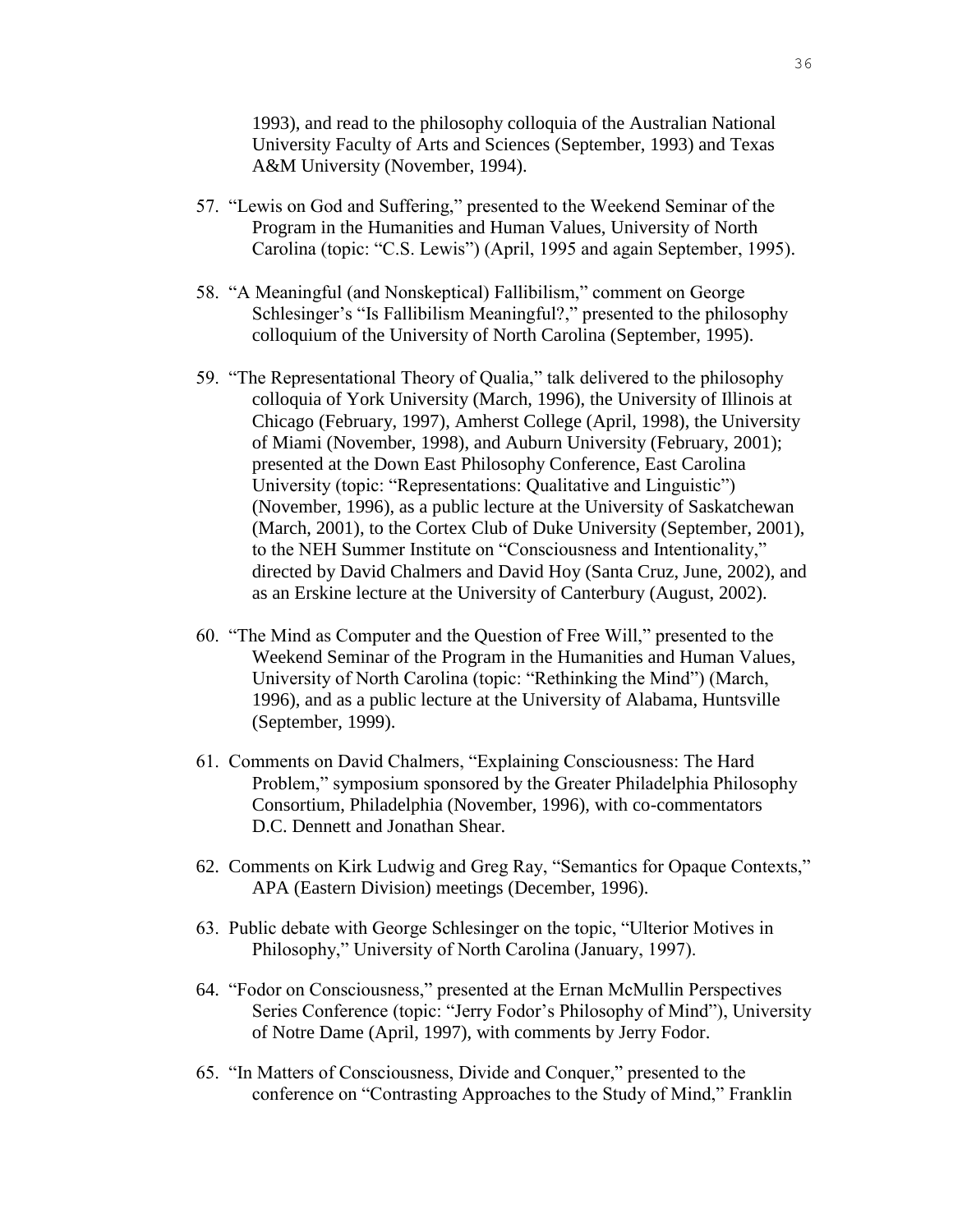and Marshall College (May, 1997), and at the Twentieth World Congress in Philosophy, Boston (August, 1998).

- 66. Comments on lead papers by Kent Bach and Robyn Carston, in a symposium on The Semantics-Pragmatics Distinction, APA (Central Division) meetings (May, 1998).
- 67. Comments on Bill Brewer's "Externalism and Self-Knowledge," in a symposium at the Sixth International Colloquium on Cognitive Science, San Sebastian, Spain (May, 1999).
- 68. Two-part workshop on the Representational Theory of Qualia, conducted at the Sixth International Colloquium on Cognitive Science, San Sebastian, Spain (May, 1999).
- 69. "Conditionals Damn Well Do Have Truth-Values," presented to the Australasian Association for Logic, Noosa Heads, QLD (July, 2000). An expanded version of this material was discussed in the Mind and Language Seminar, New York University (February, 2003).
- 70. "Why the Abortion Issue is So Difficult," read to the philosophy colloquium of Washington University in St. Louis (October, 2000); presented as a public lecture at the University of Regina (March, 2001) and the University of Alabama (March, 2013), and as the Whichard Lecture at East Carolina University (February, 2004)..
- 71. "New Successes of the Event Theory of Conditionals," presented in the PNP Works in Progress Series, Washington University in St. Louis (October, 2000).
- 72. "Perry on Knowledge and Consciousness," presented at the APA (Pacific Division) meetings (March, 2001) in an "Author Meets Critics" session on John Perry's *Knowledge, Possibility, and Consciousness*, with cosymposiast Ned Block, reply by John Perry, and moderator David Rosenthal.
- 73. Comments on Tamar Szabó Gendler's "Use Your Imagination," at the Symposium in Philosophy (topic: "Conceiving and Modality"), University of North Carolina at Greensboro (April, 2002).
- 74. "Scientific Explanation," talk delivered to the HPS Program, University of Canterbury (August, 2002).
- 75. Comments on David Barnett's "Some Content for the Suppositional View of 'If'," in the Invited Symposium on Conditionals, North Carolina Philosophical Society (Davidson (February, 2003), with co-symposiast David Sanford, reply by David Barnett, and moderator John Heil.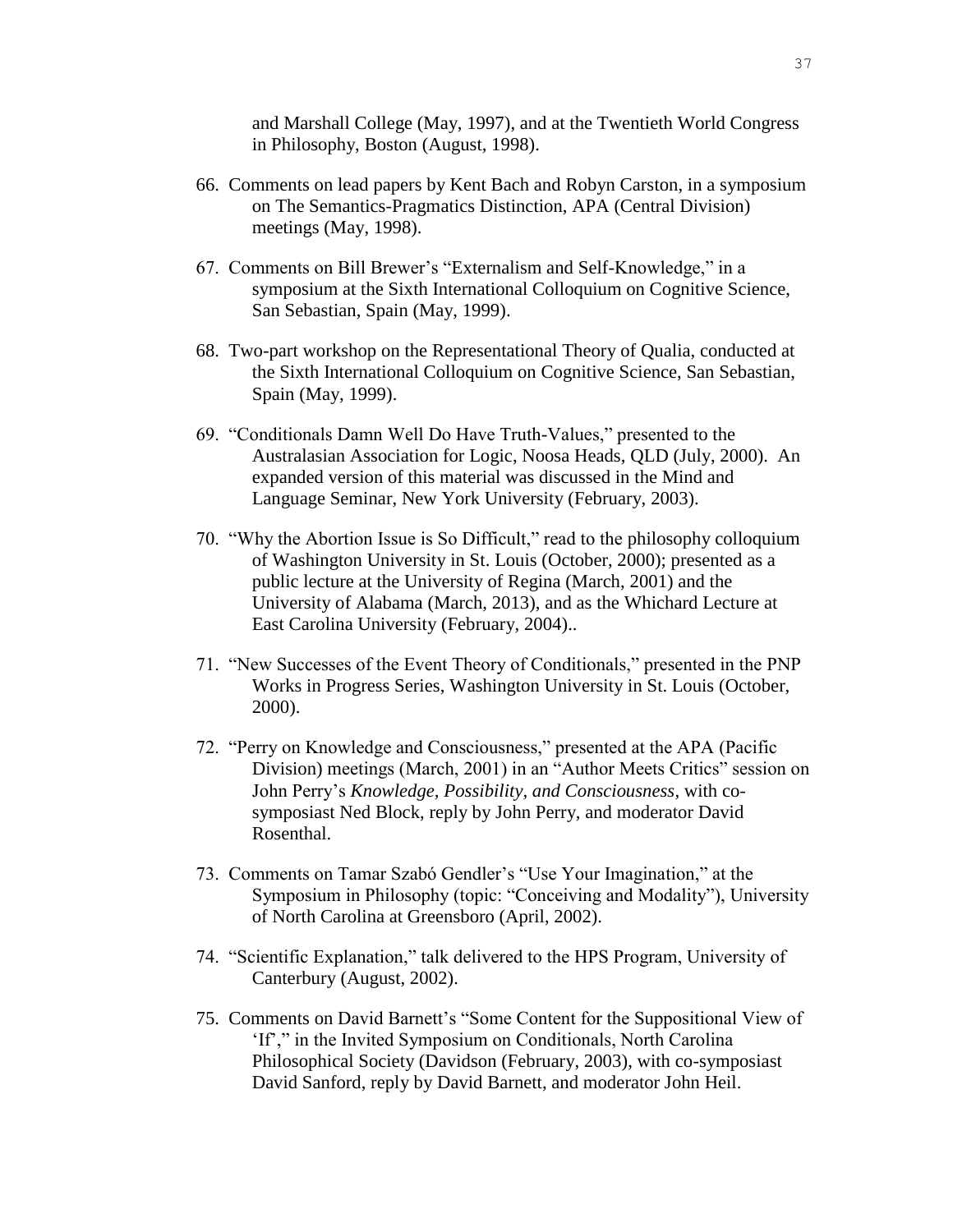- 76. "Tomberlin's Pure-Alethic Strategy for Incompatibilists," presented at the APA (Pacific Division) meetings (March, 2003) in a memorial session on the philosophy of James E. Tomberlin, with co-symposiasts Takashi Yagisawa, Gregory W. Fitch, and Peter van Inwagen, and moderator Michael Jubien.
- 77. "Replies to Edgington and Sanford," in an "Author Meets Critics" session on Lycan, *Real Conditionals*, responding to lead papers by Dorothy Edgington and David Sanford, with moderator Richard Grandy, APA (Central Division) meetings (May, 2003).
- 78. Comments on Patrick Miller's "Purity of Thought in Greek Philosophy," at the "Light Against Darkness" conference, University of North Carolina (June, 2003).
- 79. Comments on Michael Williams' "Knowledge, Reflection and Sceptical Hypotheses," at the Symposium in Philosophy (topic: "Epistemic Justification"), University of North Carolina at Greensboro (March, 2004).
- 80. Comments on David Sanford's "Zombie Threat Advisory: Code Green," North Carolina Philosophical Society (February, 2005).
- 81. Comments on Brian Keeley's "The Hunt for the Wily Quale," presented at the Thirty-First Annual Meeting of the Society for Philosophy and Psychology, Winston-Salem, NC (June, 2005).
- 82. "Higher-Order Perception, 2006," presented at the APA (Pacific Division) meetings (March, 2006) in a session on "Introspection and Consciousness," with co-symposiasts Dorit Bar-On and Terry Horgan, and moderator Eric Schwitzgebel.
- 83. "Pautz vs. Byrne & Tye on Externalist Intentionalism," On-line Philosophy Conference, [<https://webspace.utexas.edu/arp424/www/vs.pdf>](https://webspace.utexas.edu/arp424/www/vs.pdf), 2006.
- 84. Three lecture-discussions on (respectively) the Representational theory of qualia, the structure of perceptual content, and phenomenal externalism, at John Heil's NEH Summer Seminar for College Teachers, Washington University in St. Louis (July, 2006).
- 85. "On Paula Droege's *Caging the Beast*," presented in a symposium on that book, Pennsylvania State University (September, 2006), with cosymposiast Dale Jacquette, response by Droege, and moderator Emily Grosholz.
- 86. "Consumer Semantics to the Rescue," presented in a symposium in honor of Distinguished Woman Philosopher Award recipient Ruth Garrett Millikan, Society of Women Philosophers (December, 2006).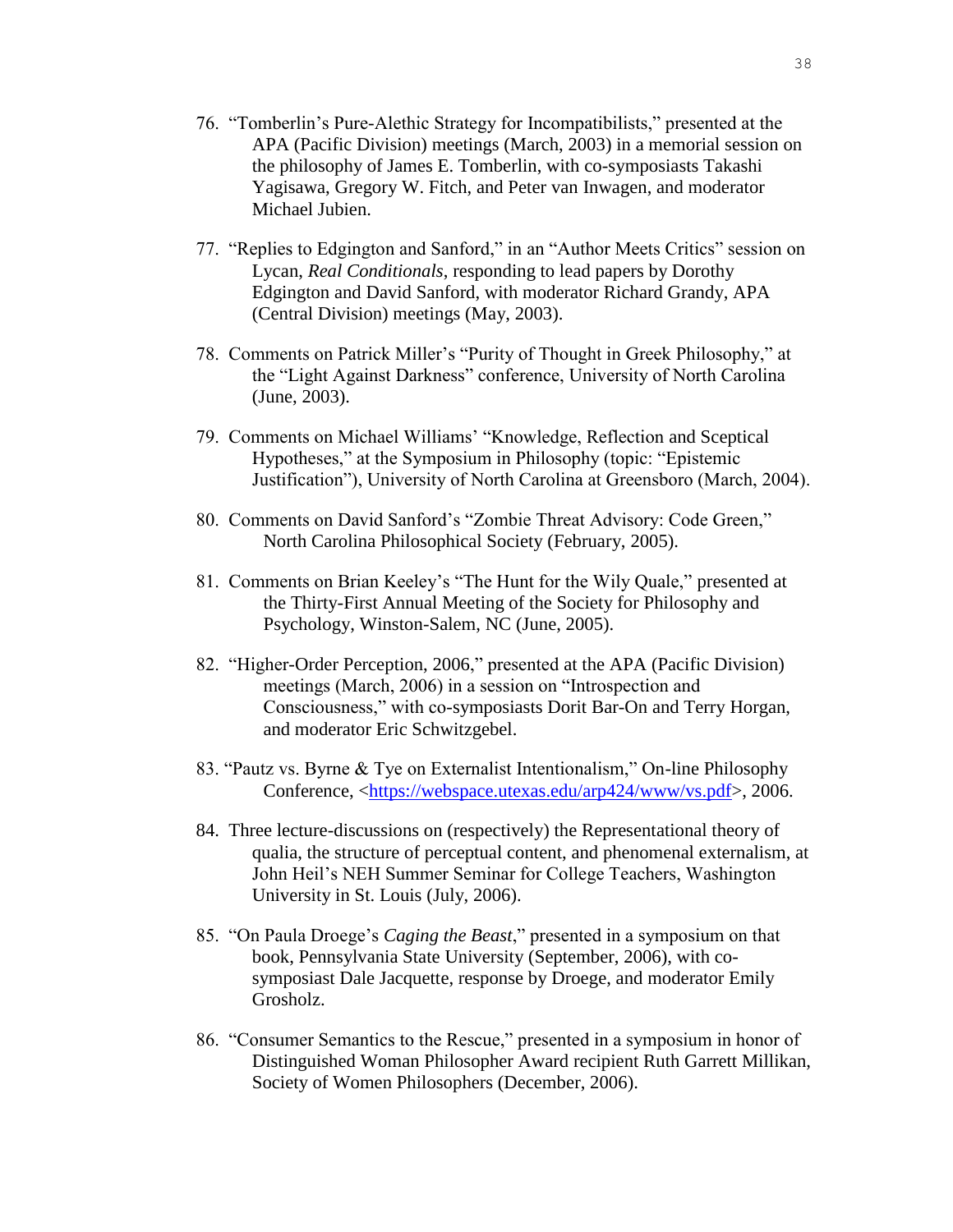- 87. Comments on lead papers by Alan Hájek and Dorothy Edgington, in a symposium on Conditionals, APA (Eastern Division) meetings (December, 2006).
- 88. "Philosophy and the Sciences," public lecture at the Tribute to Alan Musgrave, University of Otago (March, 2010).
- 89. "Against Your Will," public lecture presented at Mt. Holyoke College (October, 2012) and at the Minnesota Philosophical Society (October, 2014).
- 90. Comments on lead papers by Maria Aloni and Josh Parsons, in a symposium on Questions and Imperatives, APA (Eastern Division) meetings (December, 2013).
- 91. "A Defense of Moral Facts," presented at Virginia Commonwealth University (January, 2014), as keynote at the College of William and Mary Undergraduate Conference (March, 2014), and as keynote at the Phi Sigma Tau Conference, Georgia State University (January, 2016).
- 92. Comments on Helen Yetter-Chappell's "Idealism without God," SPAWN workshop on Consciousness, Syracuse University (July, 2015).
- 93. Invited commentator, Mind/Brain/Responsibility Roundtable sponsored by University of Illinois College of Law, Galena, IL (September, 2015).
- 94. "'Propositional' Attitudes?," read to the Centre for the Study of Perceptual Experience, University of Glasgow (March, 2016).
- 95. "In What Sense is Desire a Propositional Attitude?," read to the philosophy colloquium of Brandeis University (September, 2016), and to the Cognitive Science Program of CUNY Graduate Center (March, 2017).
- 96. "Conventional Implicature as Purely Lexical," presented to the ECOM Research Group Workshop, University of Connecticut (December, 2016).
- 97. "Armstrong on Conation" presented at the conference "*A Materialist Theory of the Mind*: 50 Years On," University of Sydney (August, 2018).
- 98. "A Rylean Mental Fictionalism," presented to the ELMM Group, Yale University (October, 2019), and to the Workshop on Mental Fictionalism, Hungarian Academy of Sciences, Budapest (October, 2019).
- 99. "Religious Fictionalism," public lecture presented at Ruhr-Universität Bochum (October, 2019).